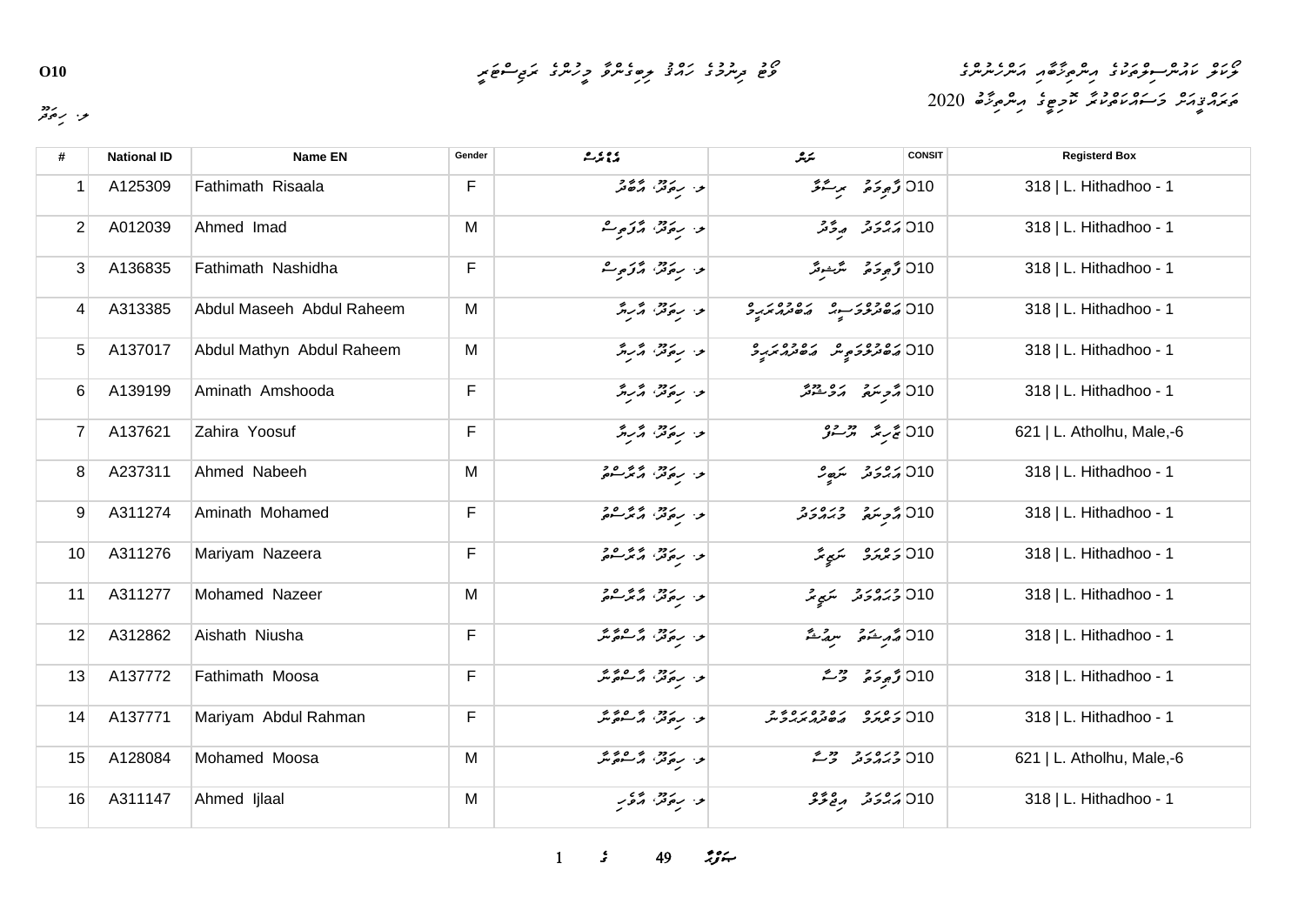*sCw7q7s5w7m< o<n9nOoAw7o< sCq;mAwBoEw7q<m; wBm;vB* م من المرة المرة المرة المرجع المرجع في المركبة 2020<br>مجم*د المريض المربوط المربع المرجع في المراجع المركبة* 

| 17 | A137598 | Aminath Ali         | $\mathsf F$ | و رەۋش مەھرىر        | 010 مٌ مِنهُمْ - مَ مِ             | 318   L. Hithadhoo - 1                      |
|----|---------|---------------------|-------------|----------------------|------------------------------------|---------------------------------------------|
| 18 | A139154 | Ibrahim Hussain     | M           | و روده وی            | 010 مەھ ئىرىدى ئەسكەب ئىر          | 318   L. Hithadhoo - 1                      |
| 19 | A139110 | Mohamed Ilham       | M           | وسيحقز أتحفيه        | 010 <i>\$نەممىقى مىڭگ</i>          | 432   Waldorf Astoria Maldives Ithaafushi - |
| 20 | A162671 | Ahmed Mohamed       | M           | وا رەۋى كەن          | 010 كەبرى قەرەر بورىتر             | 318   L. Hithadhoo - 1                      |
| 21 | A313437 | Aishath Nafa        | $\mathsf F$ | $201 \frac{22}{204}$ | 010 مَّەمِسْمَعْ مَتَدَّ           | 318   L. Hithadhoo - 1                      |
| 22 | A137541 | Gamarunnisa Hussain | $\mathsf F$ | والمتحقرة المتحار    | 010 تۈكەتروسىگە بەسكىرىك           | 318   L. Hithadhoo - 1                      |
| 23 | A313440 | Hawwa Hudhaa        | F           | وسركوفرا أروح        | 010 يَرْدُوَّ رَنْزَ               | 621   L. Atholhu, Male,-6                   |
| 24 | A312914 | Ahmed Shazulaan     | M           | وسيخض مؤمج           | 010 ك <i>روز ئىلى ئىلى</i> گىش     | 318   L. Hithadhoo - 1                      |
| 25 | A312913 | Aminath Shazla      | $\mathsf F$ | والمرود كره و        | 010 مَّ <i>جِسَمَ</i> شَمَّعَ مَ   | 133   Lh. Hinnavaru - 3                     |
| 26 | A139118 | Fathimath Fazla     | F           | و رود روم            | 010 <i>وُّجِ حَمَّى وَسُ</i> مَرَّ | 318   L. Hithadhoo - 1                      |
| 27 | A137773 | Idrees Hussain      | M           | وسيخض مؤمج           | 010 موقدمرے کے محسن میں میں ا      | 318   L. Hithadhoo - 1                      |
| 28 | A137774 | Mariyam Idrees      | F           | وسيخوش أرومي         | 010 كەندىرى ھەقەبېرىشە             | 318   L. Hithadhoo - 1                      |
| 29 | A137775 | Mohamed Idrees      | M           | وسيختر بروه          | 010 <i>ۇنزۇقۇ بوقرىر</i> ىئە       | 318   L. Hithadhoo - 1                      |
| 30 | A311090 | Ali Arraaf          | M           | و رکوش کرده و        | 010 <i>ھَ جِي صَمَّ</i> عَتَّقَ    | 318   L. Hithadhoo - 1                      |
| 31 | A311089 | Fathimath Safa      | F           | و رکوش کرده و        | 010 <i>ؤج</i> و <i>مقرشت</i> ر     | 318   L. Hithadhoo - 1                      |
| 32 | A310831 | Ahmed Sirhaan       | M           | و رود روشه           | 010   ئەرىجەتىر سىمىگە ئىر         | 318   L. Hithadhoo - 1                      |
| 33 | A137519 | Ali Gasim           | M           | و رەپى كەنگىر        | 010 کم په تخ سوځ                   | 318   L. Hithadhoo - 1                      |

*2 sC 49 nNw?mS*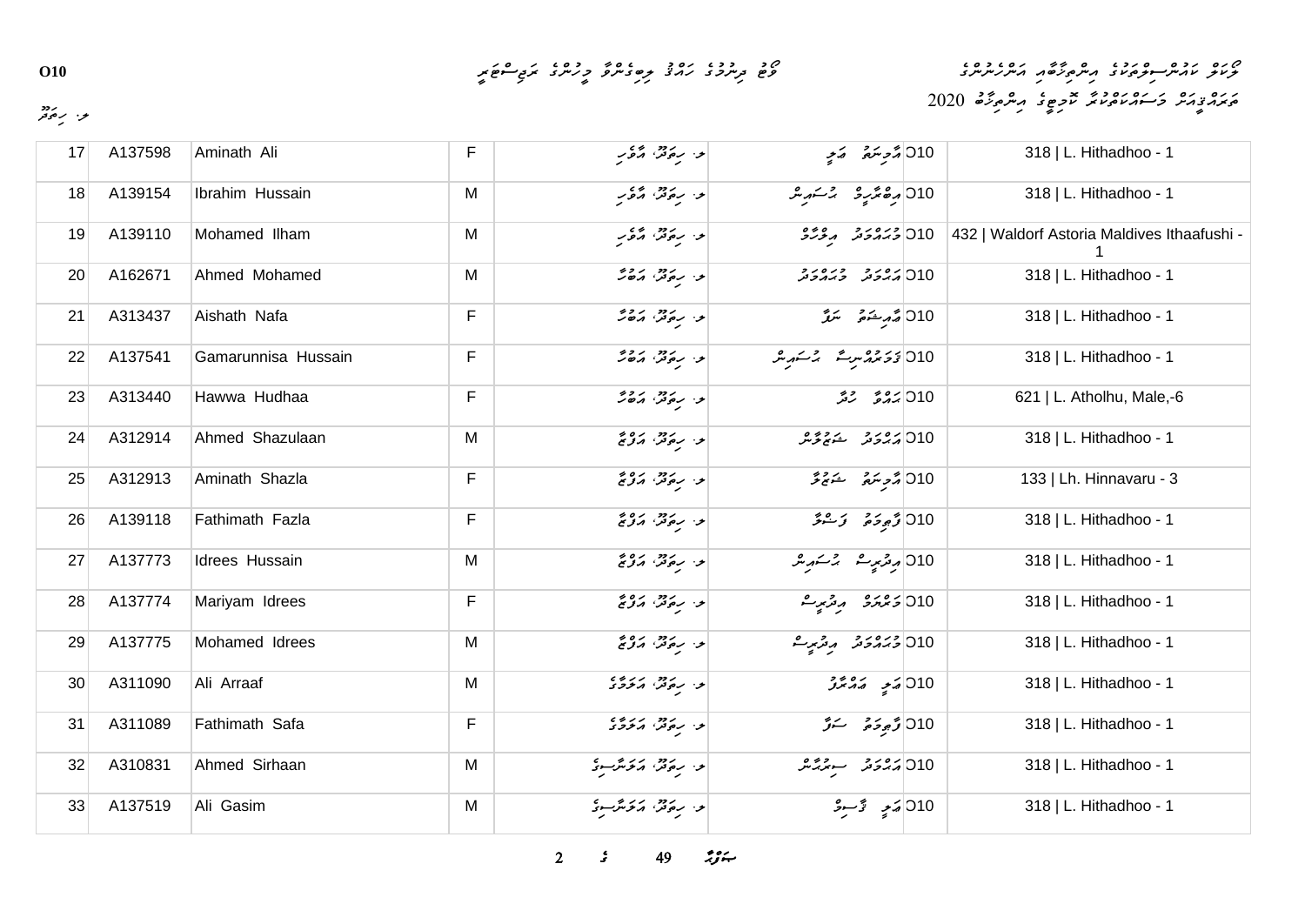*sCw7q7s5w7m< o<n9nOoAw7o< sCq;mAwBoEw7q<m; wBm;vB* م من المرة المرة المرة المرجع المرجع في المركبة 2020<br>مجم*د المريض المربوط المربع المرجع في المراجع المركبة* 

| 34 | A137521 | Aminath Rasheeda | $\mathsf F$ | و رەپى كەنگەر                                   | 010 م <i>ۇج ئىرى ئىجىدى</i> گە             | 318   L. Hithadhoo - 1    |
|----|---------|------------------|-------------|-------------------------------------------------|--------------------------------------------|---------------------------|
| 35 | A137511 | Gasim Mohamed    | M           | و. رەۋر، مەئەشرىدى                              | 010 <i>وَّ-دِيْ دْبَهْدْدَةْ</i> رْ        | 318   L. Hithadhoo - 1    |
| 36 | A310832 | Mohamed Faruhaan | M           | و رەپى مەترىشىز                                 | 010 <i>ۋىزۇدۇ زىرگى</i> ر                  | 318   L. Hithadhoo - 1    |
| 37 | A137512 | Zulaikha Ali     | $\mathsf F$ | أور بروده المكرم المحسن                         | 010  چڅورنځ کامي                           | 318   L. Hithadhoo - 1    |
| 38 | A311080 | Ahmed Saah       | M           | و رەپى مۇشرىدۇ،                                 | 010 پَرُوُتِرْ سُرُرُ                      | 318   L. Hithadhoo - 1    |
| 39 | A137563 | Asrar Ali        | $\mathsf F$ | و رەپى كەنگەسىدە                                | 010 كەشىر ئەمە                             | 318   L. Hithadhoo - 1    |
| 40 | A311082 | Mariyam Samath   | F           | و رەپى مۇشرىدۇ،                                 | 010 <i>ئى تەرەپى</i> ر بەردە بولدىن        | 318   L. Hithadhoo - 1    |
| 41 | A137695 | Fathimath Minna  | $\mathsf F$ | و ردود در دور ۲۶ ورود<br>د رونو ارسهای سترس     | 010 <i>ؤ<sub>جو</sub>حَمْ دِ</i> عْرَ مَّر | 318   L. Hithadhoo - 1    |
| 42 | A137697 | Hawwa Hussain    | F           | والمردوم كالمستحدث معدوى                        | 010 يَرْدُوَّ كَرْسَهِ بْدْ                | 318   L. Hithadhoo - 1    |
| 43 | A137698 | Husna Moosa      | F           | د دود. تر سره در ۲۶ ور<br>د روتر، تر سره د سترس | 010 پزشتر تۆت                              | 318   L. Hithadhoo - 1    |
| 44 | A137693 | Hussain Fiyaz    | M           | والمرود كالمستحدث معدوى                         | 010 پرستمبر ویژینه                         | 318   L. Hithadhoo - 1    |
| 45 | A137694 | Ibrahim Rasheed  | M           | و ریږو که سرور دورو د                           | 010 مەھ ئۇر بىسى ئىسىمىتى كەنتىدى ئىس      | 744   Six Senses Laamu-1  |
| 46 | A124812 | Mohamed Moosa    | M           | والمرود المرس وراقع دا                          | 010 دېم ديگه ته تخپ                        | 318   L. Hithadhoo - 1    |
| 47 | A122245 | Moosa Yoosuf     | M           | و ردود در دور ۶۵ ورود<br>د رونو د سهاد ساندرو   | 010 قزیشہ میں ترکیو                        | 318   L. Hithadhoo - 1    |
| 48 | A099656 | Ibrahim Mohamed  | M           | و. رەپى كەسكەپى                                 | 010 مەھەرىپى ئەمەدىر                       | 318   L. Hithadhoo - 1    |
| 49 | A137749 | Ahmed Shazlee    | M           | و رەپى كەشىرورگ                                 | 010 <i>كەندى تىم ئى</i> قىم ئى             | 744   Six Senses Laamu-1  |
| 50 | A312769 | Ali Shazumee     | M           | و رەپى كەشىرورگ                                 | 010 کيمي ڪي تي په ح                        | 621   L. Atholhu, Male,-6 |

**3** *3* **<b>***s* **49** *z <i>z*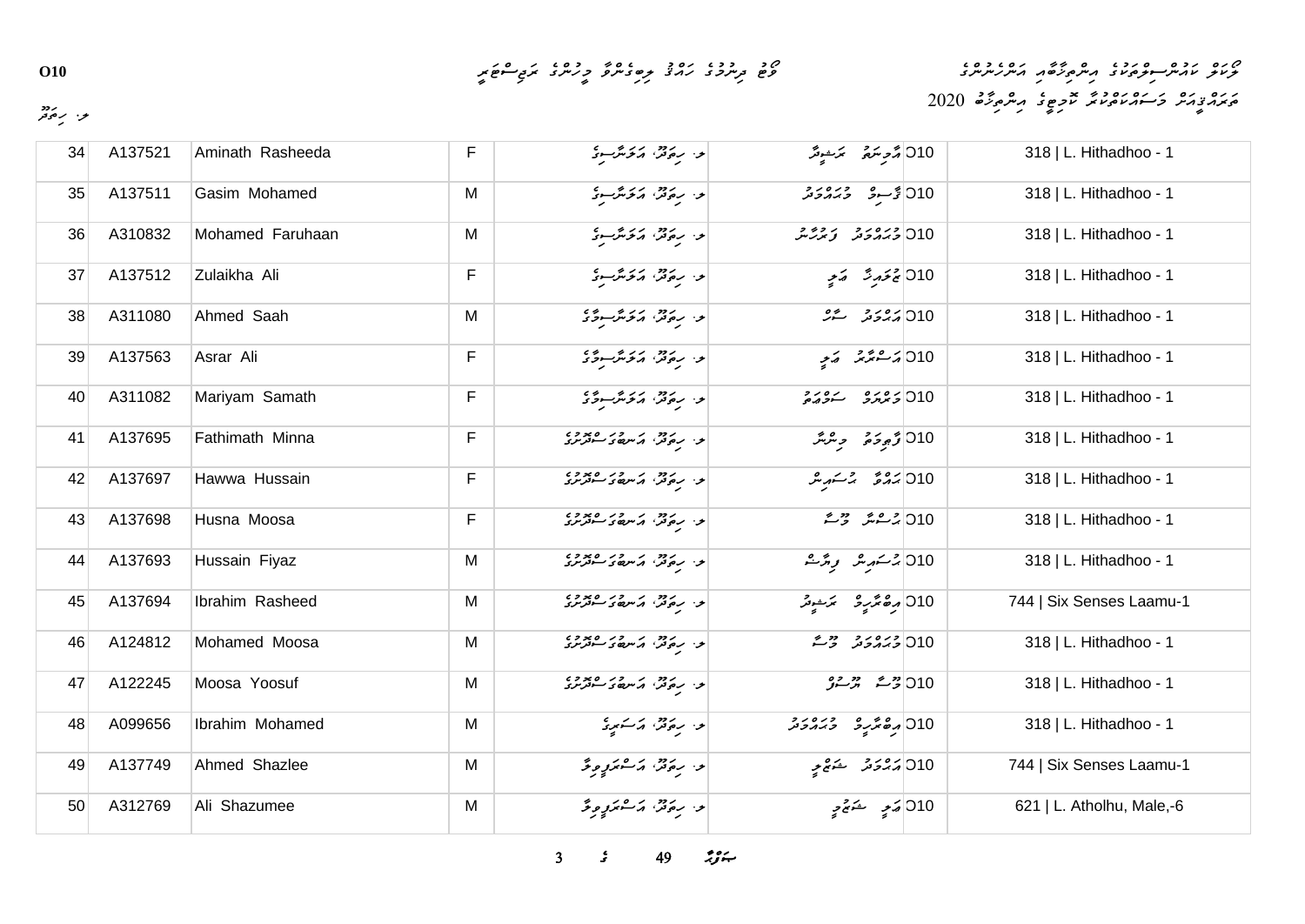*sCw7q7s5w7m< o<n9nOoAw7o< sCq;mAwBoEw7q<m; wBm;vB* م من المرة المرة المرة المرجع المرجع في المركبة 2020<br>مجم*د المريض المربوط المربع المرجع في المراجع المركبة* 

| 51 | A137751 | Fathimath Shiyana     | $\mathsf F$ | و رەتۇر كەشكرورۇ                         | 010 <b>ز</b> َىھ <sub>و</sub> ىزىق ھوم <b>ت</b> ىتر | 318   L. Hithadhoo - 1    |
|----|---------|-----------------------|-------------|------------------------------------------|-----------------------------------------------------|---------------------------|
| 52 | A312768 | Mariyam Sidhadha      | $\mathsf F$ | أوسرة والمتحري والمحر والمحر والمحر      | 010  5 يُرْيَرُ \$بِ سِوَيْرَ بِهِ                  | 621   L. Atholhu, Male,-6 |
| 53 | A137753 | Muhsina Hussain       | $\mathsf F$ | ى رەپى مەسىرومۇ                          | 010 دُيْرَ بِيسَر پُرَ يَهْدِيْر                    | 318   L. Hithadhoo - 1    |
| 54 | A312429 | Aboobakuru Moosa      | M           | أوسيدة والمروعة                          | 23.222/010                                          | 318   L. Hithadhoo - 1    |
| 55 | A312441 | Ahmed Yashaam         | M           | و رود ده شو                              | 010 كەبۇر كەر كەر كەندى                             | 318   L. Hithadhoo - 1    |
| 56 | A312437 | Fathimath Yumna       | $\mathsf F$ | وسرە دەر كەرگە                           | 010 <i>ؤُوِخُوْ مُ</i> نْحُمُّدُ                    | 318   L. Hithadhoo - 1    |
| 57 | A312439 | Mohamed Yamaam        | M           | وسيدود أروعي                             | 010 ج. پروتر بروژ                                   | 621   L. Atholhu, Male,-6 |
| 58 | A137564 | Shakeela Ali          | $\mathsf F$ | وسر ردو بره علم                          | 010 ڪيو قرمي                                        | 318   L. Hithadhoo - 1    |
| 59 | A310805 | <b>Abdul Maaid</b>    | M           | كالحزا الرقع المراسية والإما             | 010 كەھ ترى <i>ۋۇم</i> تر                           | 318   L. Hithadhoo - 1    |
| 60 | A310801 | Aishath Sifana        | $\mathsf F$ | و. رود بر دووه                           | 010 مۇم ش <del>ە</del> رقى سىر <i>ۇنتى</i>          | 318   L. Hithadhoo - 1    |
| 61 | A310802 | Ali Asif              | M           | و. رود بر دووه                           | 010 ھَءِ - ھُ-دِرٌ                                  | 318   L. Hithadhoo - 1    |
| 62 | A310807 | Ali Mifraah           | M           | و رکونز، پر دولای                        | 010 <i>ھ بو بوترنگ</i>                              | 621   L. Atholhu, Male,-6 |
| 63 | A310810 | Aminath Shanee        | F           | و. رود كر دوو،                           | 010 <i>مُ</i> حرِسَمَۃ شَمَّبِرِ                    | 318   L. Hithadhoo - 1    |
| 64 | A137518 | Athif Hussain         | M           | كالمحاسب والمتحد والمحمد والمحمد والمحمد | 010 مَّ مِوْسَ بِرْسَهِ بِرْ                        | 318   L. Hithadhoo - 1    |
| 65 | A310800 | Fazuna Abdul Muhusin  | $\mathsf F$ | كر رود كر و و ده د                       | 010 ئۈيچ مىگە ئەھ قىزى <i>جى جەمئى</i> ر            | 318   L. Hithadhoo - 1    |
| 66 | A310809 | Hassan Afulaah        | M           | و رود ړې دوي                             | 010 پرسترس پروژو                                    | 621   L. Atholhu, Male,-6 |
| 67 | A139167 | Mausooma Abdul Muhsin | F           | و. رود. تر دوو،                          | 010 كەم يەم ئۇ مەم ئەم كەن بىر ئىس ئىس              | 318   L. Hithadhoo - 1    |

*4 f s* 49 *f*<sub>*f*</sub>.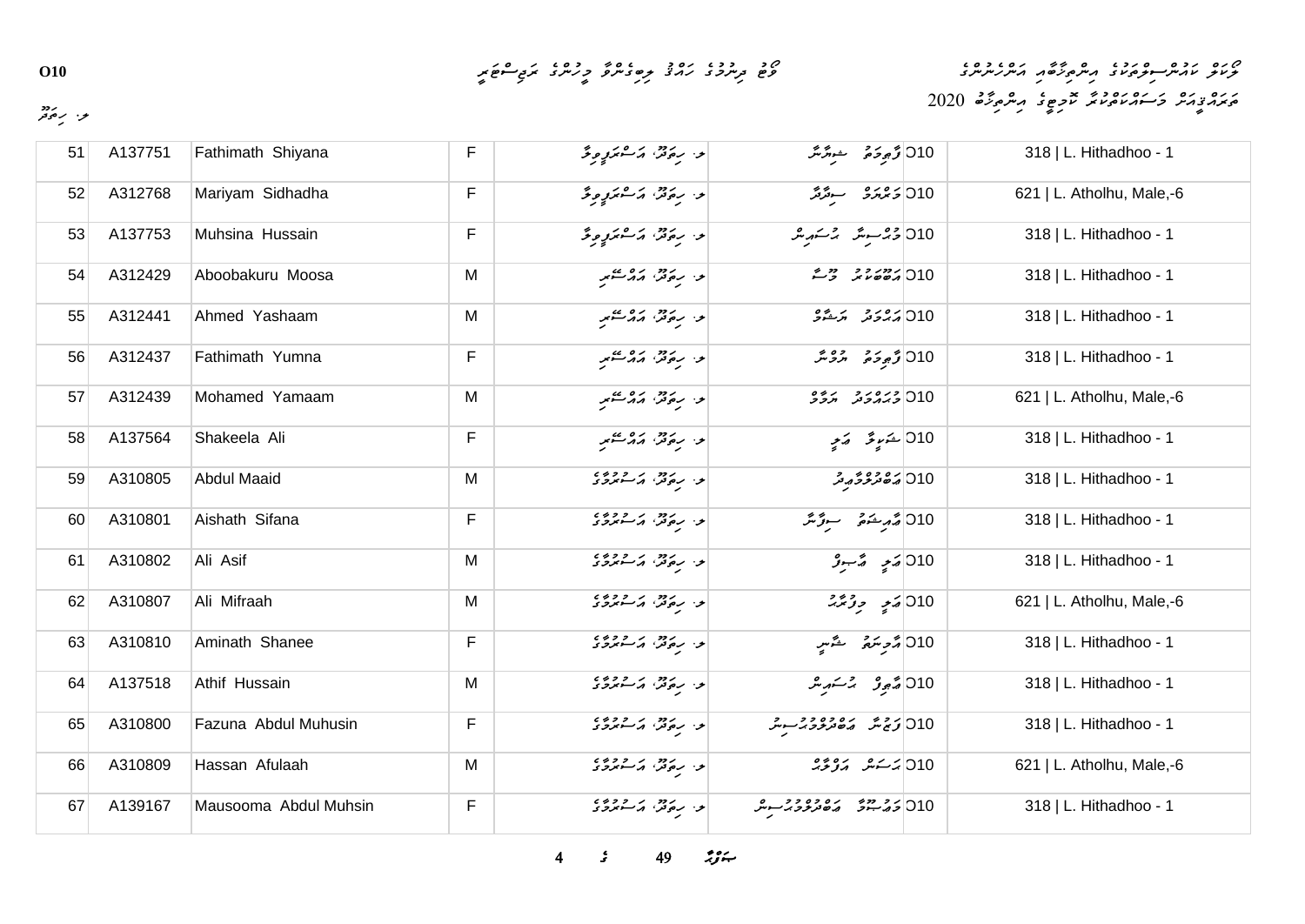*sCw7q7s5w7m< o<n9nOoAw7o< sCq;mAwBoEw7q<m; wBm;vB* م من المرة المرة المرة المرجع المرجع في المركبة 2020<br>مجم*د المريض المربوط المربع المرجع في المراجع المركبة* 

| 68 | A113751 | Mohamed Arif     | M            | و رود ړترون        | 010 ج برو 5 م م برو                          | 318   L. Hithadhoo - 1    |
|----|---------|------------------|--------------|--------------------|----------------------------------------------|---------------------------|
| 69 | A139143 | Ahmed Mohamed    | M            | و روده موړي        | 010 كەبرو بەر ئەرەبىر                        | 318   L. Hithadhoo - 1    |
| 70 | A139140 | Aminath Mohamed  | $\mathsf F$  | و روژه کام مره     | 010 <i>مُّحِسِّمَةُ حُمَدُّدْ قُرْ</i>       | 318   L. Hithadhoo - 1    |
| 71 | A311253 | Aminath Sanhaa   | F            | و روده موړه        | 010 مٌ <i>وِیتَهُ</i> سَکَنْتُهُ             | 318   L. Hithadhoo - 1    |
| 72 | A311249 | Fathimath Lamhaa | $\mathsf{F}$ | و روده روور        | 010 <i>ؤُجِرَةً وَدُرَّ</i>                  | 318   L. Hithadhoo - 1    |
| 73 | A311248 | Fathimath Niuma  | $\mathsf F$  | و رکړي کړې پره     | 010 <i>ؤُجِوَءُ بِيهِدُوُ</i> ّ              | 318   L. Hithadhoo - 1    |
| 74 | A139128 | Khadeeja Mohamed | $\mathsf F$  | و روده موړي        | 010 كتربيعً - <i>وْشُهُوَمْ</i> رُ           | 318   L. Hithadhoo - 1    |
| 75 | A137613 | Mariyam Mohamed  | $\mathsf F$  | و رکړي کړې ده      | 010 كەبەر <i>25.25 كە</i> بەر                | 318   L. Hithadhoo - 1    |
| 76 | A137614 | Niushad Ali      | M            | و رودش مورد        | 010 س <i>مڈش<sup>ی</sup>ڈ م</i> َع           | 318   L. Hithadhoo - 1    |
| 77 | A311293 | Ahmed Nasir      | M            | والمردون كالمرادان | 010 كەندى قىلىدىنى ئىسىدى                    | 318   L. Hithadhoo - 1    |
| 78 | A311296 | Ahmed Sanim      | M            | و رود دود          | 010   كەشكە ئەر ئىسىسى ئاسىرى                | 318   L. Hithadhoo - 1    |
| 79 | A311294 | Ali Shaarim      | M            | و رود دود.         | 010 کمبر گھرو                                | 318   L. Hithadhoo - 1    |
| 80 | A311297 | Amathulla Adam   | $\mathsf F$  | والمرود كالمرواة   | $5.5\frac{2}{3}$ مَدْحَرْهُ اللّه مَرْمَرْدَ | 621   L. Atholhu, Male,-6 |
| 81 | A311295 | Asadhulla Adam   | M            | و رود هروه         | 010 كەسكەتراللە گەتىرى                       | 621   L. Atholhu, Male,-6 |
| 82 | A080405 | Mohamed Zahir    | M            | والمردون كالمرادان | 010 دېم دېمر تم تريز                         | 318   L. Hithadhoo - 1    |
| 83 | A137622 | Moomina Yoosuf   | $\mathsf F$  | والمردون كالمرادان | 010 دېمرمگر پر شور                           | 318   L. Hithadhoo - 1    |
| 84 | A120668 | Nasira Yoosuf    | $\mathsf F$  | و رود هروه         | 010 مگر ہے تھے تھر شرقہ ک                    | 318   L. Hithadhoo - 1    |

*5 sC 49 nNw?mS*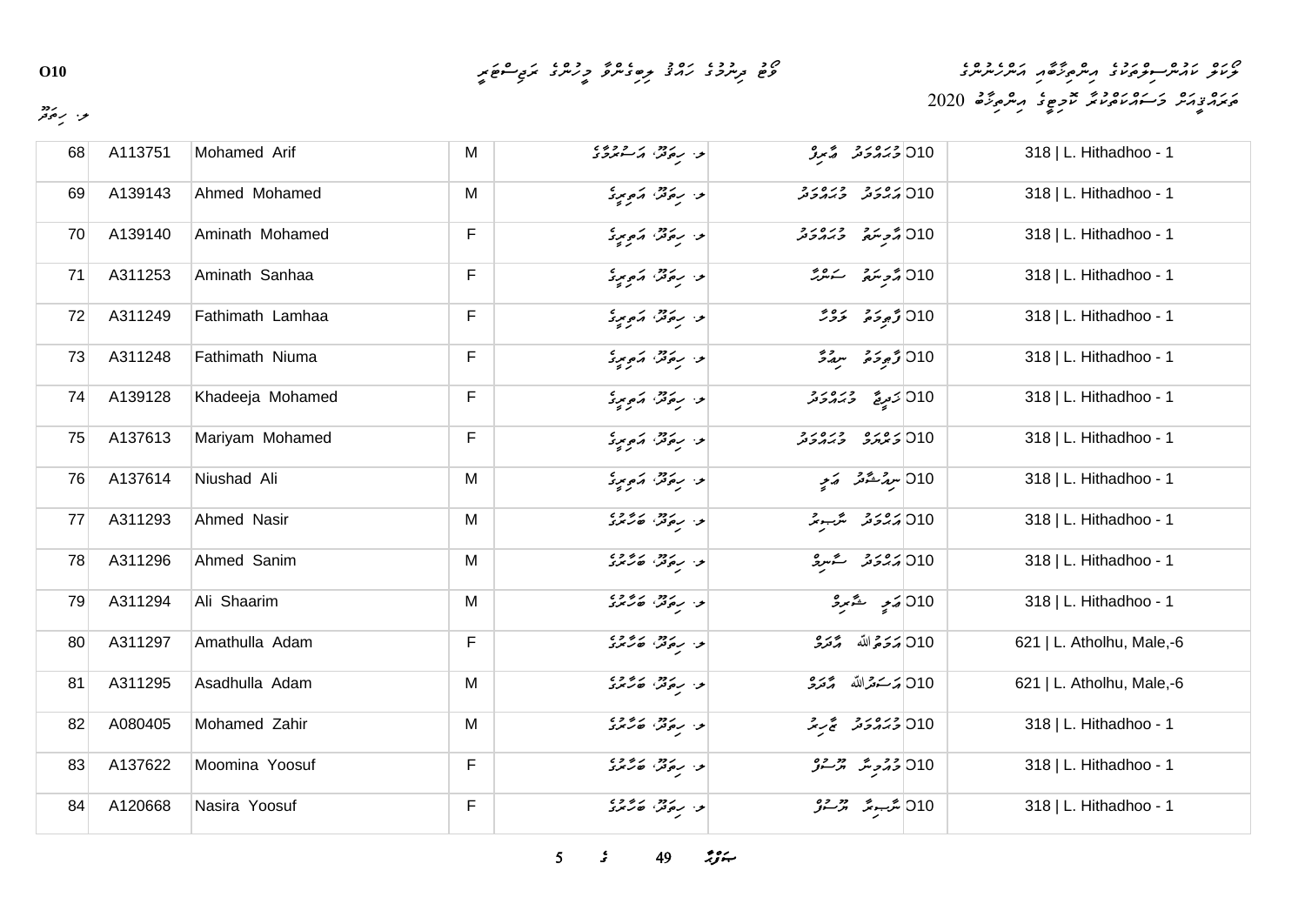*sCw7q7s5w7m< o<n9nOoAw7o< sCq;mAwBoEw7q<m; wBm;vB* م من المرة المرة المرة المرجع المرجع في المركبة 2020<br>مجم*د المريض المربوط المربع المرجع في المراجع المركبة* 

| 85  | A066722 | Ahmed Ali              | M           | وسيدوه كالمتوسكى     | 010 <i>ټرچي چې</i>                                     | 318   L. Hithadhoo - 1    |
|-----|---------|------------------------|-------------|----------------------|--------------------------------------------------------|---------------------------|
| 86  | A066721 | Aishath Sobeeha        | F           | و رود ەندىق          | 010 مۇم شكۇ بىك يېڭىر                                  | 318   L. Hithadhoo - 1    |
| 87  | A077349 | Ali Madhyh             | M           | و رود ځمکړ څو        | 010  رکو سی کا تعریم 2 ا                               | 318   L. Hithadhoo - 1    |
| 88  | A066723 | Aminath Mohamed        | F           | و رود کارو دی        | 010 مَّحِسَمَّة فَ <i>حَدَّدْوَ</i> مْرَ               | 318   L. Hithadhoo - 1    |
| 89  | A312761 | Fathimath Naseeha      | $\mathsf F$ | و. رەپر، ئەسمى ئەي   | 010 <i>ؤ<sub>ج</sub>وح</i> ق س <i>رَسوم</i> ً          | 318   L. Hithadhoo - 1    |
| 90  | A137740 | Hawwa Shameeha         | $\mathsf F$ | و. رەدو. ئەسمى ئىسى  | 010 يَرْدُوَّ سَنَوِرَّ                                | 621   L. Atholhu, Male,-6 |
| 91  | A139160 | Hussain Sameeh         | M           | و رود کارو دی        | 010 پرڪيريش ڪوچڙ                                       | 318   L. Hithadhoo - 1    |
| 92  | A137741 | Mariyam Madeeha        | $\mathsf F$ | أوسر ودواء كالمتوسطى | 010  <i>5\$ىگ</i> ى كەم <i>ي</i> گ                     | 318   L. Hithadhoo - 1    |
| 93  | A074894 | Fathimath Mohamed      | F           | و روده. ھوری         | 010 <i>ۇ<sub>م</sub>ودۇ دېم</i> ۇمۇ                    | 318   L. Hithadhoo - 1    |
| 94  | A137565 | Mohamed Ahmed          | M           | و رکړي ھوچي          | 010 <i>وبروبر م</i> روبر                               | 318   L. Hithadhoo - 1    |
| 95  | A311238 | Abdulla Arim           | M           | و رەقرا ھېڭە         | 010 مَەمْراللە م <sup>ە</sup> مر <i>ۇ</i>              | 318   L. Hithadhoo - 1    |
| 96  | A137606 | Aishath Inaya          | F           | لو. رەۋر، ھېتر       | 010 مەم ئىستىق مەمتى <i>گ</i>                          | 318   L. Hithadhoo - 1    |
| 97  | A137685 | Fathimath Abdul Rahman | $\mathsf F$ | در رود جنگه          | 010 ژ <sub>نجو</sub> زه ده ده ده د                     | 318   L. Hithadhoo - 1    |
| 98  | A139117 | Hassan Adhil           | M           | و روده جنگ           | 010 يَرْسَسْ كَمَّعْرِ مُحْ                            | 318   L. Hithadhoo - 1    |
| 99  | A311235 | Mohamed Adhil          | M           | و روده جنگ           | 010 <i>5 - 5 - 5 - 5 مر</i> و                          | 318   L. Hithadhoo - 1    |
| 100 | A139200 | Khadeeja Hussain       | $\mathsf F$ | و. رود ووه ور        | 010 كَرْمِيعٌ - شُ-كْمَ شَرْبَ مَدْ                    | 318   L. Hithadhoo - 1    |
| 101 | A155135 | Mohamed Niyaz          | M           | و. رود وود ٥ در      | 010 <i>\$ ئەم</i> \$ق <sub>ىر</sub> س <sub>ى</sub> ترى | 318   L. Hithadhoo - 1    |

*6 sC 49 nNw?mS*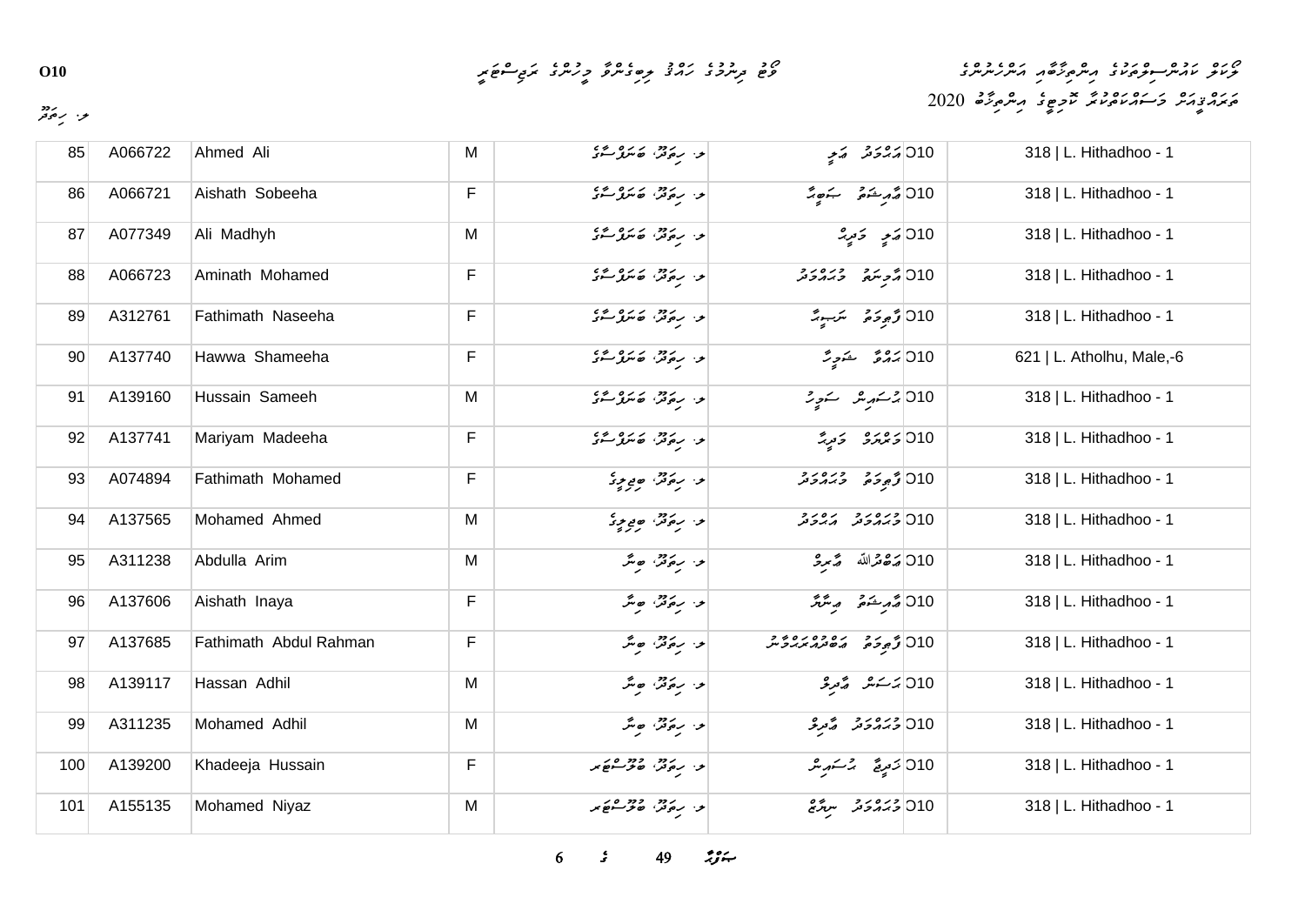*sCw7q7s5w7m< o<n9nOoAw7o< sCq;mAwBoEw7q<m; wBm;vB* م من المرة المرة المرة المرجع المرجع في المركبة 2020<br>مجم*د المريض المربوط المربع المرجع في المراجع المركبة* 

| 102 | A137636 | Ahmed Yoosuf       | M           | وسردوس بدوروه    | 010 كەبرى قارىقۇ                   | 318   L. Hithadhoo - 1    |
|-----|---------|--------------------|-------------|------------------|------------------------------------|---------------------------|
| 103 | A074387 | Ali Rasheed        | M           | والمردون الأورون | 010   تەمچە - ئىزخىيەتمە           | 621   L. Atholhu, Male,-6 |
| 104 | A139152 | Aminath Aboobakuru | $\mathsf F$ | والمردون الأورون | $2222$ $272$ $272$ $292$           | 318   L. Hithadhoo - 1    |
| 105 | A311868 | Hussain Rasheed    | M           | والمردون الأورون | 010 پرستہر مگر کرنے میں تھر        | 621   L. Atholhu, Male,-6 |
| 106 | A311869 | Ismail Rasheed     | M           | والمردون الأورون | 010 مەشگەر تىم تىرىدىگە            | 744   Six Senses Laamu-1  |
| 107 | A137007 | Mariyam Salwa      | $\mathsf F$ | والمردون مودرون  | 010 <i>5 پروژ شوگر</i>             | 318   L. Hithadhoo - 1    |
| 108 | A139136 | Ahmed Ali          | M           | و روده بومبر     | 010 <i>ټرچي چې</i>                 | 744   Six Senses Laamu-1  |
| 109 | A313399 | Aishath Ali        | $\mathsf F$ | و رود موه        | 010 مُگرِسْدَة كَ مَرْمٍ           | 318   L. Hithadhoo - 1    |
| 110 | A137526 | Ali Abdul Rahman   | M           | و روده مومر      | 010 كم موسوع ده ده ده م            | 318   L. Hithadhoo - 1    |
| 111 | A313402 | Aminath Ali        | $\mathsf F$ | و رود بوره       | 010 مَ <i>نْجِسَمْۃ مَنْجِ</i>     | 318   L. Hithadhoo - 1    |
| 112 | A139135 | Fathimath Ali      | F           | و روژه پوهې      | 010 <i>وُّجِوحَةُ ضَعٍ</i>         | 318   L. Hithadhoo - 1    |
| 113 | A137527 | Hawwa Yoosuf       | $\mathsf F$ | و رود سی ه شهر   | 010 بَرْدُوَّ بِرْسْرَقْ           | 318   L. Hithadhoo - 1    |
| 114 | A313401 | Hussain Ali        | M           | و رود بره م      | 010 پرڪيريش ڪيميو                  | 318   L. Hithadhoo - 1    |
| 115 | A137528 | Mariyam Ali        | $\mathsf F$ | و روژه بومو      | 010 كى پرو ھېچ                     | 318   L. Hithadhoo - 1    |
| 116 | A139134 | Mohamed Ali        | M           | و روده بومبر     | 010 <i>ڈیزون</i> ختر ک <i>ے یو</i> | 744   Six Senses Laamu-1  |
| 117 | A086190 | Ahmed Ali          | M           | و. رود ووه       | 010 <i>ټرېنځن چې</i>               | 318   L. Hithadhoo - 1    |
| 118 | A311259 | Aishath Samha      | F           | و رود ووړ        | 010 مۇمەيشقى سىۋېر                 | 318   L. Hithadhoo - 1    |

*7 sC 49 nNw?mS*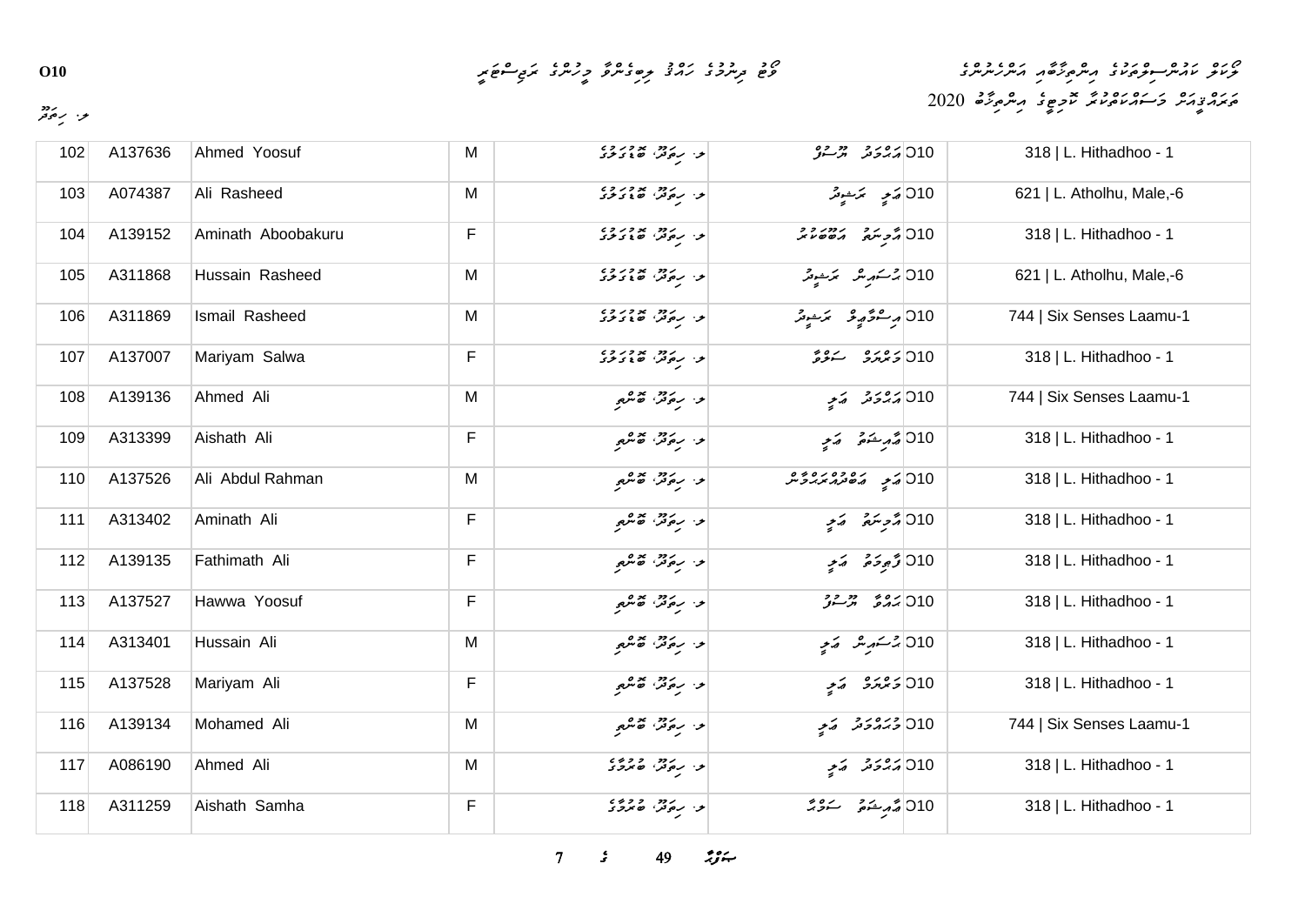*sCw7q7s5w7m< o<n9nOoAw7o< sCq;mAwBoEw7q<m; wBm;vB* م من المرة المرة المرة المرجع المرجع في المركبة 2020<br>مجم*د المريض المربوط المربع المرجع في المراجع المركبة* 

| 119 | A311258 | Fathimath Simha      | F           | و رود ووړه<br>و روتر همروی    | 010 رَّجِ دَ جَنَّ مِنْ سِنَةٍ مِنْ                                                                            | 318   L. Hithadhoo - 1    |
|-----|---------|----------------------|-------------|-------------------------------|----------------------------------------------------------------------------------------------------------------|---------------------------|
| 120 | A311260 | Mohamed Humaamu      | M           | و رود ووړه                    | $552 - 5525$ 010                                                                                               | 318   L. Hithadhoo - 1    |
| 121 | A139559 | Aminath Ali          | F           | و. رە ئۇ ئۇسترىيرىدىك         | 010 م <i>مَّحِسَمَّة - مَيْ</i> حِ                                                                             | 318   L. Hithadhoo - 1    |
| 122 | A137546 | Fathimath Ali        | F           | و رود گوستر سرد د             | ِ 010 گ <i>وچوچھ چچ</i>                                                                                        | 318   L. Hithadhoo - 1    |
| 123 | A139557 | Gamarunnisa Ali      | F           | و رەمى كەرەكرىرى -            | 010 تۇق <i>مۇمىرىتى مۇم</i> ر                                                                                  | 318   L. Hithadhoo - 1    |
| 124 | A139137 | Mariyam Mohamed      | $\mathsf F$ | و رەق ئۇسترىرىدىك             | 010 كەنگەر قەيدە ئەر                                                                                           | 318   L. Hithadhoo - 1    |
| 125 | A136813 | Mohamed Siyam        | M           | و رەق ئۇسترىرىدىك             | 010 دېم ديز سورگ                                                                                               | 621   L. Atholhu, Male,-6 |
| 126 | A310763 | Fathimath Muna       | F           | و. رەدو. ئۇسترسى              | 010 <i>ؤج</i> و <i>حقر</i> حم                                                                                  | 318   L. Hithadhoo - 1    |
| 127 | A075325 | Idrees Ibrahim       | M           | و. رەۋر، ئۇسترىيرىگ           | 010 موقرموے موقع تربیعی                                                                                        | 318   L. Hithadhoo - 1    |
| 128 | A075324 | Mariyam Saeedha      | F           | والمرجوش المحمولة سيكر سيك    | 010 <i>5 پروژ شهر شهر</i>                                                                                      | 318   L. Hithadhoo - 1    |
| 129 | A137499 | Mohamed Ibrahim      | M           | و. رِهُ قُرْ، مُحْسِرْسِرْ    | 010 دُبَرْدُدَنْدَ مِنْ بِرْدِ                                                                                 | 318   L. Hithadhoo - 1    |
| 130 | A310764 | Mohamed Munaz        | M           | و. رەۋر، ئۇسترسى              | 010 دېم پروتر کې شرچ                                                                                           | 318   L. Hithadhoo - 1    |
| 131 | A128725 | Ahmed Shan           | M           | و رکود دی وی<br>و رکوترا محمد | 010 كەبۇبۇقە ئەھەر                                                                                             | 621   L. Atholhu, Male,-6 |
| 132 | A139229 | Fathimath Sana       | F           | و روده په ده                  | 010 <b>ر</b> َّب <sub>ُّ</sub> ءِ حَقَّ سَمَّتَر                                                               | 621   L. Atholhu, Male,-6 |
| 133 | A072401 | Idrees Ali           | M           | وسرکوتر، گوسری                | 010 م <sub>و</sub> مزمرے م <i>ح</i> میہ                                                                        | 318   L. Hithadhoo - 1    |
| 134 | A139148 | Mariyam Ahmed Faheem | F           | وسرە بولار مۇسرى              | 010 كاندىرى كەبرى كەر بىر                                                                                      | 318   L. Hithadhoo - 1    |
| 135 | A310860 | Ahmed Mauroof        | M           | و روده ، وو                   | 010 كەبرى ئەھمىر بولغان ئاسلام بولۇپ بولۇپ بولۇپ بولۇپ بولۇپ بولۇپ بولۇپ بولۇپ بولۇپ بولۇپ بولۇپ بولۇپ بولۇپ ب | 318   L. Hithadhoo - 1    |

**8** *s* **49** *n***<sub>y</sub> <b>***s*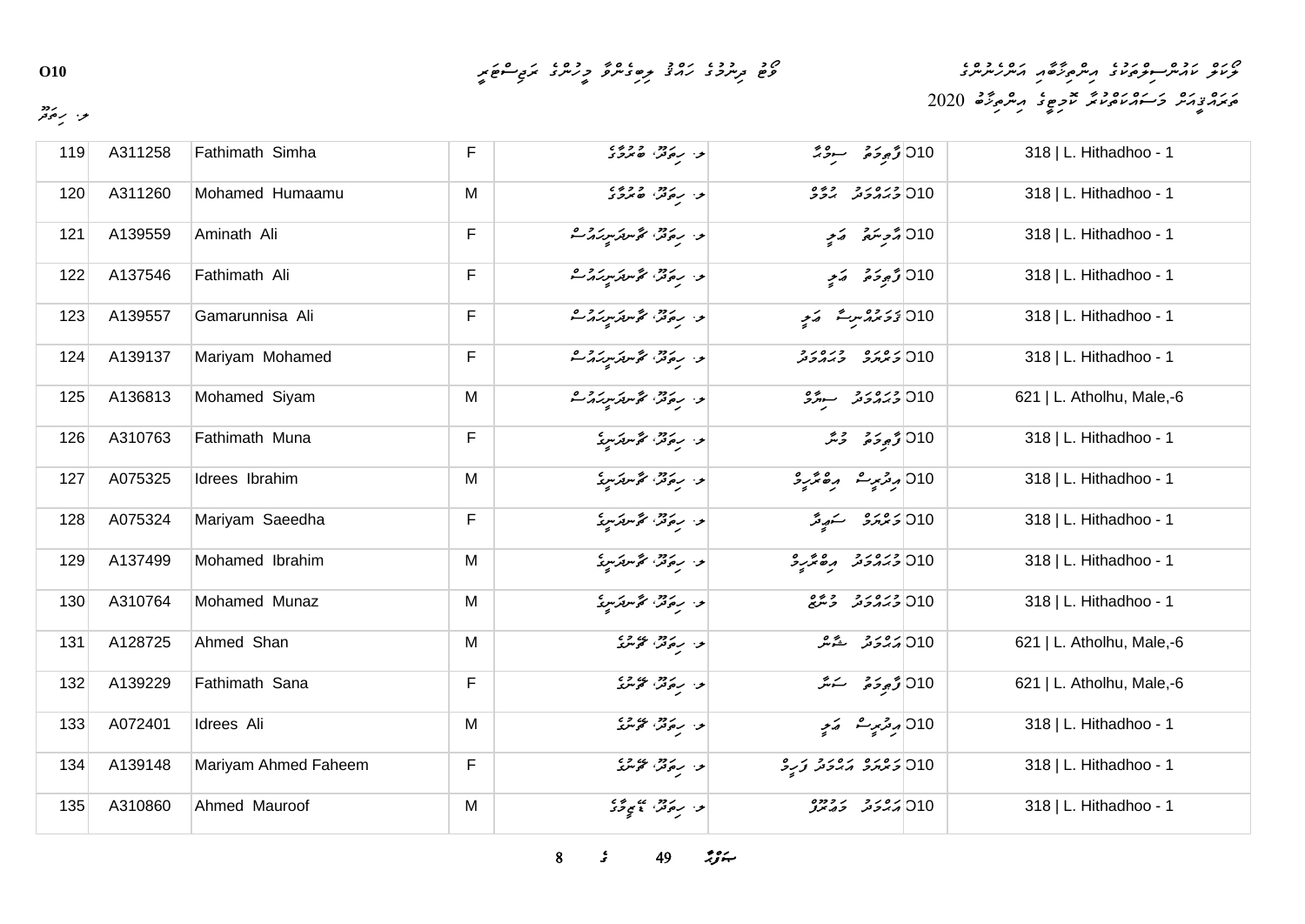*sCw7q7s5w7m< o<n9nOoAw7o< sCq;mAwBoEw7q<m; wBm;vB* م من المرة المرة المرة المرجع المرجع في المركبة 2020<br>مجم*د المريض المربوط المربع المرجع في المراجع المركبة* 

| 136 | A310858 | Aishath Samaahaa      | $\mathsf F$ | و رکړو ، عوڅو      | 010 مۇمەيشقى سىۋىز                              | 318   L. Hithadhoo - 1                   |
|-----|---------|-----------------------|-------------|--------------------|-------------------------------------------------|------------------------------------------|
| 137 | A101414 | Ali Shameem           | M           | و روده په وی       | 010 کم په شمې                                   | 318   L. Hithadhoo - 1                   |
| 138 | A310853 | Ibrahim Thohir        | M           | و رود » وه         | 010 م <i>وڭ مگرى</i> تەرىخە                     | 318   L. Hithadhoo - 1                   |
| 139 | A310852 | Khairunnisa Hussain   | $\mathsf F$ | و رود په وه        | 010 ئەمەتمەرىرىگە كەسكەرلىر                     | 318   L. Hithadhoo - 1                   |
| 140 | A310857 | Mohamed Fauzaan       | M           | لو، رەۋىر، ، ، ئوڭ | 010 <i>ۋېزە دۇ بۇ دە</i> مچىر                   | 419   Paradise Island Resort and Spa - 1 |
| 141 | A137538 | Naseema Abdul Rahmaan | $\mathsf F$ | و رکړو په ده       | 010 كىرىدۇ ھەھمەم بەرەپ                         | 318   L. Hithadhoo - 1                   |
| 142 | A137539 | Shamsunnisa Hussain   | $\mathsf F$ | و روژه ، وژه       | 010 خۇمى <i>مەھبىرىگە</i> ب <sub>ى</sub> سەمبەش | 318   L. Hithadhoo - 1                   |
| 143 | A139111 | Thoha Hussain         | M           | و رود ، ور         | 010 ۾ جي پر جيڪمبر س                            | 318   L. Hithadhoo - 1                   |
| 144 | A045738 | Ahmed Aboobakuru      | M           | و. رود. ترسه دور   | $22222$ $2225$                                  | 318   L. Hithadhoo - 1                   |
| 145 | A104396 | Hussain Sifah         | M           | و. رود. ترسه وو.   | 010 پرسٹمبریٹر سورمبر                           | 318   L. Hithadhoo - 1                   |
| 146 | A104395 | Mohamed Sinah         | M           | و. رود ترسط ده     | 010 دېم دېمر موسیق                              | 621   L. Atholhu, Male,-6                |
| 147 | A310767 | Nashatha Ahmed        | $\mathsf F$ | و. رەدو. مەسھى     |                                                 | 621   L. Atholhu, Male,-6                |
| 148 | A130403 | Zeenath Ahmed         | $\mathsf F$ | و. رە دە ئەسھەر    | 010 <sub>ى</sub> يەتى <i>ق مەجىھ</i> تە         | 3   HA. Molhadhoo - 1                    |
| 149 | A137586 | Khadheeja Mohamed     | $\mathsf F$ | و رکوش فرمانوی     | 010 كَرْمِيعٌ - <i>وْشُ</i> مْرَ مْرْ           | 318   L. Hithadhoo - 1                   |
| 150 | A311137 | Mohamed Falaah        | M           | و رود وووه         | 010 <i>\$نەۋەتى ق</i> ۇر                        | 137   Lh. Naifaru - 2                    |
| 151 | A139186 | Ahmed Ifaaz           | M           | و رکړو دی ده       | 010 كەش <sup>ى</sup> رىقى مەرگى                 | 744   Six Senses Laamu-1                 |
| 152 | A312675 | Ali Javaaz Yoosuf     | M           | و روده در دو       | 010 كەيپ قەرقىچ ئۆستۇ                           | 318   L. Hithadhoo - 1                   |

*9 s* 49 *n*<sub>2</sub> *n*<sub>2</sub> *n*<sub>2</sub> *n*<sub>2</sub> *n*<sub>2</sub> *n*<sub>2</sub> *n*<sub>2</sub> *n*<sub>2</sub> *n*<sub>2</sub> *n*<sub>2</sub> *n*<sub>2</sub> *n*<sub>2</sub> *n*<sub>2</sub> *n*<sub>2</sub> *n*<sub>2</sub> *n*<sub>2</sub> *n*<sub>2</sub> *n*<sub>2</sub> *n*<sub>2</sub> *n*<sub>2</sub> *n*<sub>2</sub> *n*<sub>2</sub> *n*<sub>2</sub> *n*<sub>2</sub> *n*<sub>2</sub> *n*<sub>2</sub> *n*<sub>2</sub> *n*<sub>2</sub> *n*<sub>2</sub> *n*<sub>2</sub>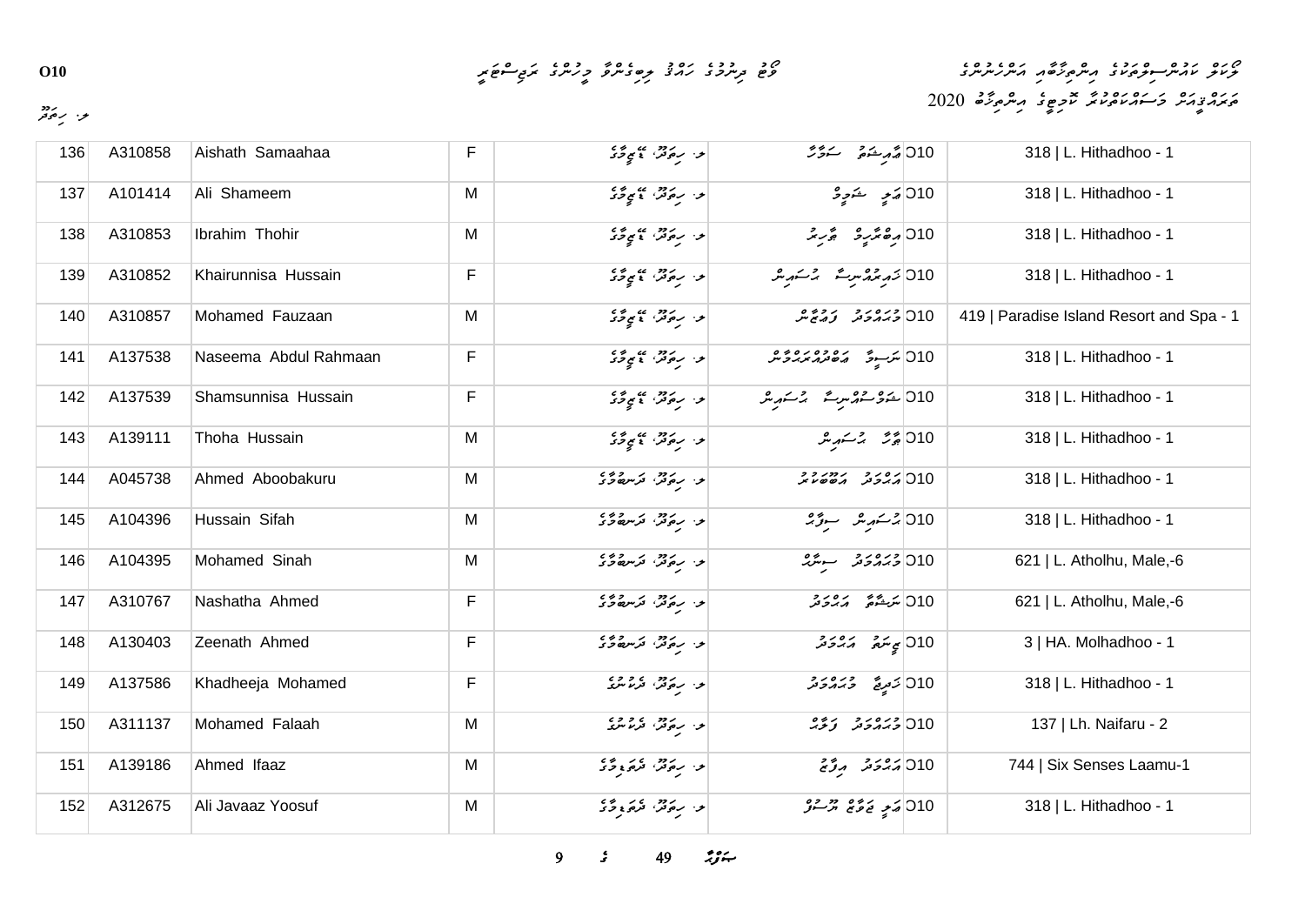*sCw7q7s5w7m< o<n9nOoAw7o< sCq;mAwBoEw7q<m; wBm;vB* م من المرة المرة المرة المرجع المرجع في المركبة 2020<br>مجم*د المريض المربوط المربع المرجع في المراجع المركبة* 

| 153 | A312677 | Fathimath Rifga    | $\mathsf F$ | و رەتر، ترەپ دې    | 010 <i>وَّجِوَة مِروْدَ</i> ّ                                                 | 318   L. Hithadhoo - 1   |
|-----|---------|--------------------|-------------|--------------------|-------------------------------------------------------------------------------|--------------------------|
| 154 | A137700 | Mohamed Shiyaz     | м           | و رود ورکو         | 010 كەندى كەشەرگەنچ                                                           | 318   L. Hithadhoo - 1   |
| 155 | A137699 | Nasira Aboobakuru  | $\mathsf F$ | و رود در ده        | 010 مگر ہے محمد محمد محمد اللہ علی                                            | 318   L. Hithadhoo - 1   |
| 156 | A137701 | Yoosuf Hussain     | M           | و رکړي ترځ دی      | 010 ټرينو پر ښه په                                                            | 318   L. Hithadhoo - 1   |
| 157 | A312724 | Abdulla Thorif     | M           | و ، رود » ترورد    | 010 كَرْحْدْرْاللَّهُ مَجْمَعِرْ                                              | 744   Six Senses Laamu-1 |
| 158 | A137709 | Ahmed Latheef      | M           | و رکړو ترومرک      | 010 <i>ټرېنځن</i> تو <sub>چ</sub> و                                           | 744   Six Senses Laamu-1 |
| 159 | A111532 | Ali Shameem        | M           | و رەتر، ئۇجەدى     | 010 <i>ڇَجِ حکوچ</i> و                                                        | 318   L. Hithadhoo - 1   |
| 160 | A137712 | Aminath Hassan     | $\mathsf F$ | و رکړو ترومری      | 010 مَّ حِسَمَّى سَرَسْر                                                      | 318   L. Hithadhoo - 1   |
| 161 | A137708 | Hassan Ali         | M           | و رکوش ترجه دی     | 010 ټريىش پې چې                                                               | 318   L. Hithadhoo - 1   |
| 162 | A312723 | Hussain Naseeh     | M           | و رکړو ترومرک      | 010 پرڪيريش ڪرسي پر                                                           | 318   L. Hithadhoo - 1   |
| 163 | A137710 | Ibrahim Naseem     | M           | و رکړو ترومرد      | 010 <sub>مر</sub> ھ پڑر پ <sub>ر س</sub> رے کر کر کر کر کر کر کر کر کر دیا تھ | 318   L. Hithadhoo - 1   |
| 164 | A137711 | Khadeeja Idrees    | $\mathsf F$ | و رود به ترجه ده   | 010 كَتَمِيعٌ - مِثْرَمِيْتٌ-                                                 | 318   L. Hithadhoo - 1   |
| 165 | A312722 | Mohamed Atheef     | M           | و رکړو شرورۍ       | 010 <i>\$نەممىق مەمو</i> ر                                                    | 318   L. Hithadhoo - 1   |
| 166 | A254422 | Ahmed Maiss        | M           | و رەپى برورى       | 010 كەندى قىرىشە                                                              | 318   L. Hithadhoo - 1   |
| 167 | A137721 | Ahmed Zahir        | M           | و رکړي فرقر شوی    | 010 <i>ټرېنځن</i> پخ <i>پ</i> ر                                               | 318   L. Hithadhoo - 1   |
| 168 | A312733 | Aishath Kulshoom   | F           | و رەپى برورىي      | 010 گەرىشەر مەم يومبۇ                                                         | 318   L. Hithadhoo - 1   |
| 169 | A137723 | Fathimath Rasheeda | F           | و رړو دي. د څرکتون | 010 رَّ <sub>ج</sub> وحَ <sup>مِ</sup> - <sub>مَ</sub> رْسِمَّ                | 318   L. Hithadhoo - 1   |

*10 s* 49 *i*<sub>s</sub> $\approx$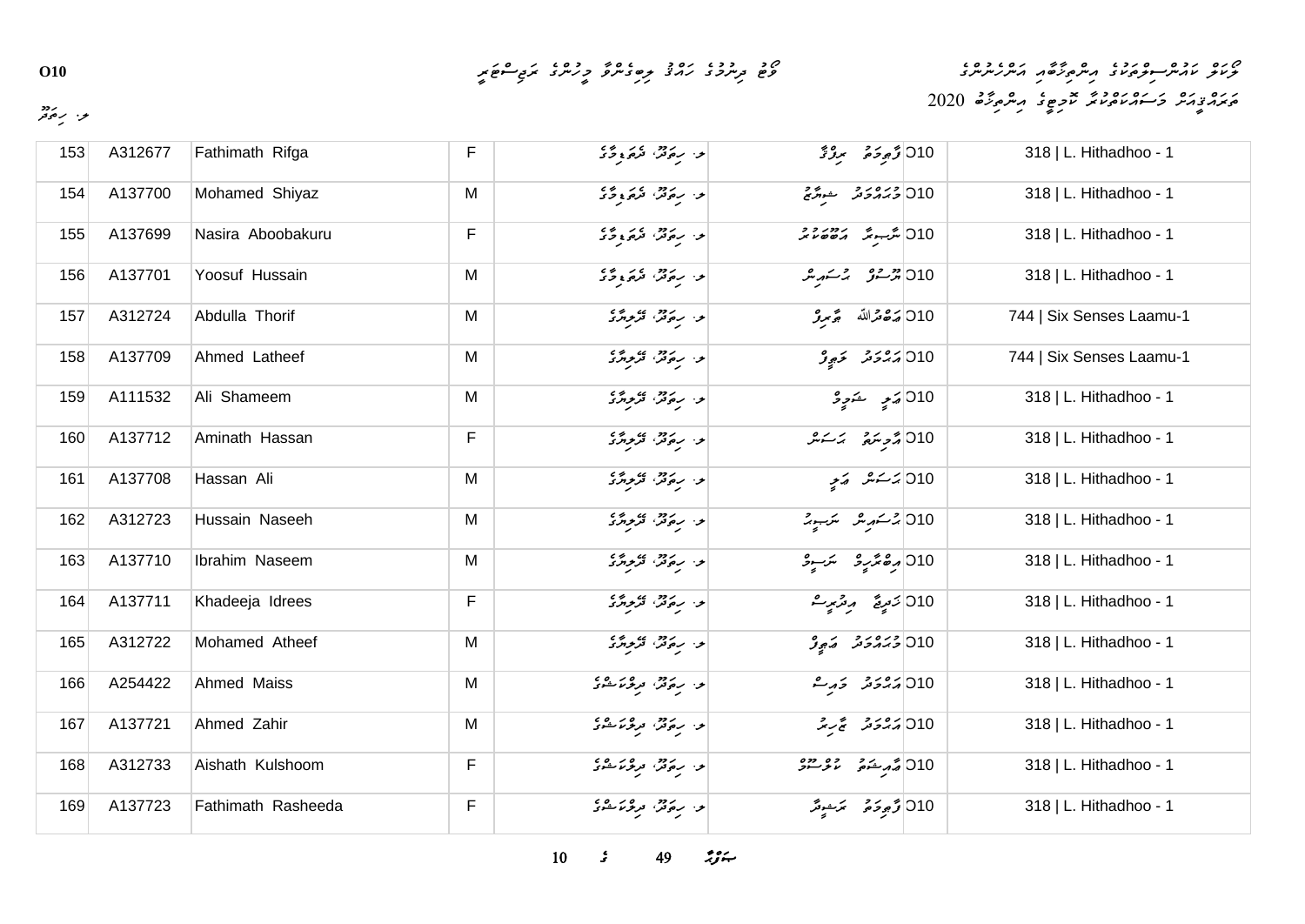*sCw7q7s5w7m< o<n9nOoAw7o< sCq;mAwBoEw7q<m; wBm;vB* م من المرة المرة المرة المرجع المرجع في المركبة 2020<br>مجم*د المريض المربوط المربع المرجع في المراجع المركبة* 

| 170 | A137724 | Hawwa Aboobakuru  | F | و رەپى برورىيى                | 2222 / 2010                                         | 318   L. Hithadhoo - 1    |
|-----|---------|-------------------|---|-------------------------------|-----------------------------------------------------|---------------------------|
| 171 | A312736 | Mohamed Abaan     | M | و رەپى برورىيى                | 010 <i>ۋېزونز مەھىر</i>                             | 318   L. Hithadhoo - 1    |
| 172 | A137720 | Nashid Hussain    | M | و رەپى برورىدە،               | 010 مگرجونڈ کے سکھر مگر                             | 318   L. Hithadhoo - 1    |
| 173 | A139228 | Nasreena Hussain  | F | و رەپى برورىدە ،              | 010 ىترىشىچە جەستەپەتل                              | 99   R. Dhuvaafaru - 1    |
| 174 | A137722 | Shirmeena Hussain | F | و رکھی فرقر دی                | 010 جو پڙپ سگ جيڪ پر شر                             | 318   L. Hithadhoo - 1    |
| 175 | A310843 | Mohamed Tholal    | M | و رەپى بروەت،                 | 010 دېم پروتر پروتو                                 | 318   L. Hithadhoo - 1    |
| 176 | A139096 | Aboobakuru Ali    | M | و. رەۋر، مەركەك               | 010 كە <i>ھەمتى كەبى</i>                            | 318   L. Hithadhoo - 1    |
| 177 | A313294 | Ahmed Isaan       | M | و. رەۋىر، مەركەك              | 010   پروژبی پرسٹریمر                               | 621   L. Atholhu, Male,-6 |
| 178 | A313293 | Mariyam Rizna     | F | و. رِيَوْتُرُ، تَرِيزُ بَرْتَ | 010 كەنگەر ئەسىم ئىگەنگە                            | 318   L. Hithadhoo - 1    |
| 179 | A313295 | Mohamed Zihaanu   | M | و. رەۋر، مەركەرگ              | 010  <i>\$ند\$ى قى يى</i> ر                         | 621   L. Atholhu, Male,-6 |
| 180 | A139097 | Muneera Ibrahim   | F | و. رەۋر، مەركەك               | 010   جُسِعٌ مِنْ مِنْ مِنْ مِنْ                    | 318   L. Hithadhoo - 1    |
| 181 | A137571 | Sanfa Idrees      | F | و. رەۋە ئەرسەدە               | 010 سەنئىر پەرتىپەيشە                               | 318   L. Hithadhoo - 1    |
| 182 | A312873 | Abdulla Shafiu    | M | و رکړو ده ده و                | 010 <i>ھَ</i> جُھُ مَّرَاللَّه مُتَّمَو <i>ِ ھُ</i> | 318   L. Hithadhoo - 1    |
| 183 | A137764 | Ahmed Mohamed     | M | و رود دوره و                  | 010 كەبروتر بەيدە ئەر                               | 621   L. Atholhu, Male,-6 |
| 184 | A137766 | Aishath Mohamed   | F | و. رەۋر، قرىرگ                | 010 مۇم شەھ ھە <i>مەھەت</i> ر                       | 318   L. Hithadhoo - 1    |
| 185 | A312871 | Ali Shifau        | M | و رکړو دوره                   | 010 <i>ھ جو</i> جو پھر                              | 621   L. Atholhu, Male,-6 |
| 186 | A312869 | Hawwa Nafhath     | F | و. رەۋر، دويزىق               | 010 <i>بَدْهُ مَّدْبَهُ</i>                         | 318   L. Hithadhoo - 1    |

 $11$  *s* 49  $23$   $\div$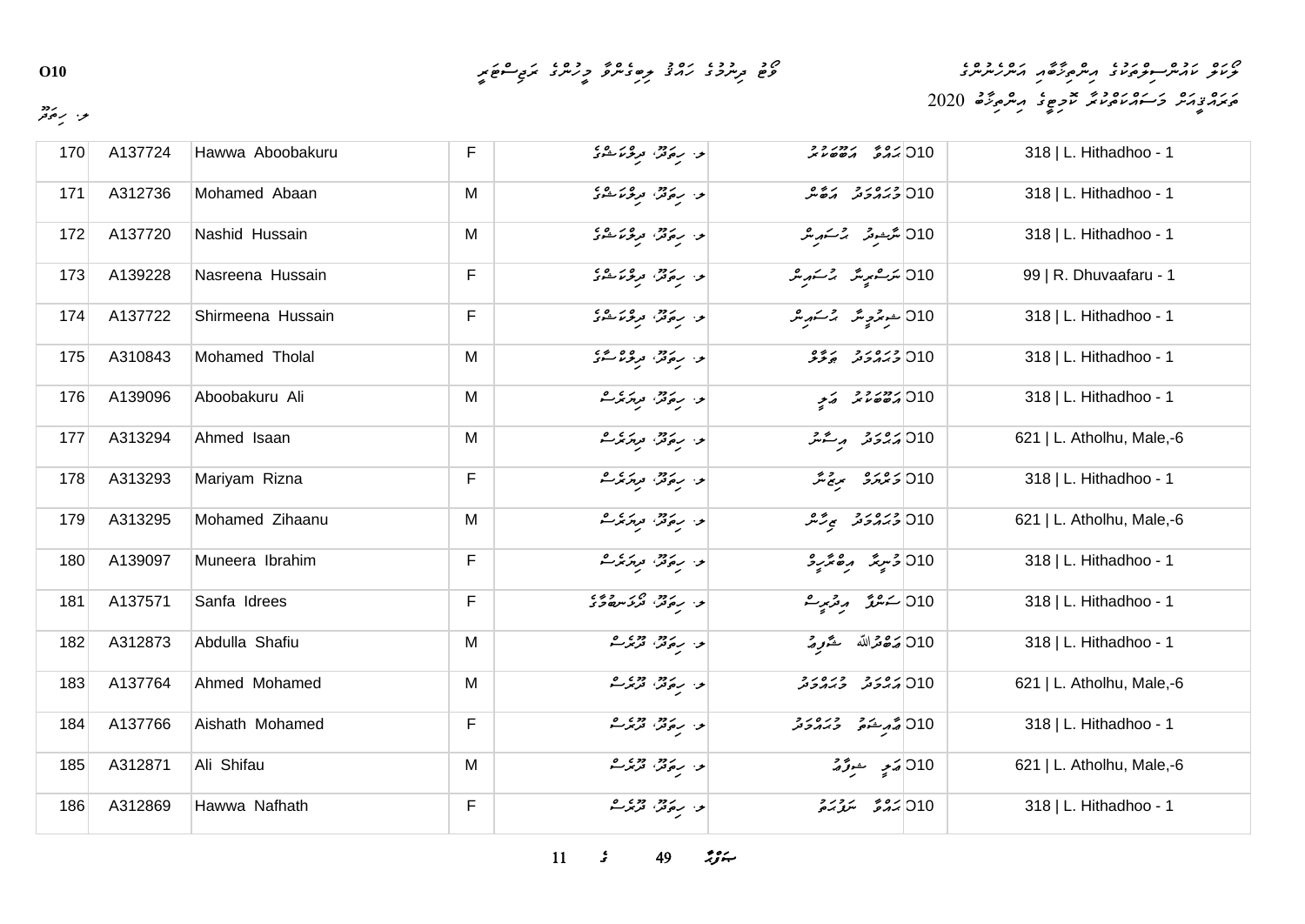*sCw7q7s5w7m< o<n9nOoAw7o< sCq;mAwBoEw7q<m; wBm;vB* م من المرة المرة المرة المرجع المرجع في المركبة 2020<br>مجم*د المريض المربوط المربع المرجع في المراجع المركبة* 

| 187 | A137763 | Ibrahim Sameer      | M            | و ريږون ودي ه        | 010 <sub>مر</sub> ھ م <i>گرچ</i> و سکوچر       | 744   Six Senses Laamu-1  |
|-----|---------|---------------------|--------------|----------------------|------------------------------------------------|---------------------------|
| 188 | A312867 | Mariyam Nuzhath     | F            | و رود دوره و         | 010 كەنگەر ئىس ئىقى ئەھ                        | 318   L. Hithadhoo - 1    |
| 189 | A125644 | Mohamed Ali         | M            | و رود دوره           | 010 <i>\$نەچەتىھى</i> ق                        | 318   L. Hithadhoo - 1    |
| 190 | A137765 | Nasrath Mohamed     | $\mathsf F$  | و رکړو دوی ه         | 010 ترجونز وبرورو                              | 318   L. Hithadhoo - 1    |
| 191 | A137744 | Aboobakuru Hussain  | M            | و. رەۋر، قرىتروپىرىگ | 010 كەن بۇيدىكى بەشكەر بىر                     | 318   L. Hithadhoo - 1    |
| 192 | A312785 | Aishath Nihaza      | $\mathsf F$  | و. رەۋر، قرىگرىسىد   | 010 ۾ پرڪنو گسرچينج                            | 318   L. Hithadhoo - 1    |
| 193 | A137743 | Ali Hussain         | M            | و. رەۋر، قرىگرىسىد   | 010 کھ پر جر شہر شر                            | 744   Six Senses Laamu-1  |
| 194 | A139210 | Aminath Hussain     | $\mathsf F$  | و. رەۋر، قرىگرىسىد   | 010 مَّ حِ سَمَّ مِ حَسَنِ مِّرْ               | 318   L. Hithadhoo - 1    |
| 195 | A312783 | Fathimath Nasheedha | F            | و رەپى ترىرىرىز      | 010 <i>وُّجِ دَمَّة مَرْسُ</i> مِتَرُ          | 318   L. Hithadhoo - 1    |
| 196 | A137745 | Hawwa Rasheeda      | $\mathsf{F}$ | ا د رېږده تر شرو سره | 010 <i>يَرْدُمَّ</i> - مَرْج <sup>وم</sup> َّر | 318   L. Hithadhoo - 1    |
| 197 | A137742 | Hussain Ali         | M            | و. رەۋر، قرىگرىسىد   | 010 پرڪبريش ڪيچي                               | 318   L. Hithadhoo - 1    |
| 198 | A137707 | Ali Rasheed         | M            | و رکونز، رکھنے رکھ   | 010 کھ پر مرحومہ                               | 318   L. Hithadhoo - 1    |
| 199 | A139237 | Fathimath Mohamed   | $\mathsf F$  | وسردود برقوم ره      | 010 گەچ قەر قەتىدى قىلىرىد                     | 318   L. Hithadhoo - 1    |
| 200 | A136809 | Hussain Ibrahim     | M            | و رکونز، رِجْعَ رِیَ | 010 يُرسَمبِ هُمْ مِنْ مُرْكَبِيْرِ            | 621   L. Atholhu, Male,-6 |
| 201 | A137653 | Ilyaas Mohamed      | M            | د روده، د د          | 010 مۇنگە ئەزەدىر                              | 318   L. Hithadhoo - 1    |
| 202 | A137610 | Mariyam Abdulla     | $\mathsf F$  | وسيحوش أدبح          | $O10$ كَرْتَرْدَ مَدْهَدْاللّه                 | 318   L. Hithadhoo - 1    |
| 203 | A311257 | Mohamed Maahid      | M            | وسيده وده والمح      | 010  <i>3223\$رقى گې</i> وتر                   | 318   L. Hithadhoo - 1    |

*12 s* 49 *if*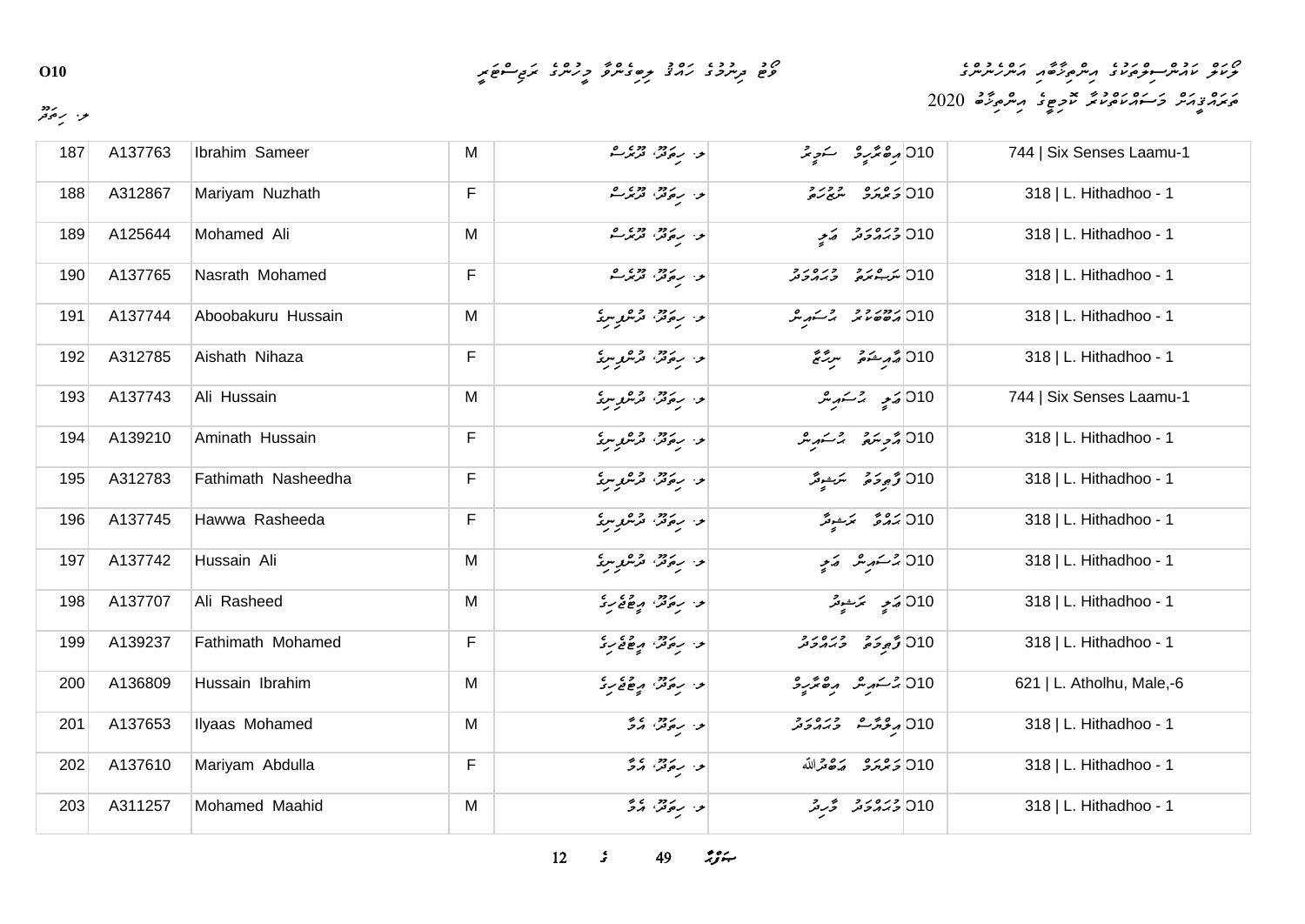*sCw7q7s5w7m< o<n9nOoAw7o< sCq;mAwBoEw7q<m; wBm;vB* م من المرة المرة المرة المرجع المرجع في المركبة 2020<br>مجم*د المريض المربوط المربع المرجع في المراجع المركبة* 

| 204 | A073017 | Ahmed Ali           | M           | و رېږده کرسو              | 010 <i>ټرچي چې</i>                                                                                   | 621   L. Atholhu, Male,-6 |  |
|-----|---------|---------------------|-------------|---------------------------|------------------------------------------------------------------------------------------------------|---------------------------|--|
| 205 | A147921 | Fathimath Shimla    | $\mathsf F$ | والركوش المسرو            | 010 <i>وُّجِ حَمَّ</i> شِوْحَرَّ                                                                     | 318   L. Hithadhoo - 1    |  |
| 206 | A122105 | Hussain Shiyam      | M           | أوسي وكالمحمد والمسترقى   | 010 يُرْسَمْ بِهِ سِبْرَةَ وَ                                                                        | 318   L. Hithadhoo - 1    |  |
| 207 | A311302 | Mohamed Shiyam      | M           | و رەتر، مەر               | $5.525$ $2.525$ $010$                                                                                | 318   L. Hithadhoo - 1    |  |
| 208 | A139556 | Sanfa Abdul Rahmaan | F           | و روده کرمړ               | 010 كەش ئەھ <i>مەتەر ئەرە</i>                                                                        | 318   L. Hithadhoo - 1    |  |
| 209 | A311244 | Abdulla Shifan      | M           | والمردون وو               | 010 كەڭداللە خى <i>رۇنتر</i>                                                                         | 318   L. Hithadhoo - 1    |  |
| 210 | A033279 | Ahmed Abdul Rahman  | M           | و رەۋش مەدە               | 010 كەبۇر كەرگە <i>كەھەتمەر قىرى</i> گە                                                              | 318   L. Hithadhoo - 1    |  |
| 211 | A311241 | Ali Shimhan         | M           | 550, 350, 5               | 010 كەير بەردىگە                                                                                     | 318   L. Hithadhoo - 1    |  |
| 212 | A139176 | Aminath Idhrees     | $\mathsf F$ | وسيدود بادو               | 010 مَّ <i>جِ</i> سَمَّۃ مِقْ مِرِ سِمَّ                                                             | 318   L. Hithadhoo - 1    |  |
| 213 | A311243 | Mariyam Thaumaa     | $\mathsf F$ | د رود ، ده<br>د روتر ارود | 010 <i>خېرىۋە بۇرۇ</i>                                                                               | 318   L. Hithadhoo - 1    |  |
| 214 | A311125 | Hawwa Faheema       | $\mathsf F$ | و. رود در ۵۶۵ و.          | 010 يَرْدُمَّ     تَرَرِدَّ                                                                          | 318   L. Hithadhoo - 1    |  |
| 215 | A139109 | Ibrahim Rasheed     | M           | י ני בי וני ברי ברי       | 010 مەھ ئۇر بىسى ئىكتىنى ئىستىدا ئىستان ئىستان ئىستان ئىستان ئىستان ئىستان ئىستان ئىستان ئىستان ئىست | 318   L. Hithadhoo - 1    |  |
| 216 | A311127 | Mohamed Rifath      | M           | י נפי וכר בי הסיבי        | 010 <i>5 - 35 مروضو</i><br>010 <i>5 - 35 مروضو</i>                                                   | 744   Six Senses Laamu-1  |  |
| 217 | A122910 | Aishath Fareeda     | F           | والمردود الأرواد وه       | 010 <mark>م</mark> ەم شەتە <i>ق م</i> وما <i>ً</i>                                                   | 318   L. Hithadhoo - 1    |  |
| 218 | A310865 | Ali Hammad          | M           | و ريوس دوروه ه            | ِ 10∣ <i>ړَې ب</i> َهگلا                                                                             | 318   L. Hithadhoo - 1    |  |
| 219 | A137543 | Fathmath Ahmed      | $\mathsf F$ | والمردود الأو بروامهم     | 010 <i>وٌجوحَمْ مَدْحَدٌ</i>                                                                         | 318   L. Hithadhoo - 1    |  |
| 220 | A137544 | Hawwa Abdul Rahman  | $\mathsf F$ | والمردود الأو برواما      | 010  <i>ټرو ئې مقدم تروڅ</i> ش                                                                       | 318   L. Hithadhoo - 1    |  |

*13 s* 49 *if*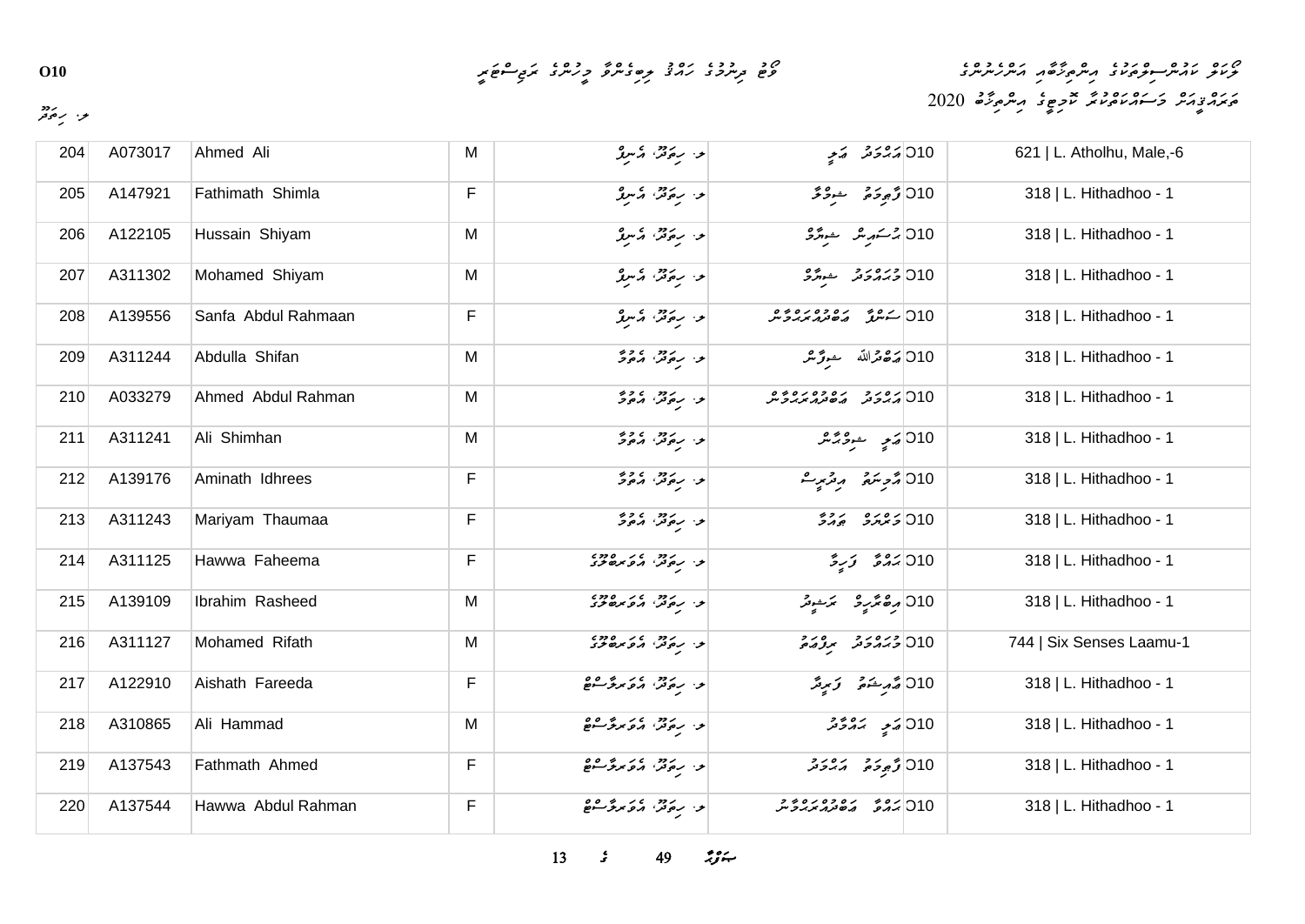*sCw7q7s5w7m< o<n9nOoAw7o< sCq;mAwBoEw7q<m; wBm;vB* م من المرة المرة المرة المرجع المرجع في المركبة 2020<br>مجم*د المريض المربوط المربع المرجع في المراجع المركبة* 

| 221 | A310867 | Hawwa Hamza         | $\mathsf F$ | والمردود الأحر يومني    | 010 <i>تەۋق بەۋق</i>                                        | 318   L. Hithadhoo - 1    |
|-----|---------|---------------------|-------------|-------------------------|-------------------------------------------------------------|---------------------------|
| 222 | A049689 | Hussain Ahmed       | M           | والمردود المتحدوث المعا | 010  يرسكو بكر مركز تركيز                                   | 318   L. Hithadhoo - 1    |
| 223 | A262070 | Ibrahim Qassan      | M           | و. رەتر، مەر ۋى         | 010 مەھەر بىرە ئەرگە ئاھاتقا ئاھاتقا بىر 10 كىلىر بىر ئاھات | 318   L. Hithadhoo - 1    |
| 224 | A349353 | Mariyam Ahmed       | F           | والمردود المراد وه      | 010 كەبەر <i>مەدە</i> ر                                     | 318   L. Hithadhoo - 1    |
| 225 | A121364 | Mohamed Ahmed       | M           | و. رە دە ، دە بولى      | 010 <i>ۋېزو دې مرونو</i>                                    | 318   L. Hithadhoo - 1    |
| 226 | A139138 | Zahida Ahmed        | $\mathsf F$ | والمردود الأو بروامهم   | 010 يُحرِمَّد     يَرْدُوَمَّد                              | 318   L. Hithadhoo - 1    |
| 227 | A137729 | Ibrahim Ashraf      | M           | والريخ تورجون           | 010 مەھەمگەر بەر مەشەمگە                                    | 318   L. Hithadhoo - 1    |
| 228 | A139232 | Ahmed Shareef       | M           | و رەپى ۋە پروتر         | 010 كەندى قىر سى <i>مبى</i> ر                               | 318   L. Hithadhoo - 1    |
| 229 | A139146 | Fathimath Mohamed   | F           | و رەپى ۋە بولۇش         | 010 گەچ قەر قەتىر قىرىدىن                                   | 318   L. Hithadhoo - 1    |
| 230 | A312738 | Fathimath Thasleem  | $\mathsf F$ | و رەپى ۋە پروترى        | 010 زَّەپرىق ھَ شَمْرِ دُّ                                  | 621   L. Atholhu, Male,-6 |
| 231 | A137719 | Hussain Shareef     | M           | و رەپى ۋە بروترى        | 010  2سىمبەش ھەمبەتى                                        | 318   L. Hithadhoo - 1    |
| 232 | A081012 | Abdul Majid Hussain | M           | ى رەتۇ، ئەنزىق          | 010 كەھەر <sub>م</sub> ۇد قويمە بەر شەرىش                   | 318   L. Hithadhoo - 1    |
| 233 | A311927 | Ahmed Sobah         | M           | ى رەتۇ، ئەنزىش          | 010 كەبرىق بەشقەر                                           | 744   Six Senses Laamu-1  |
| 234 | A139201 | Mohamed Sobah       | M           | ى رەپى ئەتەر            | $222 - 222 = 010$                                           | 318   L. Hithadhoo - 1    |
| 235 | A137670 | Shareefa Ibrahim    | $\mathsf F$ | ى رەۋە ئەترى            | 010 ڪيپو <i>ڙ م</i> ڦٽريڪ                                   | 318   L. Hithadhoo - 1    |
| 236 | A137788 | Ahmed Ali           | M           | و رەتر زىرىگەنكى ئ      | 010 <i>ټرچي چې</i>                                          | 318   L. Hithadhoo - 1    |
| 237 | A093625 | Ali Mohamed         | M           | والرءون ويرتزونن و      | 010 <i>ھَ۔ جي مُحمَّد قر</i>                                | 318   L. Hithadhoo - 1    |

*14 s* 49 *if*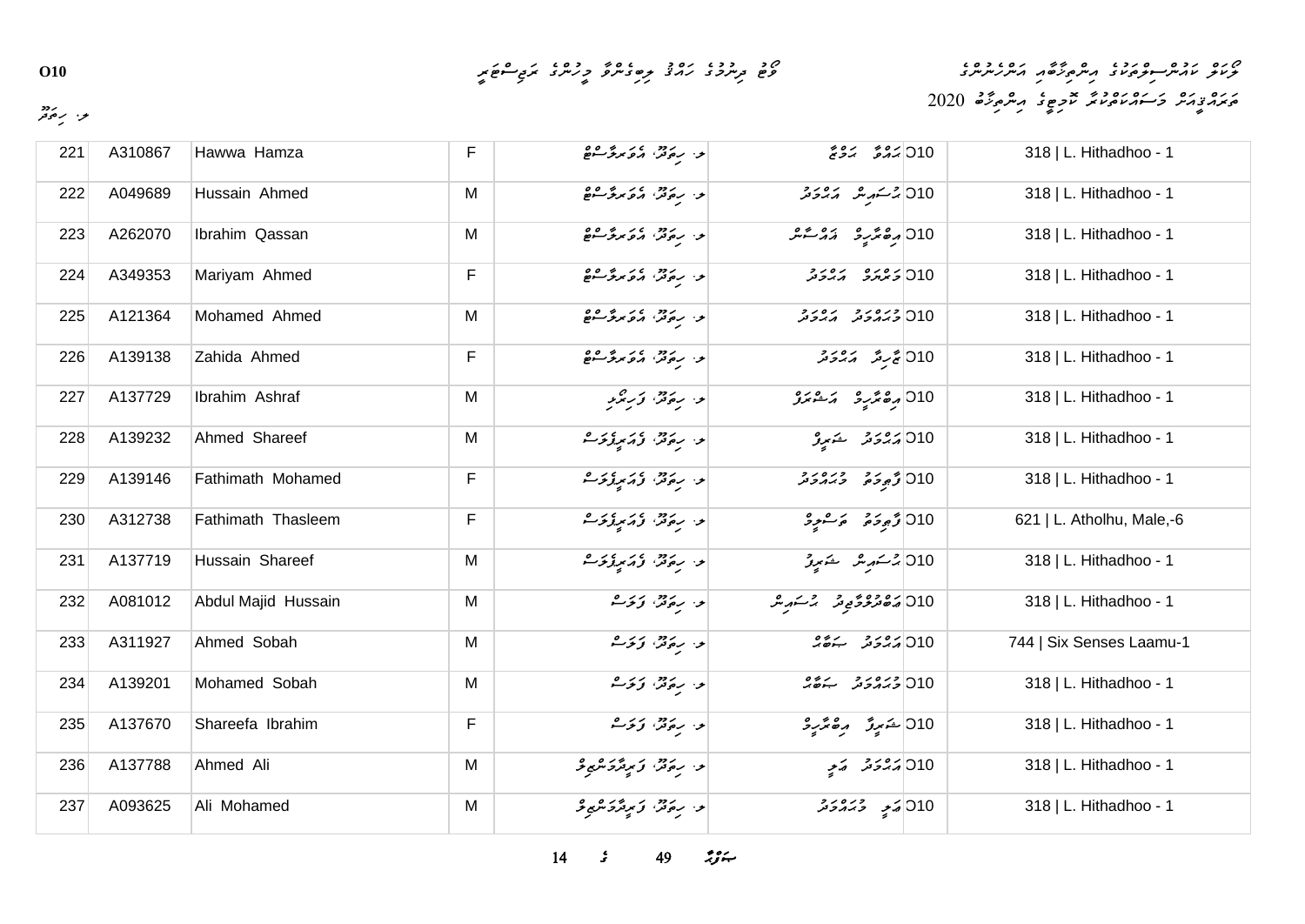*sCw7q7s5w7m< o<n9nOoAw7o< sCq;mAwBoEw7q<m; wBm;vB* م من المرة المرة المرة المرجع المرجع في المركبة 2020<br>مجم*د المريض المربوط المربع المرجع في المراجع المركبة* 

| 238 | A137787 | Fareeda Abdul Rahman | $\mathsf F$ | و رەتر، زىرىگەنگە بى      | 010 <i>ۆپى</i> تر مەمەمەر ئەر                  | 318   L. Hithadhoo - 1    |
|-----|---------|----------------------|-------------|---------------------------|------------------------------------------------|---------------------------|
| 239 | A254423 | Fathimath Iradha     | F           | والركابي ويرتزك تريوع     | 010 <i>ؤوخو م</i> ېتمى <i>گ</i>                | 318   L. Hithadhoo - 1    |
| 240 | A313167 | Hussain Hameed       | M           | و رەپى ئەيرترىش ب         | 010 پرستمبر تر پر تر                           | 318   L. Hithadhoo - 1    |
| 241 | A225980 | Ibrahim Ali          | M           | و رەپى ئېرتگەنگەنى        | 010 <i>پرهنگړی کې</i> چ                        | 318   L. Hithadhoo - 1    |
| 242 | A139102 | Mohamed Ali          | M           | و رەپى كەيدۇرىر           | 010 <i>ڈیز پڑتھ کی ج</i>                       | 318   L. Hithadhoo - 1    |
| 243 | A331628 | Yoosuf Saamee Ali    | M           | و رەتر، ئەيگەنگەنى        | 010 پڙتے وڻجو ڪچ ج                             | 318   L. Hithadhoo - 1    |
| 244 | A093630 | Ali Moosa            | M           | والمرجوش تمكان            | 010 کی پی جی ش                                 | 318   L. Hithadhoo - 1    |
| 245 | A310859 | Mohamed Fariz        | M           | كالمحاسب والمرور والمردار | 010 دېمەدىر گەرىم                              | 318   L. Hithadhoo - 1    |
| 246 | A137540 | Najumunnisa Hussain  | F           | وسيخض تمخط                | 010 <i>ىنق<sup>ى</sup>ق قەمبىت بىرىتىرىن</i> ر | 318   L. Hithadhoo - 1    |
| 247 | A312475 | Aishath Hussain      | F           | وسيطحش تخفج               | 010 <i>ھُ مِ</i> شَمَعَ بِرَ سَمبر مِسْر       | 318   L. Hithadhoo - 1    |
| 248 | A137018 | Ali Hisham           | M           | وسيقظ تق                  | 010 كەي رىشى                                   | 316   L. Fonadhoo - 3     |
| 249 | A312668 | Aminath Hussain      | F           | وسيقظ تق                  | 010 مَّ حِسَمَّة حَسَّمَ مِسْر                 | 621   L. Atholhu, Male,-6 |
| 250 | A137715 | Hafsa Hussain        | F           | و رکھڻ ڏڻ                 | 010 ټروبنه پرسکه پر                            | 318   L. Hithadhoo - 1    |
| 251 | A139172 | Hussain Ahmed        | M           | وسيعوش ترتج               | 010 يرىسى <i>ز مەدەن</i> تە                    | 318   L. Hithadhoo - 1    |
| 252 | A312670 | Mohamed Hussain      | ${\sf M}$   | وسيعوش ترتج               | 010 ۇ <i>ئەۋى قەسىمبىرى ئى</i>                 | 318   L. Hithadhoo - 1    |
| 253 | A139168 | Adnan Umar           | M           | والمبكارة وكالمركز        | 010 كەنگەنگە ھە <i>مى</i> قەتلىر               | 318   L. Hithadhoo - 1    |
| 254 | A313314 | Aishath Nabeeha      | F           | والركابين وكرامر          | 010 <mark>م</mark> ەم ئىقىمە سى <i>ھەت</i>     | 318   L. Hithadhoo - 1    |

*15 s* 49 *if*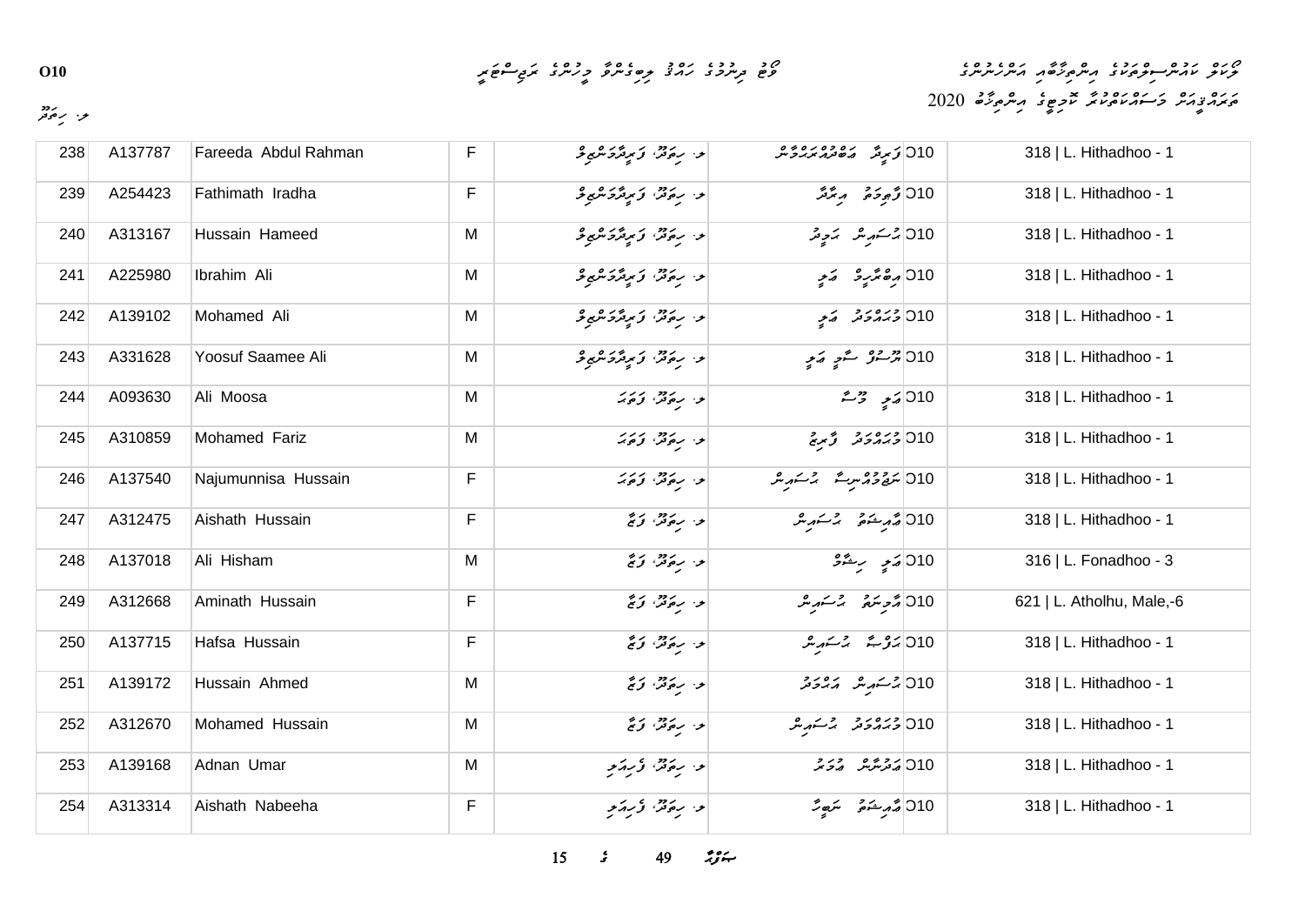*sCw7q7s5w7m< o<n9nOoAw7o< sCq;mAwBoEw7q<m; wBm;vB* م من المرة المرة المرة المرجع المراجع المراجع المراجع المراجع المراجع المراجع المراجع المراجع المراجع المراجع<br>مرين المراجع المراجع المرجع المراجع المراجع المراجع المراجع المراجع المراجع المراجع المراجع المراجع المراجع ال

| 255 | A313313 | Aminath Nafia      | F           | والركادفي وكرمانو    | 010 مٌ وِسَمَعٌ سَمْدِمٌ                      | 318   L. Hithadhoo - 1   |
|-----|---------|--------------------|-------------|----------------------|-----------------------------------------------|--------------------------|
| 256 | A139214 | Fathimath Nafiza   | F           | والركادفي وكرمانو    | 010 <i>وُّجِوَدَة</i> مُتَّمَّدِنَّ <i>رُ</i> | 318   L. Hithadhoo - 1   |
| 257 | A137790 | Ibrahim Nahid      | M           | أوسيركان وكباركم     | 010 م <i>وڭ ئۇرىقى ئىگرى</i> تى               | 318   L. Hithadhoo - 1   |
| 258 | A137789 | Mariyam Zahida     | $\mathsf F$ | والركابين وكرامو     | 010 كەندىر ئى ئىچ بەنگە                       | 318   L. Hithadhoo - 1   |
| 259 | A137649 | Aboobakuru Ali     | M           | لو. رەدىن پەنگەھەتتە | 010 كەنھەتمەتتە كە <i>ي</i>                   | 318   L. Hithadhoo - 1   |
| 260 | A137647 | Ahmed Ali          | M           | و روده پرچونځ        | 010 <i>ټرچي چې</i>                            | 318   L. Hithadhoo - 1   |
| 261 | A137646 | Ali Hussain        | M           | در روزه، و پرچ و څه  | 010 کھ پر جر شہر شر                           | 318   L. Hithadhoo - 1   |
| 262 | A313422 | Fathimath Reesha   | F           | در رودن و پرچ و څه   | 010 <i>ؤودة</i> ب <sub>ي</sub> ث              | 318   L. Hithadhoo - 1   |
| 263 | A137567 | Hawwa Abdul Rahman | F           | أوسرة وتربيع وقر     | 010 كەش مەمەم بەرەپ بور                       | 318   L. Hithadhoo - 1   |
| 264 | A310828 | Ahmed Thaahaa      | M           | و رەتر رىرومۇمۇ      | 010 كەبۇر قىر ئەسىمى                          | 318   L. Hithadhoo - 1   |
| 265 | A310829 | Ali Thalfaah       | M           | و رەپى رىيۇمۇم       | 010 <i>ڇَي چَوُوُبُ</i>                       | 744   Six Senses Laamu-1 |
| 266 | A137529 | Hafsa Hussain      | F           | ور رود و سر مرده و   | 010 يَرُوْبُ بِرْسَهِ بِرْ                    | 318   L. Hithadhoo - 1   |
| 267 | A043699 | Hussain Ali        | M           | و رەپى رىرۇمۇم       | 010 پرسٹمبریٹر کھیے                           | 318   L. Hithadhoo - 1   |
| 268 | A139120 | Mohamed Afrah      | M           | أوربردو وبرؤ مردو    | 010 <i>ۋېزونز مۇيۇر</i>                       | 744   Six Senses Laamu-1 |
| 269 | A127954 | Mohamed Hussain    | M           | والرحوص وسرو عدوى    | 010 ۇرۇۋۇ ئەسكەبلا                            | 318   L. Hithadhoo - 1   |
| 270 | A137669 | Fathimath Idrees   | F           | أوسره والمردوع       | 010 ۇمومۇھە بوشرىيە شە                        | 318   L. Hithadhoo - 1   |
| 271 | A137667 | Ibrahim Idrees     | M           | و ره ته وسر ده       | 010 رە ئرىر ئەر مەرىپە                        | 318   L. Hithadhoo - 1   |

*16 s* 49  $23$   $\div$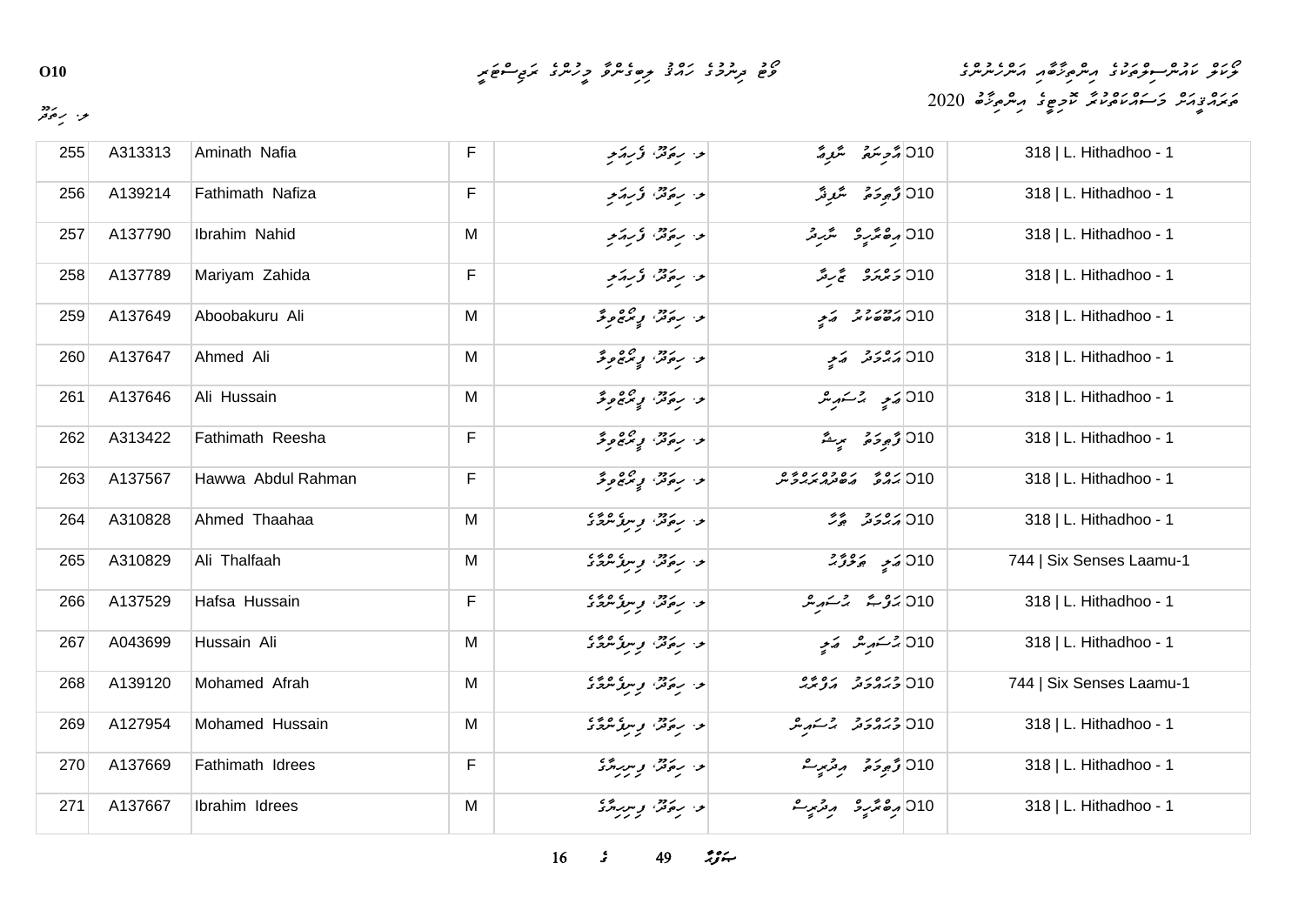*sCw7q7s5w7m< o<n9nOoAw7o< sCq;mAwBoEw7q<m; wBm;vB* م من المرة المرة المرة المرجع المراجع المراجع المراجع المراجع المراجع المراجع المراجع المراجع المراجع المراجع<br>مرين المراجع المراجع المرجع المراجع المراجع المراجع المراجع المراجع المراجع المراجع المراجع المراجع المراجع ال

| 272 | A112879 | Mohamed Shareef      | M           | و رەۋە ۋىرىدۇ ك                       | 010 <i>\$ ئەۋى قىسى</i> ق        | 318   L. Hithadhoo - 1 |
|-----|---------|----------------------|-------------|---------------------------------------|----------------------------------|------------------------|
| 273 | A139456 | Fathimath Rizana     | $\mathsf F$ | و ريږين وسرونځ                        | 010 <b>ز</b> َّمِوحَةُ مِن مَّد  | 318   L. Hithadhoo - 1 |
| 274 | A139121 | Mohamed Moosa        | M           | و رکړي وسرگانو                        | 010 دېم ديگه ته دي.              | 318   L. Hithadhoo - 1 |
| 275 | A137674 | Aishath Waheeda      | $\mathsf F$ | و ريږين ويره                          | 010 مۇم شىم قىم يەتر             | 318   L. Hithadhoo - 1 |
| 276 | A413121 | Fathimath Fiusha     | F           | و ربرده ویز ه                         | 010 <i>وُّجِوَدُوْ بِهِ</i> مْشُ | 318   L. Hithadhoo - 1 |
| 277 | A137761 | Mohamed Ibrahim      | M           | و ره ده تر مرگ                        | 010 <i>ڈیزون فر می مگرد</i> و    | 318   L. Hithadhoo - 1 |
| 278 | A136810 | Ahmed Mufeed         | M           | والركادة وتحار المراكب والمحالي       | 010 <i>ټرنزی تی ڈی</i> تر        | 318   L. Hithadhoo - 1 |
| 279 | A137607 | Mariyam Zeena        | $\mathsf F$ | والركادة وتحار المراكب والمحالي       | 010 كەنگە <i>تەبىرى</i> گە       | 318   L. Hithadhoo - 1 |
| 280 | A312798 | Ahmed Haneef         | M           | والمركز ووردوه                        | 010 <i>ټرېزې ت</i> ر تو          | 318   L. Hithadhoo - 1 |
| 281 | A137762 | Fathimath Ali        | $\mathsf F$ | و. رود وه رده و                       | 010 <i>وُّجِ دَمَّة - مَ</i> حٍ  | 318   L. Hithadhoo - 1 |
| 282 | A137760 | Hawwa Ibrahim        | $\mathsf F$ | وسردوس وه در ده د                     | 010 <i>بَدْهُ وَمُسْرِدْ</i>     | 318   L. Hithadhoo - 1 |
| 283 | A139166 | Ibrahim Abdul Rahman | M           | د. رود وه رده و.<br>اگر روش و در دو د | 010 مەھمىرى مەمەمەرە مەر         | 318   L. Hithadhoo - 1 |
| 284 | A140369 | Ihusana Ibrahim      | $\mathsf F$ | وسردوس وه در ده د                     | 010 م <i>ېڭىشىگە مەھتىپ</i> ۇ    | 318   L. Hithadhoo - 1 |
| 285 | A232477 | Mariyam Ihufa        | F           | و رود وه رده و                        | 010 <i>5 مگردی در دی</i>         | 318   L. Hithadhoo - 1 |
| 286 | A137644 | Ahmed Mohamed        | M           | والمردود الروح والمحا                 | 010   دیوی وزه دو                | 318   L. Hithadhoo - 1 |
| 287 | A137643 | Ali Mohamed          | M           | وسريح فرادوه المورد                   | 010 <i>كەبى بىمىم</i> گەنگە      | 318   L. Hithadhoo - 1 |
| 288 | A311116 | Ahmed Habeeb         | M           | والمردوح كالمتركا والمحالي            | 010 كەندى كە ئەھ                 | 318   L. Hithadhoo - 1 |

*17 s* 49 *if*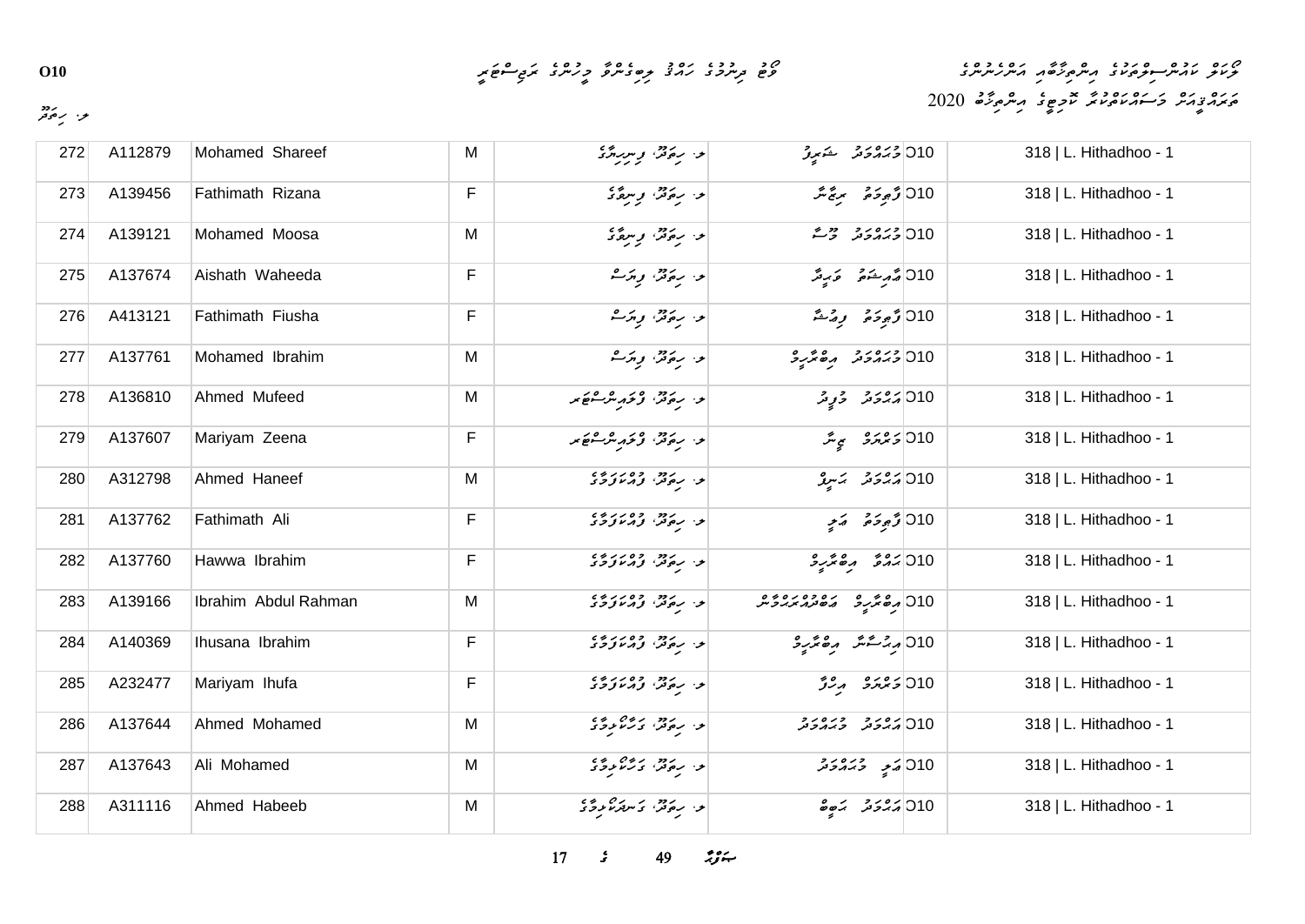*sCw7q7s5w7m< o<n9nOoAw7o< sCq;mAwBoEw7q<m; wBm;vB* م من المرة المرة المرة المرجع المراجع المراجع المراجع المراجع المراجع المراجع المراجع المراجع المراجع المراجع<br>مرين المراجع المراجع المرجع المراجع المراجع المراجع المراجع المراجع المراجع المراجع المراجع المراجع المراجع ال

| 289 | A137637 | Aishath Hassan        | $\mathsf F$ | والمردوس كالمعتزما لموقاي    | 010 گەرىشكى ئەسكىلىر                                                                                 | 318   L. Hithadhoo - 1                      |
|-----|---------|-----------------------|-------------|------------------------------|------------------------------------------------------------------------------------------------------|---------------------------------------------|
| 290 | A042903 | Mariyam Abdul Rahmaan | F           | والمرود كالمعادي والمحالي    | 010 <i>كەنگەر ئەھەرگەنگە</i> ئەر                                                                     | 318   L. Hithadhoo - 1                      |
| 291 | A311120 | Mohamed Arusam        | M           | والمرود كالمعدم والمحالي     | 010 <i>ۋېرودنى مەركى</i> تو                                                                          | 335   GDh. Thinadhoo - 1                    |
| 292 | A311114 | Yoosuf Raafiu         | M           | والمرود كالمعتزما لموقاتي    | 010 ټرينو گروټر                                                                                      | 318   L. Hithadhoo - 1                      |
| 293 | A094372 | Ali Rasheed           | M           | والركوفرا ويوادون            | 010 کھ پر سرگھر                                                                                      | 318   L. Hithadhoo - 1                      |
| 294 | A310848 | Ahmed Sofwaan         | M           | و رود ۵۶ وي                  | 010 كەندى ئەرگەنلە                                                                                   | 318   L. Hithadhoo - 1                      |
| 295 | A310847 | Aminath Safna         | F           | و رود ووده                   | 010 مۇجەتتى جۇرىتىر                                                                                  | 318   L. Hithadhoo - 1                      |
| 296 | A310846 | Aminath Yoosuf        | $\mathsf F$ | والمردود مهمورده             |                                                                                                      | 318   L. Hithadhoo - 1                      |
| 297 | A137534 | Fathimath Yoosuf      | F           | والمردود مهمورده             | 010 ڙَمِءَ تَمَرُ " تَرْسُورُ"                                                                       | 318   L. Hithadhoo - 1                      |
| 298 | A139193 | Mariyam Zimna         | F           | و رود وووی                   | 010 كەنگە <i>نگە</i> يەمەمگە                                                                         | 318   L. Hithadhoo - 1                      |
| 299 | A046799 | Mohamed Yoosuf        | M           | والمردود مهمورده             | 010 دېرونه پر پن                                                                                     | 318   L. Hithadhoo - 1                      |
| 300 | A139163 | Yoosuf Hassan         | M           | و رود ۵۶ وي                  | 010 ټرينو پرسکر                                                                                      | 318   L. Hithadhoo - 1                      |
| 301 | A137678 | Aboobakuru Adam       | M           | و رود پوروه<br>و روس وړي     | 010 كەنتەر بەر ئەرەپىيەت ئەرەپىيەت بەر ئالايلاق بولسان ئالايلاق بولسان ئالايلاق بولسان ئالايلاق بۇلا | 318   L. Hithadhoo - 1                      |
| 302 | A312306 | Ahmed Ayaaz           | M           | و رود پر دون<br>و روس وړي    | 010 كەبرى <i>قىرىنى</i> ھەر                                                                          | 318   L. Hithadhoo - 1                      |
| 303 | A139105 | Ali Muaz              | M           | و رود پر دوه<br>و روتر وړترو | 010 كەب دۇرىج                                                                                        | 432   Waldorf Astoria Maldives Ithaafushi - |
| 304 | A137679 | Aminath Aboobakuru    | F           | و رود پر دوه<br>و روس وړنرو  | $2222$ $272$ $272$                                                                                   | 318   L. Hithadhoo - 1                      |
| 305 | A312309 | Fathimath Soozan      | F           | و رود بوده                   | 010 ۇ <sub>مو</sub> رۇ ھەتتىم ش                                                                      | 318   L. Hithadhoo - 1                      |

*18 s* 49 *if*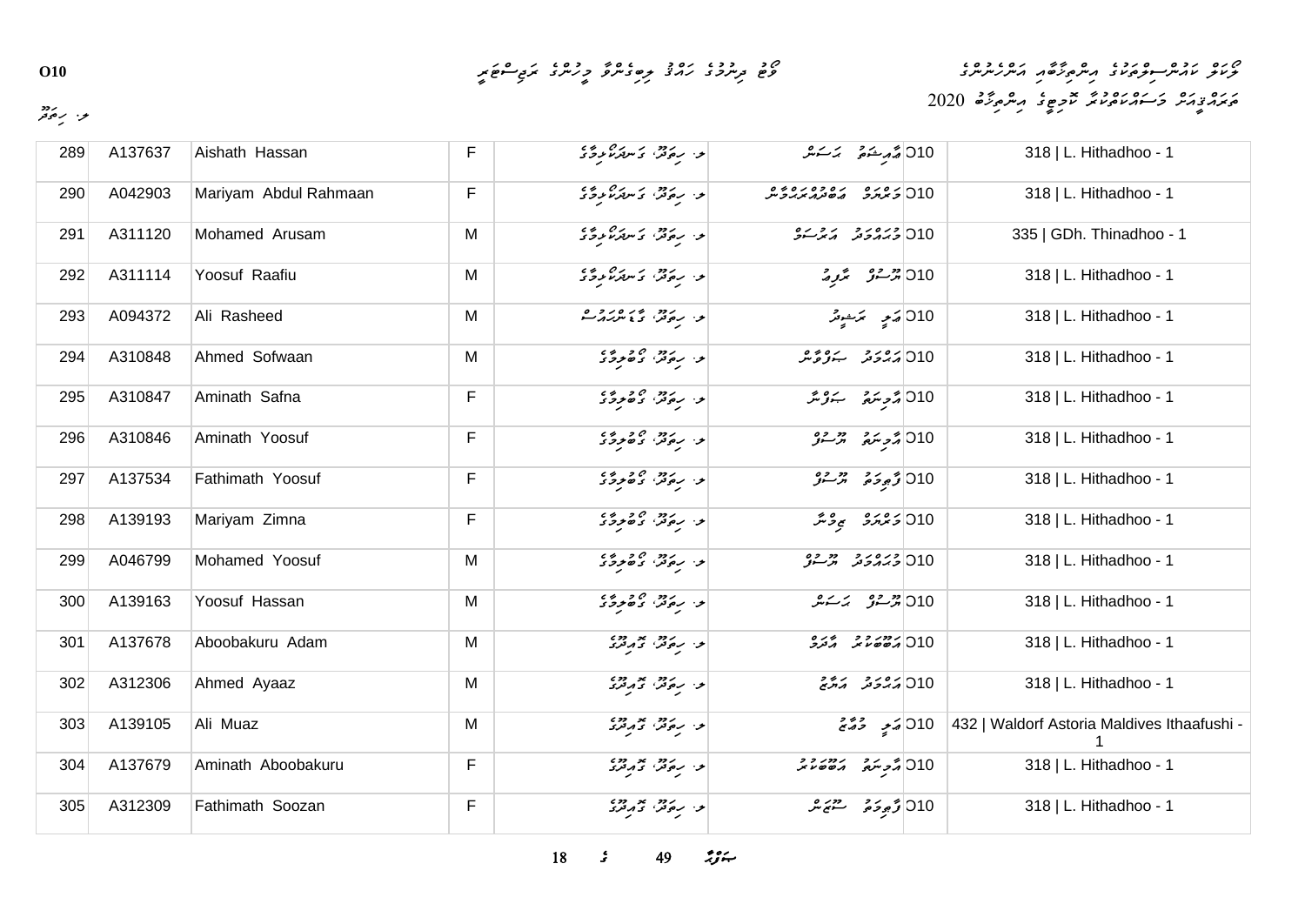*sCw7q7s5w7m< o<n9nOoAw7o< sCq;mAwBoEw7q<m; wBm;vB* م من المرة المرة المرة المرجع المراجع المراجع المراجع المراجع المراجع المراجع المراجع المراجع المراجع المراجع<br>مرين المراجع المراجع المرجع المراجع المراجع المراجع المراجع المراجع المراجع المراجع المراجع المراجع المراجع ال

| 306 | A137673 | Haseena Aboobakur   | F           | و رود پر دوه<br>و روتر، وړترو             | 010 كەسپەنت <i>ە مەھەملى</i> ر                    | 318   L. Hithadhoo - 1    |
|-----|---------|---------------------|-------------|-------------------------------------------|---------------------------------------------------|---------------------------|
| 307 | A137672 | Hussain Fayaz       | M           | و ریږده بوړوي                             | 010 پرستمبر ترتژینگ                               | 318   L. Hithadhoo - 1    |
| 308 | A344035 | Samaan Ali          | M           | و رود پر دوه<br>د روس وړند                | 010 ڪنرم پڻ پر پر                                 | 318   L. Hithadhoo - 1    |
| 309 | A137677 | Waheeda Aboobakur   | F           | و رکونر، نادوده<br>د رکونر، نادوری        | 010 <i>ق بي قد مقصد تم</i>                        | 318   L. Hithadhoo - 1    |
| 310 | A311028 | Aminath Nayasheen   | F           | و رود و پروگری ک                          | 010 مٌ <i>جِي مَنْ جُمْ سَنَدَّ</i> مِشْرِ مِسْرِ | 318   L. Hithadhoo - 1    |
| 311 | A311019 | Hawwa Nasreena      | $\mathsf F$ | ا داده ده د بر مرتگان می                  | 010  يَرْدُوُّ – سَرَ—ْ يَرِيدُّر                 | 318   L. Hithadhoo - 1    |
| 312 | A086010 | Abdul Azeez Idrees  | M           | والمردود وه رواوا                         | 010 كەھە <i>ترى كەنتى بويىترىت</i>                | 744   Six Senses Laamu-1  |
| 313 | A137658 | Abdul Wahid Idhrees | M           | د رود وه ده ده<br>د رونز د نوه ربرد       | 010 كەھ ترىۋە بەتر بەترىپ شە                      | 318   L. Hithadhoo - 1    |
| 314 | A137659 | Aboobakuru Yoosuf   | M           | والمردود وه رواوا                         | $3 - 7 - 7 - 20 - 010$                            | 318   L. Hithadhoo - 1    |
| 315 | A093564 | Hawwa Abdul Rahman  | $\mathsf F$ | د دود وه ده ده.<br> و رجون د نوه ریز      | 010 <i>ټرو په پووه پروونو</i>                     | 318   L. Hithadhoo - 1    |
| 316 | A137553 | Ahmed Shifaz        | M           | د دود وه د ه ده.<br>د رجون د وترسيمور     | 010 كەندى قىلى ھەر <i>گى</i> تە                   | 621   L. Atholhu, Male,-6 |
| 317 | A137549 | Ali Rifaz           | M           | د ردود وه د ه د د .<br>د روتر د وترسيمود  | 010  ریم برڈے                                     | 318   L. Hithadhoo - 1    |
| 318 | A310876 | Aminath Simana      | $\mathsf F$ | و در دو ده د ه و و.<br>و د چرن و وترسیح و | 010 مَّەحِسَىھْ سِوَتَىدَ                         | 318   L. Hithadhoo - 1    |
| 319 | A310877 | Hassan Sirfaad      | M           | د دود وه د ه ده.<br>د رجون د وترسيمور     | 010 ئەسەمىر سىزىر ئىر                             | 318   L. Hithadhoo - 1    |
| 320 | A137547 | Ibrahim Hussain     | M           | و دره وه د ه وه.<br>و د چرن و وترسيني     | 010 مەھەرىپى مەسىرىسى                             | 318   L. Hithadhoo - 1    |
| 321 | A137548 | Mariyam Ameena      | F           | و رود وه د ه د ه<br>د روتر د وترسود       | 010 كى <i>ئەچرىگە</i> كەرچە ئىر                   | 318   L. Hithadhoo - 1    |
| 322 | A139174 | Mohamed Ibrahim     | M           | و رپه وه د وه ده.                         | 010  دېرو دې مه ټرېږي                             | 621   L. Atholhu, Male,-6 |

*19 s* 49 *i*<sub>s</sub>  $\approx$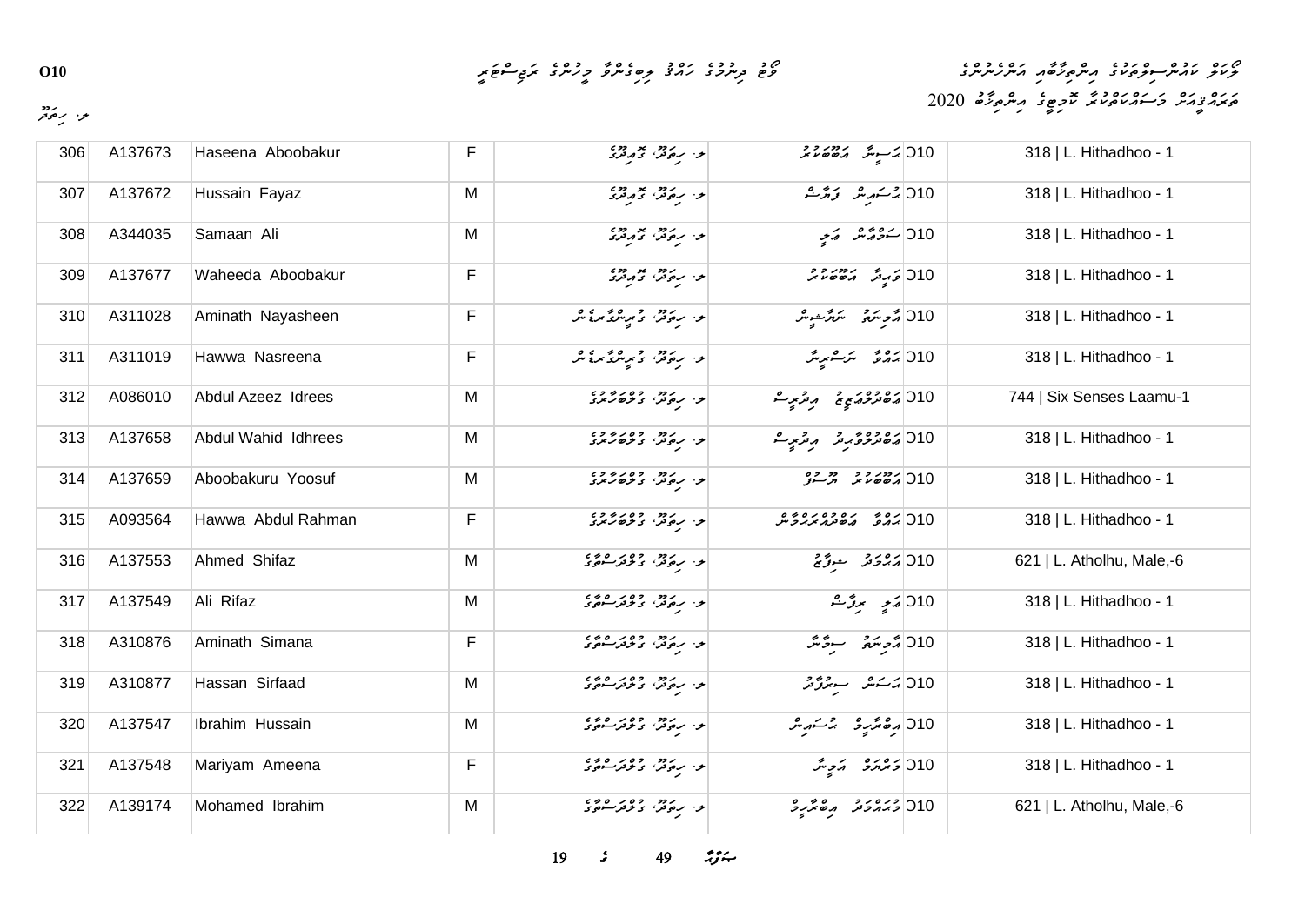*sCw7q7s5w7m< o<n9nOoAw7o< sCq;mAwBoEw7q<m; wBm;vB* م من المرة المرة المرة المرجع المراجع المراجع المراجع المراجع المراجع المراجع المراجع المراجع المراجع المراجع<br>مرين المراجع المراجع المرجع المراجع المراجع المراجع المراجع المراجع المراجع المراجع المراجع المراجع المراجع ال

| 323 | A137582 | Ahmed Niyaz      | M | و رود ووووه                         | 010 كەش <sup>ى</sup> رىقى سى <i>رىگى</i> ج | 744   Six Senses Laamu-1  |
|-----|---------|------------------|---|-------------------------------------|--------------------------------------------|---------------------------|
| 324 | A311141 | Aishath Shaheeda | F | و رود دووده                         | 010 <i>۾ مرڪو ڪري</i> گر                   | 318   L. Hithadhoo - 1    |
| 325 | A137581 | Hassan Ali       | M | د دو ده ده ده.<br>د رمونز، د ترود د | 010 يريثر پړېو                             | 318   L. Hithadhoo - 1    |
| 326 | A137584 | Mohamed Shadeed  | M | و رود وه وه وه                      | 010  <i>\$ټ\$قۇ</i> ش <i>ەيرى</i> ر        | 318   L. Hithadhoo - 1    |
| 327 | A310825 | Ahmed Afsal      | M | ا د رەتر، زوق                       | 010 يَرْدَدَ پَرُوْبَدُ وَ                 | 621   L. Atholhu, Male,-6 |
| 328 | A042743 | Musthafa Ali     | M | ى رەتۇ، ئۇنى                        | 010 قريبهوتر - مَرمو                       | 621   L. Atholhu, Male,-6 |
| 329 | A063281 | Sara Mohamed     | F | ى رەتۇ، رۇق                         | 010 گەنگە ئەيرە ئەر                        | 318   L. Hithadhoo - 1    |
| 330 | A139129 | Ahmed Faisal     | M | و. رەۋر، ئەھ بېرىترى                | 010 <i>ټرې تق</i> ریکو                     | 318   L. Hithadhoo - 1    |
| 331 | A137782 | Sanfa Ali        | F | و. رەۋر، ئەھ بېرىترى                | 010 سەشقە    قەمە                          | 318   L. Hithadhoo - 1    |
| 332 | A126323 | Ahmed Ali        | M | ی روژه رنگ                          | 010   پر بری کامی کام                      | 318   L. Hithadhoo - 1    |
| 333 | A311023 | Ali Ahsan        | M | ی روژه رنگ                          | 010 كەيپ كەبمەسكەنلە                       | 318   L. Hithadhoo - 1    |
| 334 | A311027 | Fathimath Nisha  | F | ا دا سوتر، سرتر                     | 010 <i>ؤُمِودَة</i> سِٹَ                   | 318   L. Hithadhoo - 1    |
| 335 | A139194 | Ahmed Mohamed    | M | و رکونژ رنگوری                      | 010 كەبروتر ب <i>ورەروتر</i>               | 318   L. Hithadhoo - 1    |
| 336 | A311058 | Fathimath Hanaa  | F | و رود رود.                          | 010 <i>ؤج</i> و تر تر تر                   | 318   L. Hithadhoo - 1    |
| 337 | A073012 | Mohamed Ibrahim  | M | و رود رود.                          | 010   جُهُدُو دَ مِنْ مِرْدِ وَ            | 318   L. Hithadhoo - 1    |
| 338 | A139195 | Nahyaan Mohamed  | M | و رړون رپرووی                       | 010 <i>ﯩﻨ</i> ﺪﯨﮕﯩﺮ <i>ﺩﯦﺪﻩﺩﯨ</i> ﺮ        | 744   Six Senses Laamu-1  |
| 339 | A137589 | Abdul Rahman Ali | M | و رەتر، رەكروپروگو                  | 010 <i>م قەمەمبر 2 قىرىمى</i> ھ            | 318   L. Hithadhoo - 1    |

*20 sC 49 nNw?mS*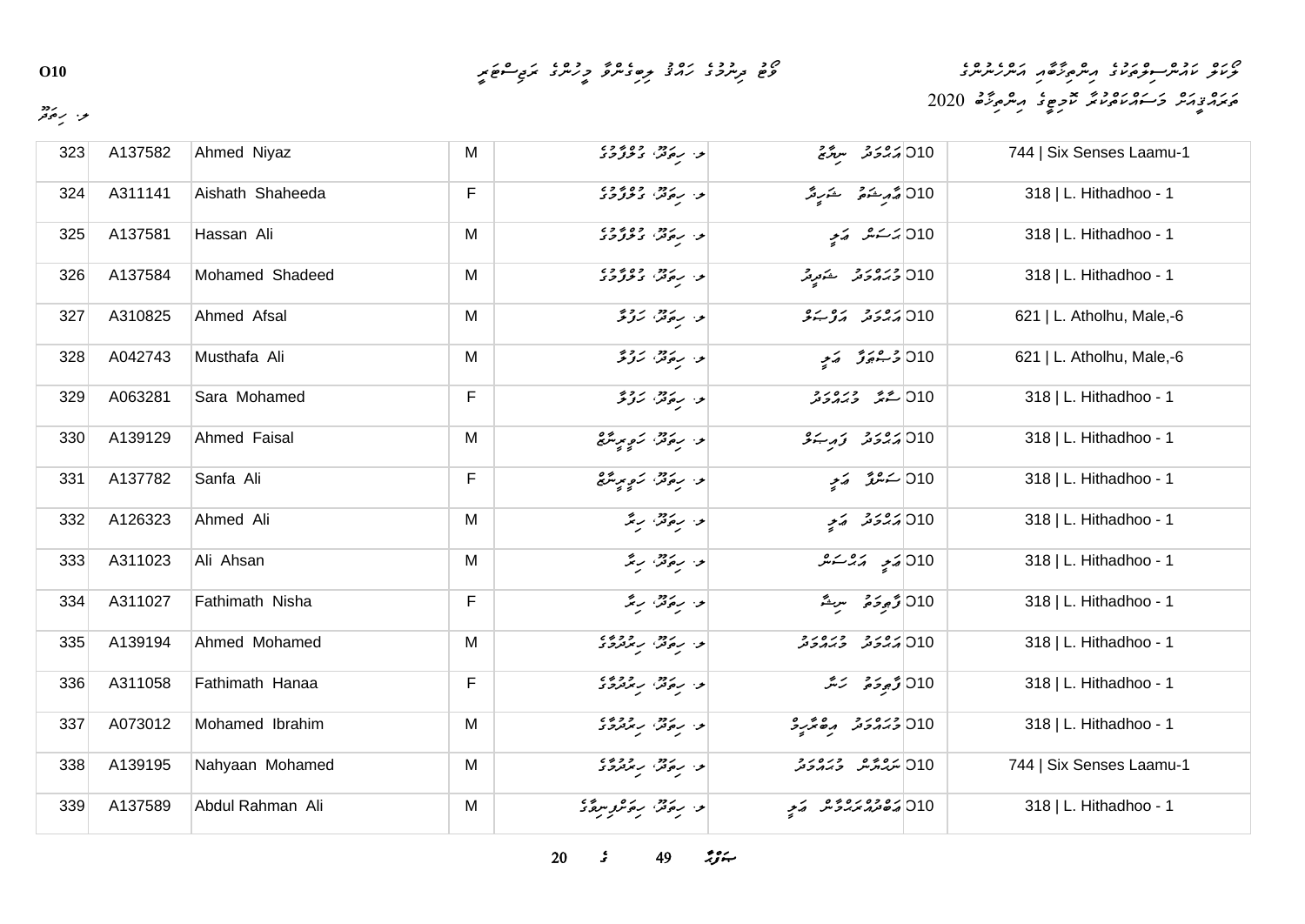*sCw7q7s5w7m< o<n9nOoAw7o< sCq;mAwBoEw7q<m; wBm;vB* م من المرة المرة المرة المرجع المراجع المراجع المراجع المراجع المراجع المراجع المراجع المراجع المراجع المراجع<br>مرين المراجع المراجع المرجع المراجع المراجع المراجع المراجع المراجع المراجع المراجع المراجع المراجع المراجع ال

| 340 | A137591 | Ahmed Asfan                | M           | و رەتر، رەتروسۇق   | 010 كەبرى قىر كەسىر تىر                                                           | 621   L. Atholhu, Male,-6 |
|-----|---------|----------------------------|-------------|--------------------|-----------------------------------------------------------------------------------|---------------------------|
| 341 | A311246 | Aishath Shamrath           | F           | و رەتر، رەتروسۇر   | 010 <i>مۇمەشقى ھەتكەتتى</i><br>مەنبەت ئىس                                         | 621   L. Atholhu, Male,-6 |
| 342 | A311242 | Aminath Mizuhath           | F           | و رەدد رەتروسۇر    | 010 مَّ مِسَعَمٍ مِنْ مِنْ مِنْ                                                   | 318   L. Hithadhoo - 1    |
| 343 | A136048 | Fathimath Abdul Rahman     | $\mathsf F$ | و رەدە رەئرىرىدىكى | 010 ژ <sub>ېج خ</sub> رم د موه بره ده.<br>010 ژې <sub>ج</sub> رم مص <i>م م</i> مک | 137   Lh. Naifaru - 2     |
| 344 | A137590 | Rashida Idrees             | F           | و رەتر، رەتروسۇر   | 010 مُتَرْسُوتَرُ - مِرْتَرْمِرِتْ-                                               | 318   L. Hithadhoo - 1    |
| 345 | A092602 | Saahath Ibrahim            | F           | و رەتر، رەتروپروگ  | 010 گەنىق مەھىرىپى                                                                | 318   L. Hithadhoo - 1    |
| 346 | A137739 | Abdul Raheem Idhrees       | M           | ا د رسوس سرگر      | 010 كەھە <i>تەكتىرى مەترىپ</i>                                                    | 318   L. Hithadhoo - 1    |
| 347 | A137736 | Asma Abdul Raheem          | $\mathsf F$ | و رود رق           | 010 كەشق كەھەر كەيدۇ                                                              | 621   L. Atholhu, Male,-6 |
| 348 | A137734 | Fathimath Saeeda           | F           | و رود رق           | 010 <i>ؤودة</i> حَص <sup>ة</sup>                                                  | 318   L. Hithadhoo - 1    |
| 349 | A137738 | Hawwa Azumeena             | F           | و روده رقز         | 010 <i>بَدْهُ * مَخْ وِ مَّ</i> رُ                                                | 318   L. Hithadhoo - 1    |
| 350 | A137737 | Mariyam Hussain            | F           | و رود رق           | 010 كەنگەر ئەسىر شەر ش                                                            | 318   L. Hithadhoo - 1    |
| 351 | A137735 | Saduna Abdul Raheem        | F           | و روده رقم         | 010 گەنگەنگە ئەھ <i>ەر مەيدى</i> ر                                                | 318   L. Hithadhoo - 1    |
| 352 | A137617 | Zubaida Mohamed            | $\mathsf F$ | و ربوش رومر        | 010 ئەھەرىگە كەبمەكەرد                                                            | 318   L. Hithadhoo - 1    |
| 353 | A139119 | <b>Abdul Rasheed Nizar</b> | M           | و. رەۋر، روزى      | 010 <i>مُەقىدە مُرىشونى س</i> ېڭە ئىر                                             | 318   L. Hithadhoo - 1    |
| 354 | A310745 | Aishath Fiyaza             | F           | و. رەۋر، رەزى ھ    | 010 <mark>م</mark> ەمبە ئىقىمە بورىمى <i>غ</i>                                    | 621   L. Atholhu, Male,-6 |
| 355 | A310748 | Fathimath Inasha           | F           | و. رەۋر، روزى      | 010 <i>ؤُوِدَهُ بِهِ مَ</i> نْهُ                                                  | 318   L. Hithadhoo - 1    |
| 356 | A137500 | Mariyam Ali                | F           | و. رەۋر، روزى      | 010 <i>5 پر پڑو م</i> ی پر                                                        | 318   L. Hithadhoo - 1    |

 $21$  *s* 49  $23$   $\div$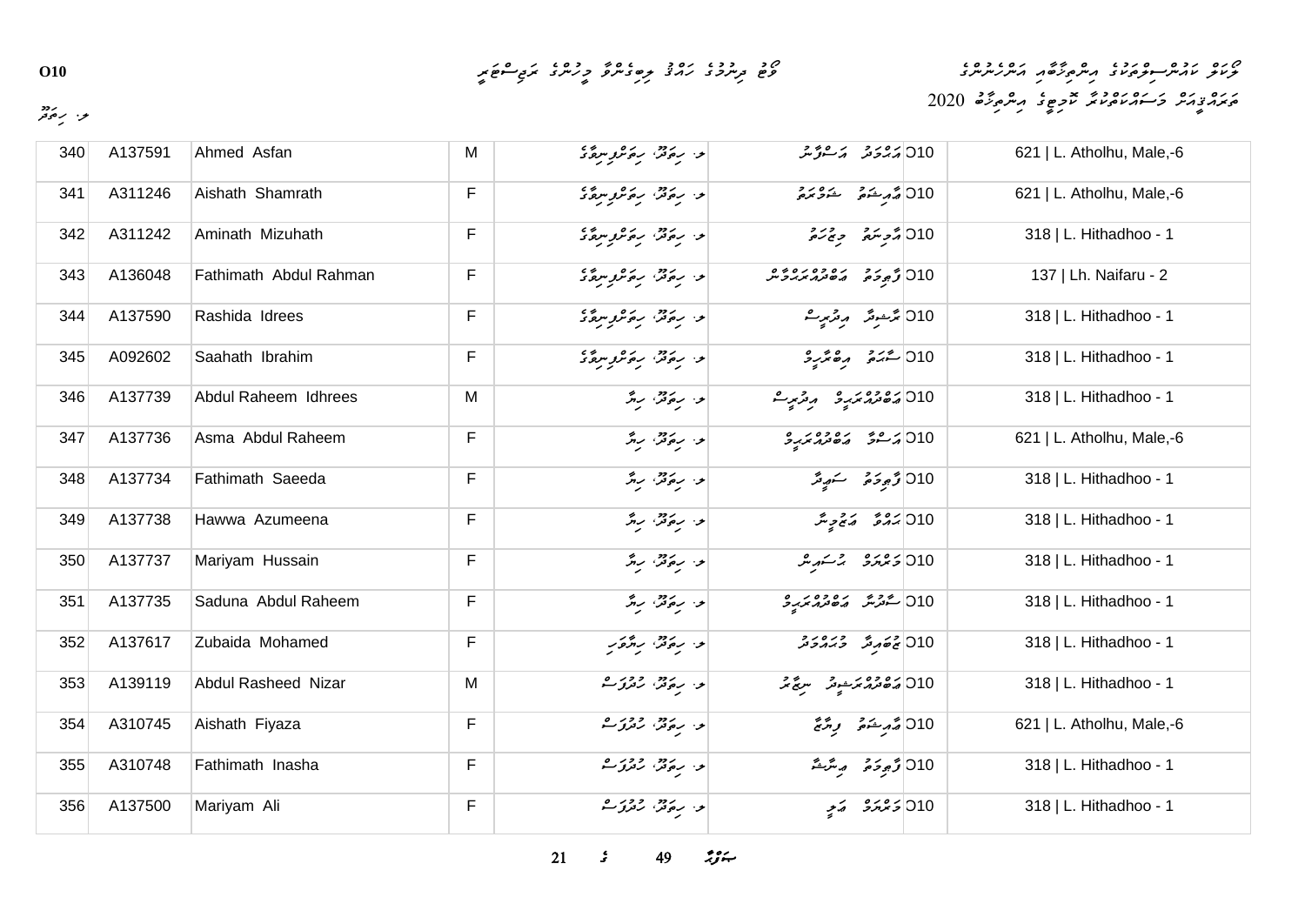*sCw7q7s5w7m< o<n9nOoAw7o< sCq;mAwBoEw7q<m; wBm;vB* م من المرة المرة المرة المرجع المراجع المراجع المراجع المراجع المراجع المراجع المراجع المراجع المراجع المراجع<br>مرين المراجع المراجع المرجع المراجع المراجع المراجع المراجع المراجع المراجع المراجع المراجع المراجع المراجع ال

| 357 | A252606 | Salih Ahmed       | M | و. رەۋر، روزى ھ    | 010  سەمەر ئەردىتە                       | 318   L. Hithadhoo - 1    |
|-----|---------|-------------------|---|--------------------|------------------------------------------|---------------------------|
| 358 | A310856 | Ali Maah          | M | و رپۇش روءو        | 010  پَه وِ گُرُ                         | 621   L. Atholhu, Male,-6 |
| 359 | A137664 | Aminath Hussain   | F | و رکړو ووي         | 010 مٌ مِ سَمَعٌ ﴾ جُسَمَ مِسْر          | 318   L. Hithadhoo - 1    |
| 360 | A310854 | Fathimath Sama    | F | و ریون ریزوم       | 010 تۇموخۇ شۇ                            | 318   L. Hithadhoo - 1    |
| 361 | A137536 | Shaukath Hussain  | M | و رکړو ووي         | 010 خەرىم قى يەسكەر ش                    | 318   L. Hithadhoo - 1    |
| 362 | A137016 | Abdul Mueez Ahmed | M | و رەپى رو          | 010 كەھەر <i>355 كەندە بىر</i>           | 318   L. Hithadhoo - 1    |
| 363 | A139165 | Ahmed Umar        | M | و رەتر، رىز        | 010 كەبرى قىر قاير قاير                  | 318   L. Hithadhoo - 1    |
| 364 | A313153 | Aishath Ifasha    | F | و رەتر، رىز        | 010 مۇم <i>رىشقى موڭ</i> ش               | 318   L. Hithadhoo - 1    |
| 365 | A139182 | Aminath Rishfa    | F | و رەپى رو          | 010 مَّ مِسْمَى مِسْرَقَّ                | 318   L. Hithadhoo - 1    |
| 366 | A139183 | Fathimath Zaeema  | F | و رودو وي          | 010 <i>وُّج<sup>و</sup> حَمَّ</i> تَحْصُ | 318   L. Hithadhoo - 1    |
| 367 | A111641 | Mohamed Ahmed     | M | و رەپى رو          | 010 <i>ۋېزو دې پرونو</i>                 | 621   L. Atholhu, Male,-6 |
| 368 | A137780 | Siththi Hussain   | F | و روده رنگ         | 010 سورمو گريسمبرينر                     | 318   L. Hithadhoo - 1    |
| 369 | A139188 | Ali Nazim         | M | و رکړې رکړ ده.     | 010 کم په سگھوتر                         | 621   L. Atholhu, Male,-6 |
| 370 | A137580 | Hawwa Ibrahim     | F | والمردوس وكالملاحق | 010 <i>بَدْهُ وَ مِ</i> مُحْرِدُ         | 318   L. Hithadhoo - 1    |
| 371 | A139187 | Hussain Nadeem    | M | والمردوس وكالملاحق | 010 پڑے پہلا سکوپی                       | 621   L. Atholhu, Male,-6 |
| 372 | A037230 | Yoosuf Mohamed    | M | و. رەدو. دىم دەر   | 010 ټرينو د <i>جن</i> مر <i>څر</i>       | 318   L. Hithadhoo - 1    |
| 373 | A139225 | Ahmed Hafeez      | M | و رەتۇ، مەنگەدى    | 010 <i>ټرېزى توپى</i>                    | 318   L. Hithadhoo - 1    |

*22 sC 49 nNw?mS*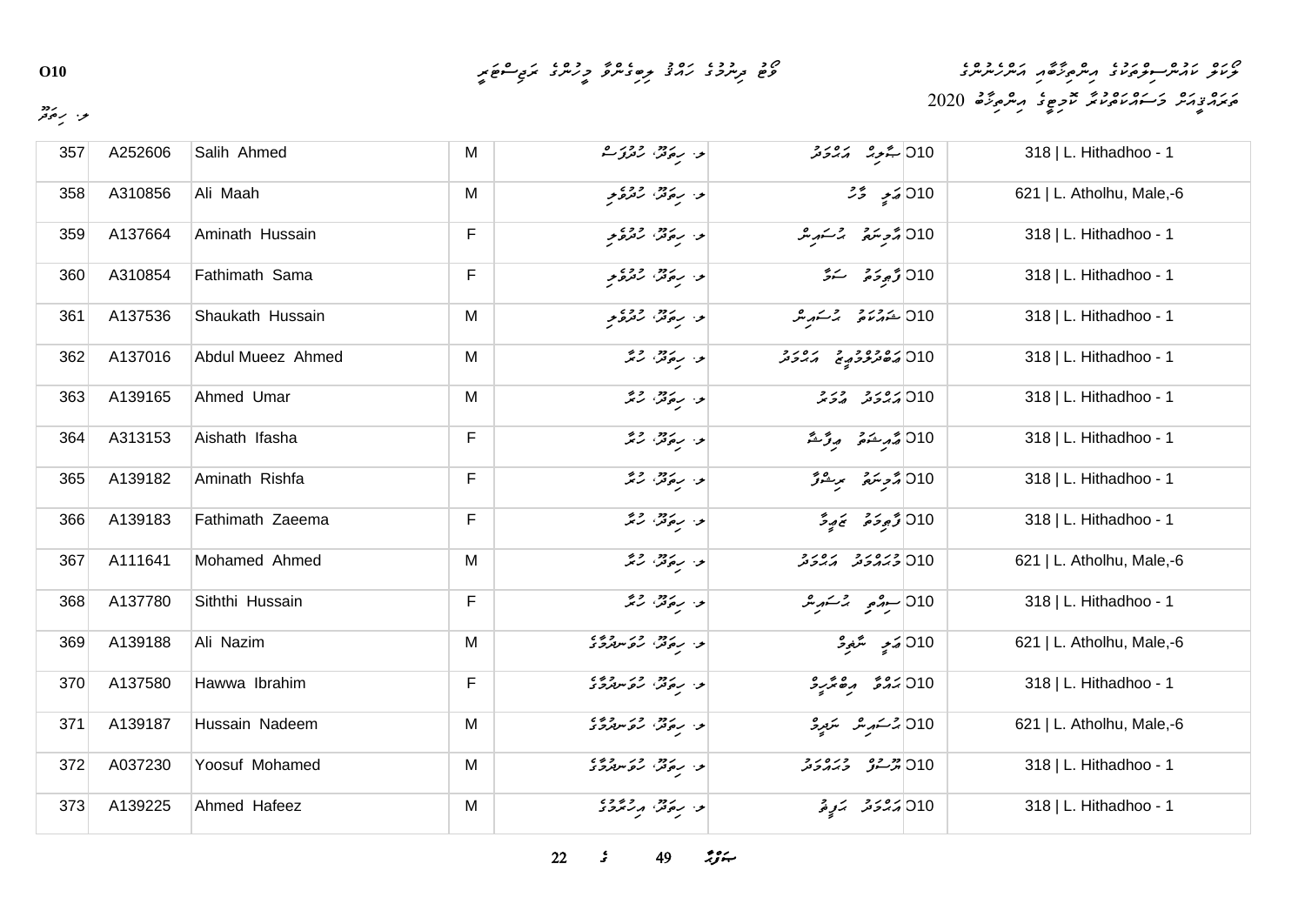*sCw7q7s5w7m< o<n9nOoAw7o< sCq;mAwBoEw7q<m; wBm;vB* م من المرة المرة المرة المرجع المراجع المراجع المراجع المراجع المراجع المراجع المراجع المراجع المراجع المراجع<br>مرين المراجع المراجع المرجع المراجع المراجع المراجع المراجع المراجع المراجع المراجع المراجع المراجع المراجع ال

| 374 | A312790 | Aishath Saaidha        | $\mathsf F$ | و رکونز، مرکوری         | 010 م <i>ۇم شۇمۇ</i> سە <i>مبەت</i> ر                    | 318   L. Hithadhoo - 1    |
|-----|---------|------------------------|-------------|-------------------------|----------------------------------------------------------|---------------------------|
| 375 | A312789 | Ali Azim               | M           | و رود روود              | 010 کی گی گی گی                                          | 318   L. Hithadhoo - 1    |
| 376 | A137758 | Fathimath Abdul Rahman | F           | در دوه مرد ده و ،       | 010 ژ <sub>ېج خ</sub> رم د موه مره د د                   | 318   L. Hithadhoo - 1    |
| 377 | A139173 | Hussain Abdul Rahman   | M           | و. رود رووده            | 010 كەسكەر شەھ كەرە كەرگە ئەش                            | 318   L. Hithadhoo - 1    |
| 378 | A139159 | Mariyam Azmeena        | F           | و. رود رووده            | 010 <i>كەنگەڭ مەنج ج</i> ىگر                             | 318   L. Hithadhoo - 1    |
| 379 | A139224 | Mohamed Faaiz          | M           | و رکونز، مرکوری         | 010 <i>جُهُدُوَنْھُ تُ</i> مِيْحُ                        | 318   L. Hithadhoo - 1    |
| 380 | A124527 | Shahidha Hussain       | F           | و رود رود و             | 010 ڪريگ جر شهر بگر                                      | 318   L. Hithadhoo - 1    |
| 381 | A139227 | Shirumeena Hussain     | F           | و. رود رووده            | 010 جومرچ مگر گريسکو مگر                                 | 318   L. Hithadhoo - 1    |
| 382 | A139217 | Abdul Muhsin Ahmed     | M           | أوسيده والمرابر المراجح | 010 كەھ ترىۋە بۇ سوشى كەبرى تەر                          | 318   L. Hithadhoo - 1    |
| 383 | A096597 | Ahmed Moosa            | M           | و. رەس مەرىر            | 010 كەندى ق                                              | 318   L. Hithadhoo - 1    |
| 384 | A139191 | Aishath Hussain        | F           | والمركز مكربره          | 010 <i>مُّەمِ</i> شَمَّة مُ سَمَ <i>م</i> ِ مُ <i>رُ</i> | 318   L. Hithadhoo - 1    |
| 385 | A237317 | Aishath Yusraa         | F           | والمردود الكرامرت       | 010 مۇم شەھرە بىر شە <i>م</i> گە                         | 621   L. Atholhu, Male,-6 |
| 386 | A237316 | Mariyam Nasra          | F           | والمردود الكرامرت       | 010 كەندى ئىر ئىبدىگە                                    | 621   L. Atholhu, Male,-6 |
| 387 | A139192 | Mohamed Imthiyaz       | M           | و رکوش مەمدى            | 010   جزیر دیگر مرونورسی                                 | 744   Six Senses Laamu-1  |
| 388 | A342948 | Mohamed Thahuseen      | ${\sf M}$   | و رکوش مهرمرگ           | 010 ۇرۇۋۇ مۇرسىر                                         | 621   L. Atholhu, Male,-6 |
| 389 | A139222 | Muhsina Ahmed          | F           | والمركز مهرس            | 010 جۇسىغە ئەبرىخەر                                      | 621   L. Atholhu, Male,-6 |
| 390 | A312167 | Ali Rishvan            | M           | و رکونز، مرتزکوی        | 010 كەي بىرىشقەر                                         | 318   L. Hithadhoo - 1    |

**23** *s* **49** *n***<sub>s</sub>***n***<sub>s</sub>**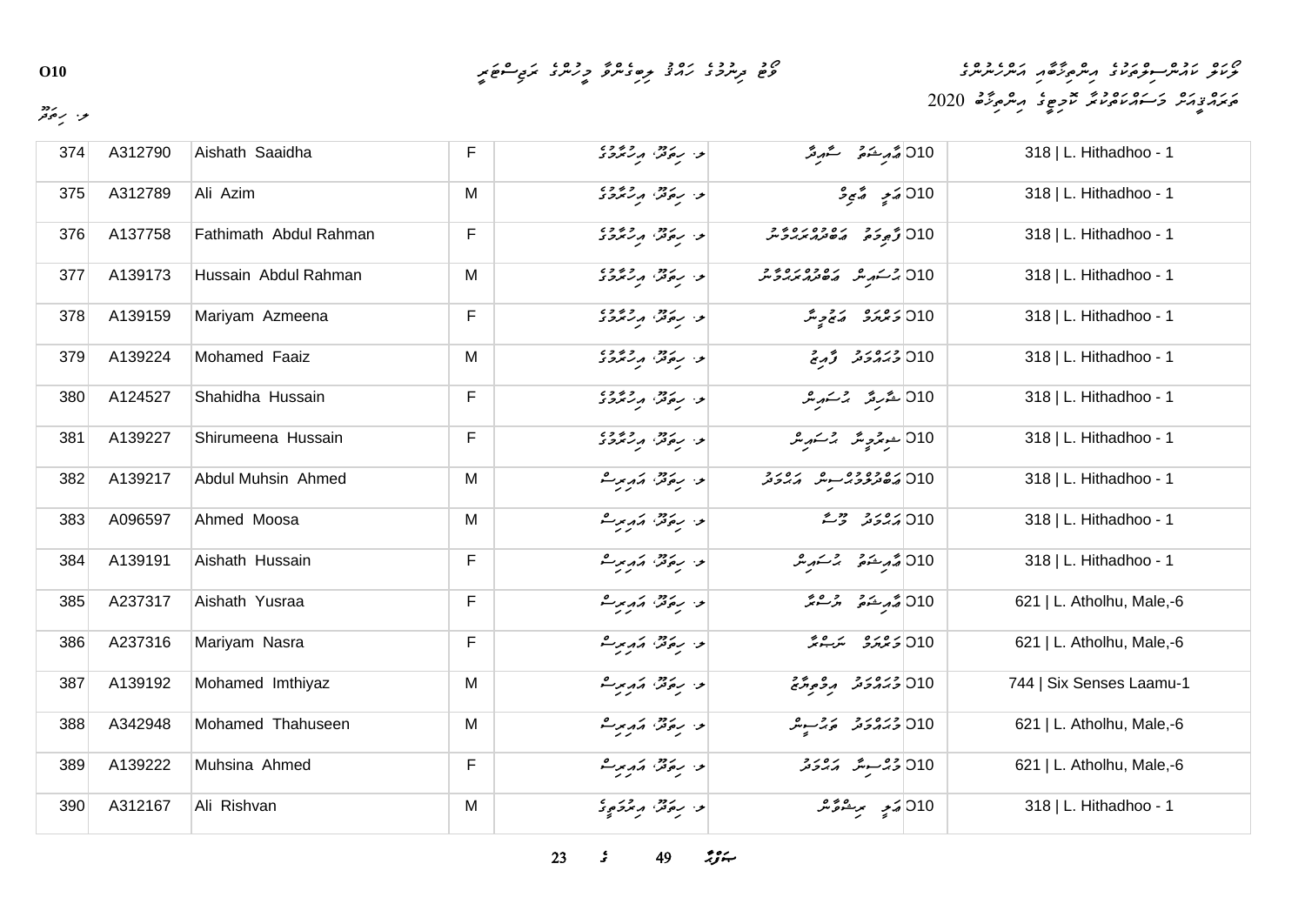*sCw7q7s5w7m< o<n9nOoAw7o< sCq;mAwBoEw7q<m; wBm;vB* م من المرة المرة المرة المرجع المراجع المراجع المراجع المراجع المراجع المراجع المراجع المراجع المراجع المراجع<br>مرين المراجع المراجع المرجع المراجع المراجع المراجع المراجع المراجع المراجع المراجع المراجع المراجع المراجع ال

| 391 | A312165 | Mariyam Zeena           | F           | و رکونز، مرتز کور                   | 010 ك <i>ۈچرى يې ئ</i> ر                    | 318   L. Hithadhoo - 1    |
|-----|---------|-------------------------|-------------|-------------------------------------|---------------------------------------------|---------------------------|
| 392 | A286698 | Mohamed Rashfan         | M           | و رکونز، مرتز و د                   | 010 <i>ۋىزۇدۇ تەخشۇ</i> تر                  | 318   L. Hithadhoo - 1    |
| 393 | A310747 | Aishath Amathulla       | $\mathsf F$ | و. رەپى، مەسمەدى                    | 010 <i>مَّەمِ</i> شَمَّة مَرَكَّةُ اللَّه   | 318   L. Hithadhoo - 1    |
| 394 | A310750 | Ali Aiman               | M           | وسردود برسموی                       | 010   تەر ئەرىخەشىر                         | 310   L. Gan - 3          |
| 395 | A137588 | Aminath Ismail          | $\mathsf F$ | و. رەپى، مەسمەدى                    | 010 مَّ <i>جِ</i> سَمَّۃ مِ سُمَّ مِیْ مِحْ | 318   L. Hithadhoo - 1    |
| 396 | A310749 | Fathimath Amaani        | $\mathsf F$ | وسرموس برسموی                       | 010 <i>ؤوخۇ مۇ</i> مىر                      | 158   K. Maafushi - 2     |
| 397 | A070142 | Ibrahim Ahmed           | M           | و رەپى بەسەدە،                      | 010 م <i>وڭ ئۇرى مەدەن</i> ر                | 318   L. Hithadhoo - 1    |
| 398 | A311262 | Ali Rasheed             | M           | د دو د ده ده ده.<br>د روتر قاصر دور | 010 <i>ھَ۔ پر جي</i> ھر                     | 318   L. Hithadhoo - 1    |
| 399 | A311025 | Ahmed Amjad             | M           | والمرود الأوداع                     | 010 كەبرى قىرىم كەن ئەرەپ ئەر               | 318   L. Hithadhoo - 1    |
| 400 | A311034 | Aishath Maha            | $\mathsf F$ | وسركوفر المركز والمحمدى             | 010 م <i>مّەخىمى</i> ئۇنج                   | 621   L. Atholhu, Male,-6 |
| 401 | A311032 | Ali Azzaam              | M           | والمردود الأوواع                    | 010 <i>ھَ۔</i> پہ مَمَّ مَحَ                | 621   L. Atholhu, Male,-6 |
| 402 | A137555 | Ali Hussain             | M           | والمردوح والمروح مروا               | 010 ھَ جِي سُمَ سُر سُر                     | 318   L. Hithadhoo - 1    |
| 403 | A137557 | Ameena Ali              | $\mathsf F$ | وسرده رود ده                        | 010 <i>آمَي شَ</i> رِ جَمْعِي               | 318   L. Hithadhoo - 1    |
| 404 | A139207 | Mariyam Masha           | F           | وسردوس المرواوان                    | 010 كَ يُرْبَرُوْ _ وَّـَّـَّ               | 318   L. Hithadhoo - 1    |
| 405 | A137558 | Moomina Ali             | $\mathsf F$ | والمرود الأودار                     | 010 <i>وُهُ دِسُ مَ</i> رِ                  | 318   L. Hithadhoo - 1    |
| 406 | A137759 | Abdul Rahman Aboobakuru | M           | و رود دوروه                         | 010 كەھىر <i>م تەرەپىرى كەھمەتى</i> ر       | 318   L. Hithadhoo - 1    |
| 407 | A312182 | Ahmed Nifaz             | M           | والمركوفرا فيحمي ووالمح             | 010 كەش <sup>ى</sup> رىقە سى <i>دى</i> ج    | 318   L. Hithadhoo - 1    |

*24 sC 49 nNw?mS*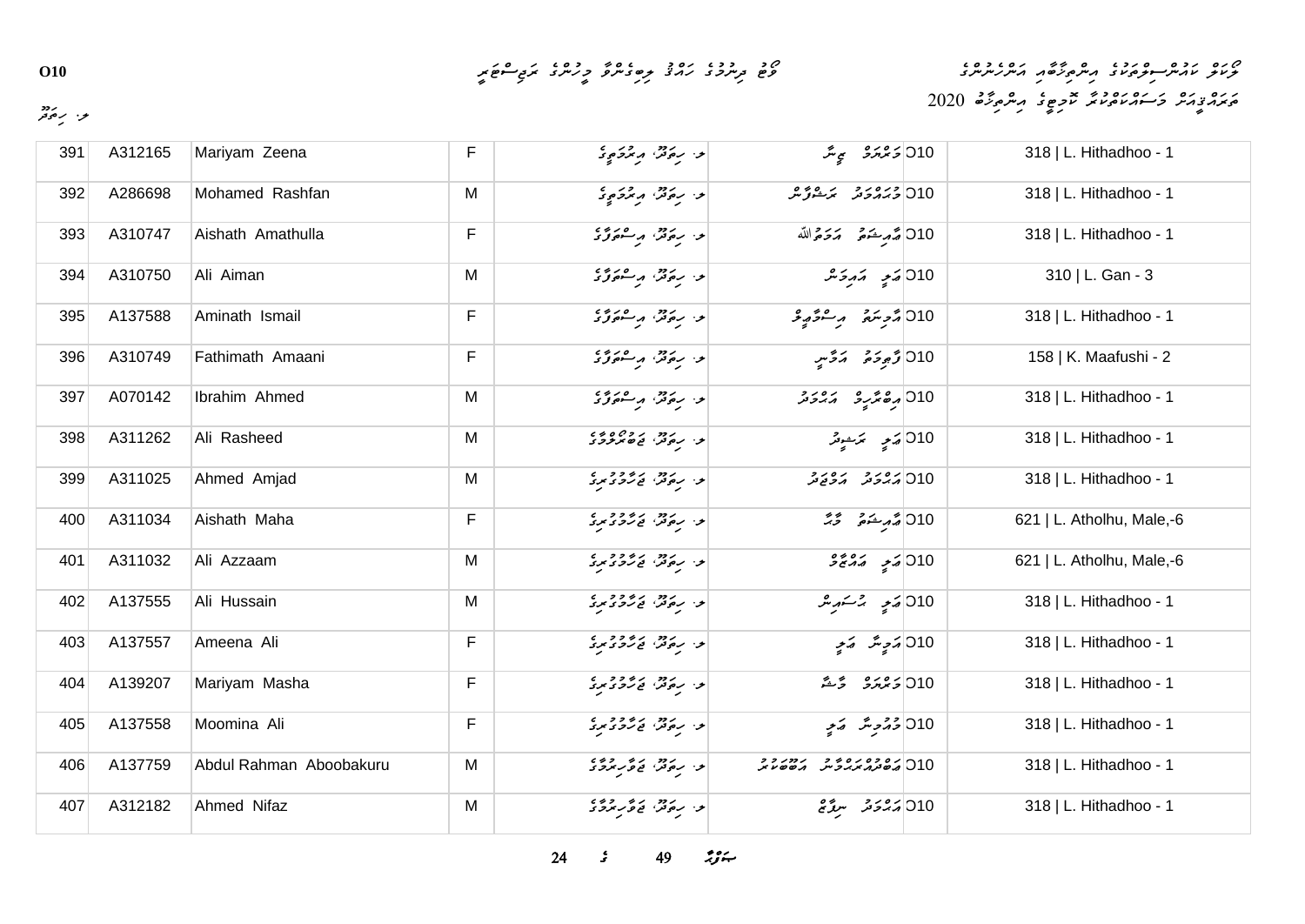*sCw7q7s5w7m< o<n9nOoAw7o< sCq;mAwBoEw7q<m; wBm;vB* م من المرة المرة المرة المرجع المراجع المراجع المراجع المراجع المراجع المراجع المراجع المراجع المراجع المراجع<br>مرين المراجع المراجع المرجع المراجع المراجع المراجع المراجع المراجع المراجع المراجع المراجع المراجع المراجع ال

| 408 | A137716 | Ali Shifaz              | M           | والمرود كالأرادوي        | 010  رَمِ حَوَرٌجُ                                     | 318   L. Hithadhoo - 1          |
|-----|---------|-------------------------|-------------|--------------------------|--------------------------------------------------------|---------------------------------|
| 409 | A137666 | Fathimath Mohamed       | F           | والمرود كالأرادوي        | 010 <i>ۇ<sub>م</sub>ودۇ دېم</i> ۇرۇ                    | 318   L. Hithadhoo - 1          |
| 410 | A158118 | Hussain Faiz            | M           | و رود دور                | 010 يُرْسَمبِ شَرَ وَمِنِيَجَ                          | 621   L. Atholhu, Male,-6       |
| 411 | A137663 | Mariyam Rifasha         | $\mathsf F$ | والمردود المكافر والمالي | 010 كەنگەر ئەرگەنگە                                    | 318   L. Hithadhoo - 1          |
| 412 | A139107 | Abdul Salaam Aboobakuru | M           | و ، رەۋش يې ئ            | $22222$ $25222$                                        | 621   L. Atholhu, Male,-6       |
| 413 | A137770 | Aboobakuru Ali          | M           | و روده، ويح              | 010 كە <i>ھەم بىر كەي</i>                              | 318   L. Hithadhoo - 1          |
| 414 | A312854 | Ahmed Mamdhooh          | M           | و رکوتر، ویچ             | 010 كەبروتىر كەلەيدىنى 2010                            | 318   L. Hithadhoo - 1          |
| 415 | A137769 | Mariyam Ali             | $\mathsf F$ | و روده ويځ               | 010 كەبىر كەم كەم يە                                   | 318   L. Hithadhoo - 1          |
| 416 | A139106 | Mausoom Aboobakuru      | M           | و رکوتر، ویکّ            | $22222$ $227$                                          | 318   L. Hithadhoo - 1          |
| 417 | A139231 | Mausooma Aboobakuru     | F           | و روده ويځ               | $7722$ $7722$ $10$                                     | 318   L. Hithadhoo - 1          |
| 418 | A313392 | Aishath Niyasa          | F           | و رەپى يەدىر             | 010 مُ مِسْدَمْ سِرَّتْہُ ۖ                            | 318   L. Hithadhoo - 1          |
| 419 | A313395 | Aminath Niusha          | F           | و رودو ووړ               | 010 مَّرْمِتْهُ مِيمْشَ                                | 3   HA. Molhadhoo - 1           |
| 420 | A139130 | Fathimath Niuma         | $\mathsf F$ | و رودو، وړوگه            | 010 <i>وَّجِ</i> وَمَ سِ <i>م</i> ُوَّ                 | 399   Cheval Blanc Randheli - 1 |
| 421 | A058597 | Hussain Abdul Rahman    | M           | و روده و د تر            | 010 جُسَومِيْرِ مَصْرِمْ مِرْكَبِيْرَةَ مِنْ           | 318   L. Hithadhoo - 1          |
| 422 | A139558 | Khairunnisa Ali         | F           | و روُوْ، وگر             | 010 ك <i>َ بِهِ مُدْمُ</i> سِرْ مَسَمَدِ مَسَمَدِ مِسَ | 318   L. Hithadhoo - 1          |
| 423 | A137654 | Mohamed Niyaz           | M           | و روده و د تر            | 010 <i>\$ ئەۋكى ئىب ئىبۇ ئ</i>                         | 318   L. Hithadhoo - 1          |
| 424 | A311326 | Ahmed Saameen           | M           | و روده، اوسره            | 010 <i>ټربری تر گ</i> ویژ                              | 22   HA. Baarah - 1             |

*25 sC 49 nNw?mS*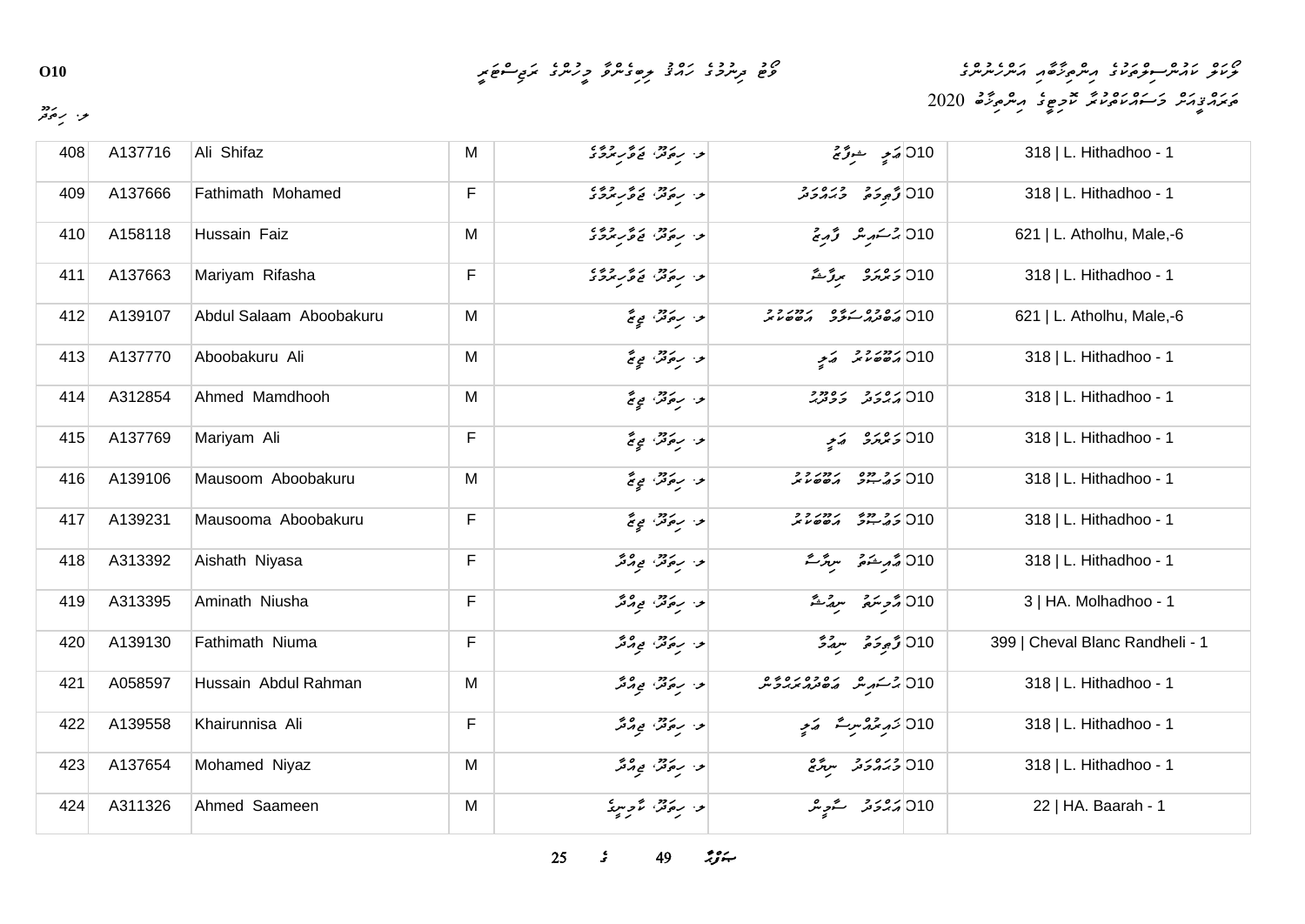*sCw7q7s5w7m< o<n9nOoAw7o< sCq;mAwBoEw7q<m; wBm;vB* م من المرة المرة المرة المرجع المراجع المراجع المراجع المراجع المراجع المراجع المراجع المراجع المراجع المراجع<br>مرين المراجع المراجع المرجع المراجع المراجع المراجع المراجع المراجع المراجع المراجع المراجع المراجع المراجع ال

| 425 | A311320 | Aminath Yoosuf    | $\mathsf F$ | و روژه تأویدهٔ           | 010 أُمَّرِ سَمَّةً مَّ مِّرْتَّسْرُ        | 318   L. Hithadhoo - 1        |
|-----|---------|-------------------|-------------|--------------------------|---------------------------------------------|-------------------------------|
| 426 | A311323 | Fathimath Najuma  | F           | و روده الأوسط            | 010 <i>وَّجِ حَمَّى مَنْ</i> هُ مََّ        | 318   L. Hithadhoo - 1        |
| 427 | A311321 | Hussain Fathuhee  | M           | و رِيُوتُرُ، مُأْوِسِيدُ | 010 پرسٹمبریٹر نوٹھ پر                      | 381   Maradhoo - 3            |
| 428 | A137629 | Ibrahim Fathy     | M           | و رِيُوتْرُ، مُأُوسِيْ   | 010 م <i>وڭ ئىر</i> بۇ كەممېيە              | 318   L. Hithadhoo - 1        |
| 429 | A137630 | Ihsana Yoosuf     | $\mathsf F$ | و رِيُوتُرُ، مُأْوِسِيدُ | 010 مرثہ شہر ہوتے تو                        | 318   L. Hithadhoo - 1        |
| 430 | A137631 | Mohamed Yoosuf    | M           | و روژه رور و             | 010 ج. پرچ پر چو                            | 318   L. Hithadhoo - 1        |
| 431 | A311319 | Moosa Fathuhee    | M           | و روژه نومړ              | 010 تۇشقە ئەقەببە                           | 318   L. Hithadhoo - 1        |
| 432 | A139216 | Ahmed Arif        | M           | و رړوه کمپرېږده          | 010 كەش <sup>ى</sup> كەنگە ھەمبەتى          | 318   L. Hithadhoo - 1        |
| 433 | A158214 | Aminath Fazna     | $\mathsf F$ | و رود تأسيدون            | 010 مٌ <i>وِسَعْهِ وَيُح</i> سَّر           | 621   L. Atholhu, Male,-6     |
| 434 | A104474 | Hussain Rasheed   | M           | و رود ، سردو،            | 010 پڑے پہ سر سمزشی تر                      | 621   L. Atholhu, Male,-6     |
| 435 | A139219 | Idrees Ibrahim    | M           | و رود ، سردو،            | 010 <sub>م</sub> وترىپە مەھرىپ <sup>ى</sup> | 318   L. Hithadhoo - 1        |
| 436 | A314887 | Mohamed Yaamin    | M           | و رەپى ئەرىرى            | 010  <i>\$ټ\$تى گەچ</i> ىر                  | 753   Adaaran Club Rannalhi-1 |
| 437 | A139104 | Hashim Aboobakuru | M           | والمردود كالمرسوع        | 010 تَرْشُوڤر مُرْھُوم مُرَ                 | 318   L. Hithadhoo - 1        |
| 438 | A137537 | Yoosuf Aboobakuru | M           | والمردود المراد والأوالي | $2222$ $227$ $227$ $010$                    | 318   L. Hithadhoo - 1        |
| 439 | A311063 | Abdhul Maadhihu   | M           | والمردود كالمرحومي       | 010 كەھەردۇ تەر <i>بى</i>                   | 621   L. Atholhu, Male,-6     |
| 440 | A311061 | Abdul Majeed      | M           | والمردود كالمراولات      | 010 كە <b>ھ ترى</b> 3ىيەتر                  | 318   L. Hithadhoo - 1        |
| 441 | A139103 | Ahmed Ibrahim     | M           | و رود رود .              | 010   <i>ز برڈ دَ پہ مِی بِ</i> بِی م       | 621   L. Atholhu, Male,-6     |

 $26$  *s* **49** *n***<sub>s</sub>***n***<sub>s</sub>**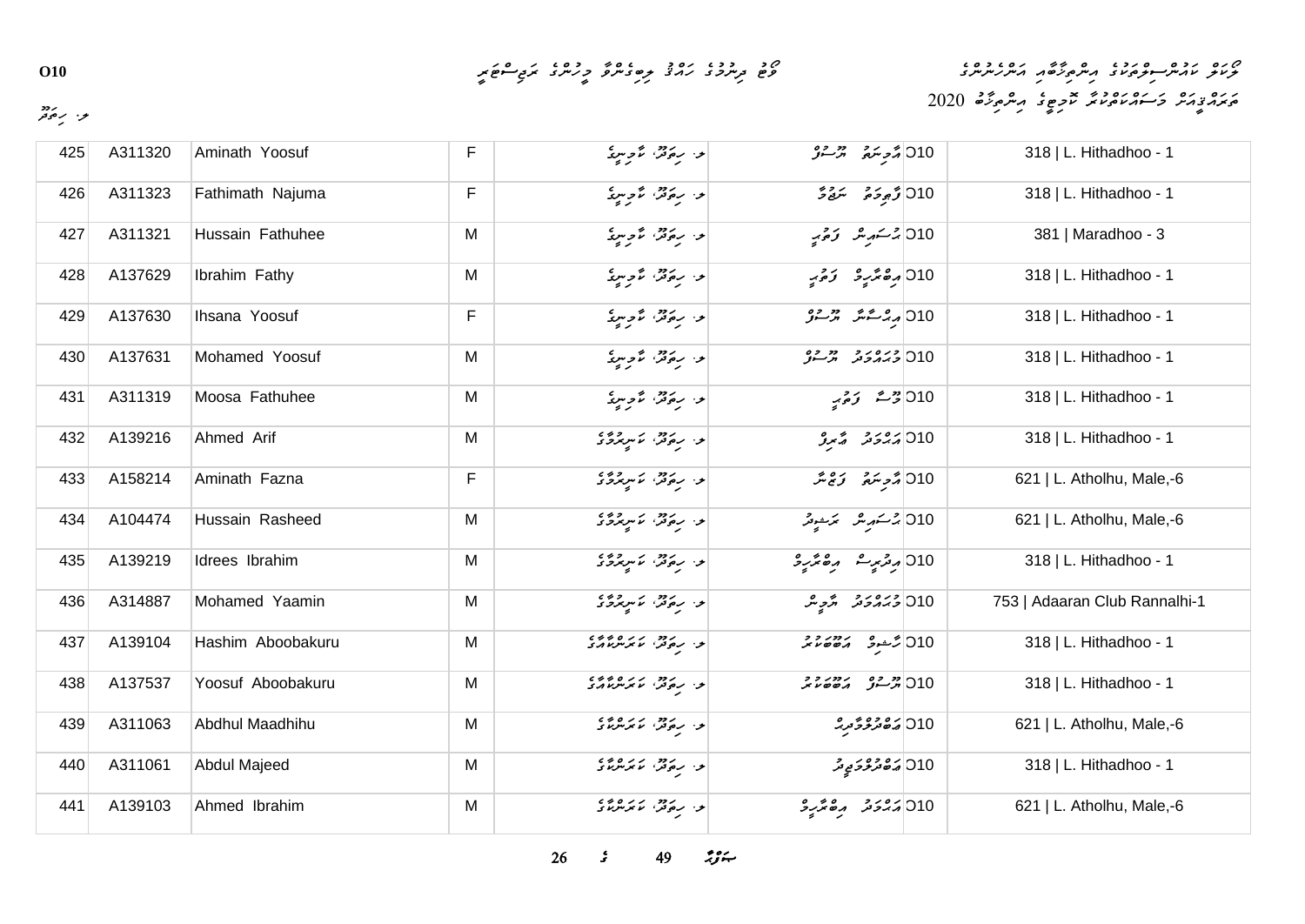*sCw7q7s5w7m< o<n9nOoAw7o< sCq;mAwBoEw7q<m; wBm;vB* م من المرة المرة المرة المرجع المراجع المراجع المراجع المراجع المراجع المراجع المراجع المراجع المراجع المراجع<br>مرين المراجع المراجع المرجع المراجع المراجع المراجع المراجع المراجع المراجع المراجع المراجع المراجع المراجع ال

| 442 | A137570 | Ali Ibrahim         | M           | و رود ، نرموره د           | 010 <i>ھَ۔ م</i> ِ مُحَمَّدٍ م               | 318   L. Hithadhoo - 1    |
|-----|---------|---------------------|-------------|----------------------------|----------------------------------------------|---------------------------|
| 443 | A137572 | Aminath Ibrahim     | F           | و رود رود .                | 010 مَّ <i>جِسَعْ مِ</i> مُحَمَّدٍ مَحَ      | 318   L. Hithadhoo - 1    |
| 444 | A137568 | Fathimath Ibrahim   | F           | والمردود الايراه والمحا    | 010 <i>ؤُ<sub>م</sub>ودَهْ بِهِ مُ</i> رِّدُ | 318   L. Hithadhoo - 1    |
| 445 | A311067 | Fathimath Sulthaana | F           | والمرود المتراولات         | 010 <i>ۋې<sub>م</sub>وڭ ئىشۋىتى</i> گە       | 318   L. Hithadhoo - 1    |
| 446 | A138293 | Hussain Ibrahim     | M           | والمردود الايراه والمحا    | 010 برسىمبر مەھزىر ئ                         | 621   L. Atholhu, Male,-6 |
| 447 | A121289 | Ahmed Siyan         | M           | و رکھی مکر شکھ             | 010 كەبرى ئىقرىسى بىر                        | 744   Six Senses Laamu-1  |
| 448 | A137703 | Khadeeja Siyama     | F           | والمركبين المعربشرق        | 010 كَتَرِيعٌ سِيرَةٌ وَ                     | 318   L. Hithadhoo - 1    |
| 449 | A137714 | Maryam Gasim        | $\mathsf F$ | والمردوم المعرشوق          | 010 كەبھەر قىلىدۇ                            | 318   L. Hithadhoo - 1    |
| 450 | A136812 | Mohamed Moosa       | M           | والمردوح المأمر لمقومي     | 010 دېم دېمر ته دي.                          | 318   L. Hithadhoo - 1    |
| 451 | A119555 | Moosa Hussain       | M           | و رکھی مکرکھ               | 010 قزیٹ پر شہر میں                          | 318   L. Hithadhoo - 1    |
| 452 | A310761 | Hassan Sanmaah      | M           | و رکړي تارون               | 010 يز بەر ئەردۇر                            | 318   L. Hithadhoo - 1    |
| 453 | A310756 | Hussain Samaah      | M           | و رود ، مردو               | 010 پرستمبر سر سکر محمد ا                    | 318   L. Hithadhoo - 1    |
| 454 | A310759 | Ibrahim Nimadh      | M           | و رکړي مکرون               | 010 م <i>وڭ ئۈچ</i> سر <i>چ</i> قر           | 453   Maafushi Jail - 2   |
| 455 | A310757 | Mohamed Inaz        | M           | و رکړي مکرون               | 010 <i>\$نَہُ \$ىقى مِ</i> مِتَّى            | 318   L. Hithadhoo - 1    |
| 456 | A137513 | Sanfa Hussain       | F           | و رکړي کارونو              | 010 سەندۇ بەسىرىد                            | 318   L. Hithadhoo - 1    |
| 457 | A137514 | Shadiya Ali         | F           | و رکړون کامروگی            | 010 شگەرنگ كەمچ                              | 318   L. Hithadhoo - 1    |
| 458 | A158559 | Ziyaad Ali          | M           | و رِيُوتُرُ ، مَرِدُّ کَهُ | 010 <sub>مح</sub> مد قرم کرم                 | 318   L. Hithadhoo - 1    |

*27 sC 49 nNw?mS*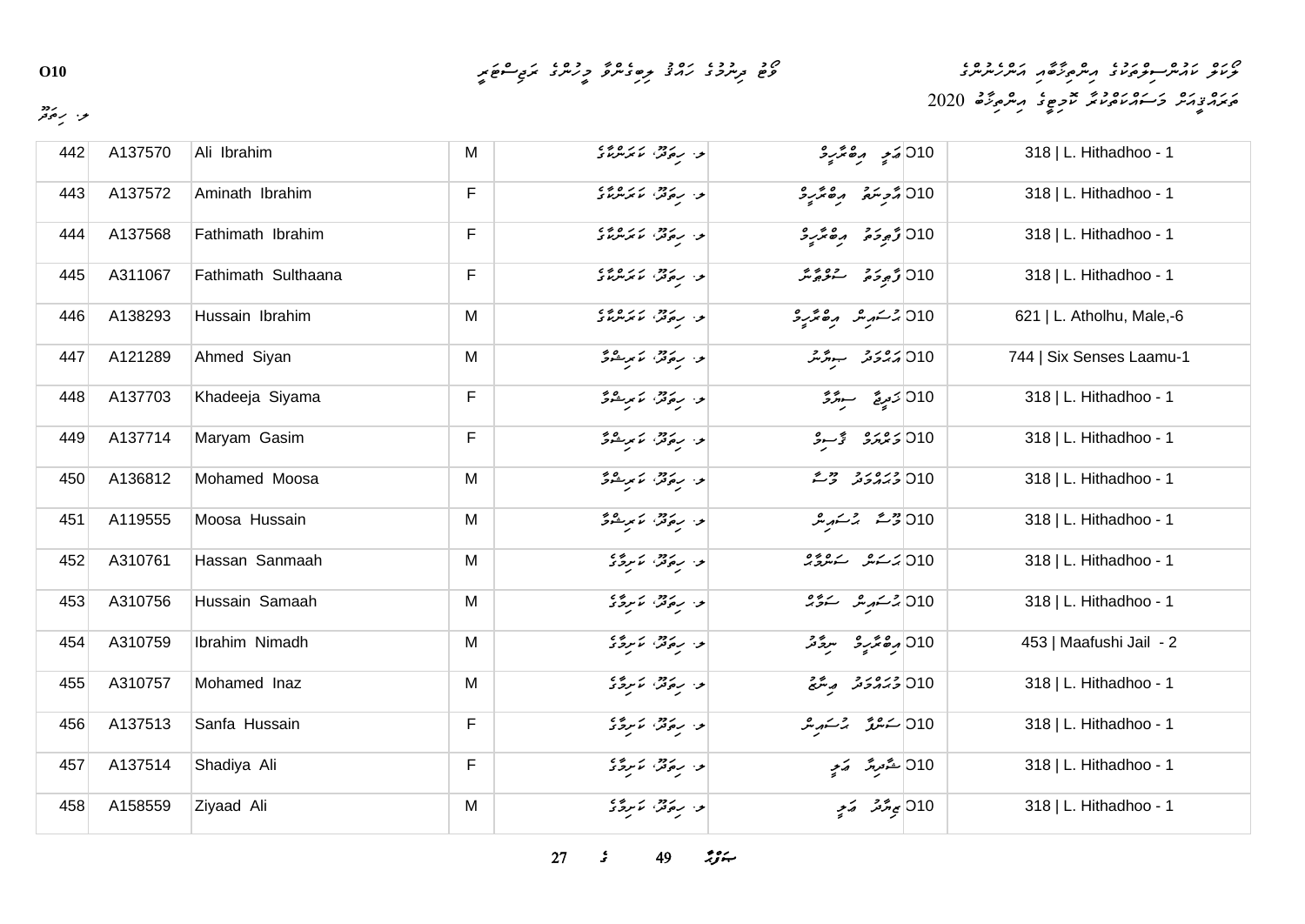*sCw7q7s5w7m< o<n9nOoAw7o< sCq;mAwBoEw7q<m; wBm;vB* م من المرة المرة المرة المرجع المراجع المراجع المراجع المراجع المراجع المراجع المراجع المراجع المراجع المراجع<br>مرين المراجع المراجع المرجع المراجع المراجع المراجع المراجع المراجع المراجع المراجع المراجع المراجع المراجع ال

| 459 | A312335 | Aminath Yashfa    | $\mathsf F$  | و رەۋش ئەم بىرىگە                        | 010 مَّ حِسَمَۃ مَشْرَ                     | 621   L. Atholhu, Male,-6 |
|-----|---------|-------------------|--------------|------------------------------------------|--------------------------------------------|---------------------------|
| 460 | A137726 | Fathimath Hussain | F            | و رودر نومبر                             | 010  وَمِوحَمْ لَمْ سَنَ مِسْر             | 318   L. Hithadhoo - 1    |
| 461 | A122923 | Habeeba Hussain   | $\mathsf F$  | و روده نورتر                             | 010 كَمَعِدَّةَ مُحْسَبِيْر                | 318   L. Hithadhoo - 1    |
| 462 | A121817 | Hussain Ibrahim   | M            | و رِهُ پُرُ مَعِ مِرْ                    | 010 يُرْسَمبُ مِنْ مِنْ مِنْ مِنْ          | 318   L. Hithadhoo - 1    |
| 463 | A130868 | Aboobakur Mohamed | M            | و روده عمود و                            | $5,000$ $2,000$ $-200$                     | 318   L. Hithadhoo - 1    |
| 464 | A137626 | Aishath Arifa     | $\mathsf F$  | و رەۋىش ئۇم بوق                          | 010 م <i>مَّ مِ</i> شَمَّ م <i>ُ</i> سِرَّ | 621   L. Atholhu, Male,-6 |
| 465 | A135354 | Naseera Aboobakur | F            | و رکړون لاموونځه                         | 010 مَرْسِوِمُرَ 2007مَرَ                  | 318   L. Hithadhoo - 1    |
| 466 | A137627 | Siththi           | $\mathsf F$  | و رەۋر ئەرەتى                            | 010 سرچمو                                  | 318   L. Hithadhoo - 1    |
| 467 | A313375 | Aminath Aroosa    | $\mathsf{F}$ | و ره تره بربر                            | 010 مَّ مِبْرَمَّة مَسَرَّسَةً             | 318   L. Hithadhoo - 1    |
| 468 | A139157 | Fathimath Mohamed | F            | و ره تر سرو                              | 010 <i>ۇ<sub>ج</sub>ۇمۇ مىگەدى</i> ر       | 318   L. Hithadhoo - 1    |
| 469 | A313379 | Hawwa Areeka      | $\mathsf F$  | در سره قرار موسور<br>  در سره قرار موسور | 010 ئەۋ <sub>قە</sub> مەم <sub>ى</sub> ر   | 318   L. Hithadhoo - 1    |
| 470 | A313371 | Mariyam Nafeesa   | $\mathsf{F}$ | و ره چې مومومو                           | 010 كى ئەرنىڭ سىرىگ                        | 318   L. Hithadhoo - 1    |
| 471 | A137786 | Mohamed Waheed    | M            | و ره ده د برو                            | 010 <i>\$نەممى قىرىم</i>                   | 318   L. Hithadhoo - 1    |
| 472 | A137680 | Fathimath Moosa   | $\mathsf F$  | و رود وروه و                             | 010 ۇ <sub>جو</sub> رۇ تۇرىم               | 318   L. Hithadhoo - 1    |
| 473 | A312276 | Mariyam Hamna     | $\mathsf F$  | و. رود و وه ور                           | 010 كەندىرى بەر ئىر                        | 621   L. Atholhu, Male,-6 |
| 474 | A312275 | Mohamed Hassaan   | M            | و. رود و وه ور                           | 010 <i>ۋېزودۇ بزوگى</i> ر                  | 744   Six Senses Laamu-1  |
| 475 | A139226 | Mohamed Irshad    | M            | و رکړې لوروه ده.<br>د رکړن لوروه ده      | 010 <i>\$نەمى قىرىمى</i> قىر               | 621   L. Atholhu, Male,-6 |

**28** *s* **49** *n***<sub>s</sub>***n***<sub>s</sub>**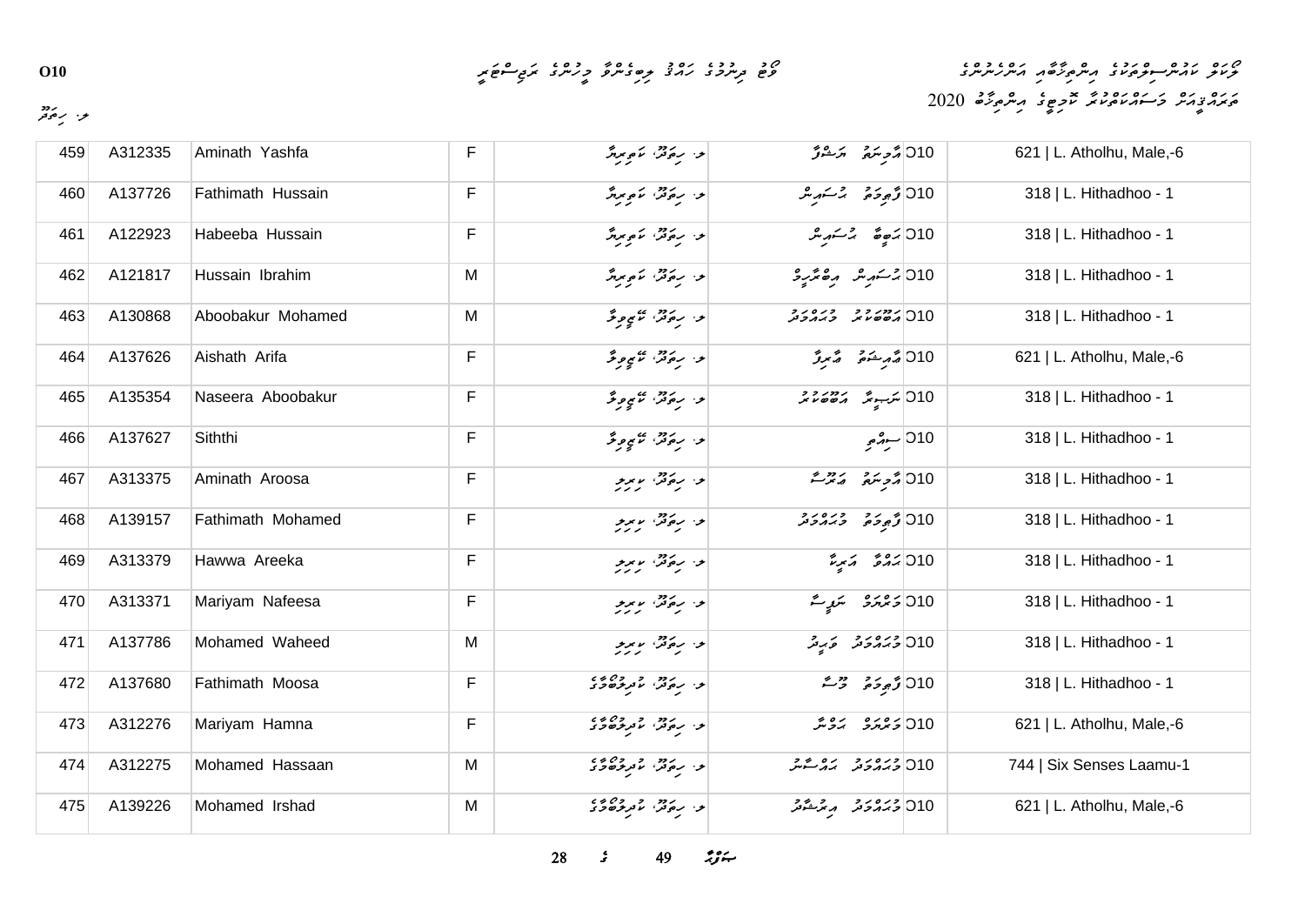*sCw7q7s5w7m< o<n9nOoAw7o< sCq;mAwBoEw7q<m; wBm;vB* م من المرة المرة المرة المرجع المراجع المراجع المراجع المراجع المراجع المراجع المراجع المراجع المراجع المراجع<br>مرين المراجع المراجع المرجع المراجع المراجع المراجع المراجع المراجع المراجع المراجع المراجع المراجع المراجع ال

| 476 | A137682 | Nasma Hussain           | F           | و رود وروه و     | 010 ىزىشۇ ھەشىرىش                          | 310   L. Gan - 3                            |
|-----|---------|-------------------------|-------------|------------------|--------------------------------------------|---------------------------------------------|
| 477 | A137524 | Mohamed Adam            | M           | و رود وروده      | 010 ج. پروتر گمگری                         | 318   L. Hithadhoo - 1                      |
| 478 | A137578 | Aminath Idrees          | F           | و. رەدو. 2019 دە | 010 مَّ مِ سَمَّدَ مِ مِنْ مِيْتَ          | 318   L. Hithadhoo - 1                      |
| 479 | A137579 | Fathimath Nasreena      | $\mathsf F$ | و. رود وه ووه    | 010 <i>ۋ<sub>ى</sub>و خۇ</i> سىرىشمىرىتىر  | 318   L. Hithadhoo - 1                      |
| 480 | A137686 | Hawwa Haseena           | F           | و. رەدو. 2019 دە | 010 رَدُوَّ - رَسِيمَّر                    | 621   L. Atholhu, Male,-6                   |
| 481 | A311136 | Mariyam Hasna           | F           | والمردود وه وواء | 010 كەنگەر ئەسىگە                          | 318   L. Hithadhoo - 1                      |
| 482 | A310838 | Aminath Suma            | F           | و رەپى ۋە        | 010 مٌ مِسَمَّد شَرَّ                      | 318   L. Hithadhoo - 1                      |
| 483 | A310836 | Fathimath Samna         | F           | وسيعوض تخصّ      | 010 ۇ <sub>ج</sub> وڭمۇ سىۋىگە             | 318   L. Hithadhoo - 1                      |
| 484 | A137573 | Mariyam Sameera         | F           | وسيعوش تخص       | 010 كەندىرى سەرىگە                         | 318   L. Hithadhoo - 1                      |
| 485 | A312434 | Ali Nazeeh              | M           | و روژه وِژ       | 010 کم په سمبې تر                          | 318   L. Hithadhoo - 1                      |
| 486 | A137696 | Hajara Moosa            | F           | و روژه وو        | 010 رَّيَ بَرْ مَسَّ                       | 318   L. Hithadhoo - 1                      |
| 487 | A312435 | Hussain Nishah          | M           | و روده وو        | 010 برڪريگر سرڪرم                          | 744   Six Senses Laamu-1                    |
| 488 | A126810 | Ibrahim                 | M           | و روژه وو        | 010 مەھمگەپىۋ                              | 318   L. Hithadhoo - 1                      |
| 489 | A373676 | Mohamed Wishah          | M           | د رېږوژ، بورو    | 010 <i>\$نەممىقى م</i> ېشى                 | 318   L. Hithadhoo - 1                      |
| 490 | A311029 | Abdulla Maumoon Mohamed | M           | والمرة والمحدوث  | 010 كەنھەتەاللە ئەق <i>رىقى ئەنگەدى</i> تە | 318   L. Hithadhoo - 1                      |
| 491 | A139206 | Ahmed Hamdhoon          | M           | و رِيَّ وَرِوْ   | ,010 كەبرى <i>بىر بىر ئەرى</i> ر           | 432   Waldorf Astoria Maldives Ithaafushi - |
| 492 | A311024 | Hassan Saudhoon         | M           | و رەۋى ئەرۋ      | 010 ئەسەھرىسى سەھەتىرىش                    | 318   L. Hithadhoo - 1                      |

*29 sC 49 nNw?mS*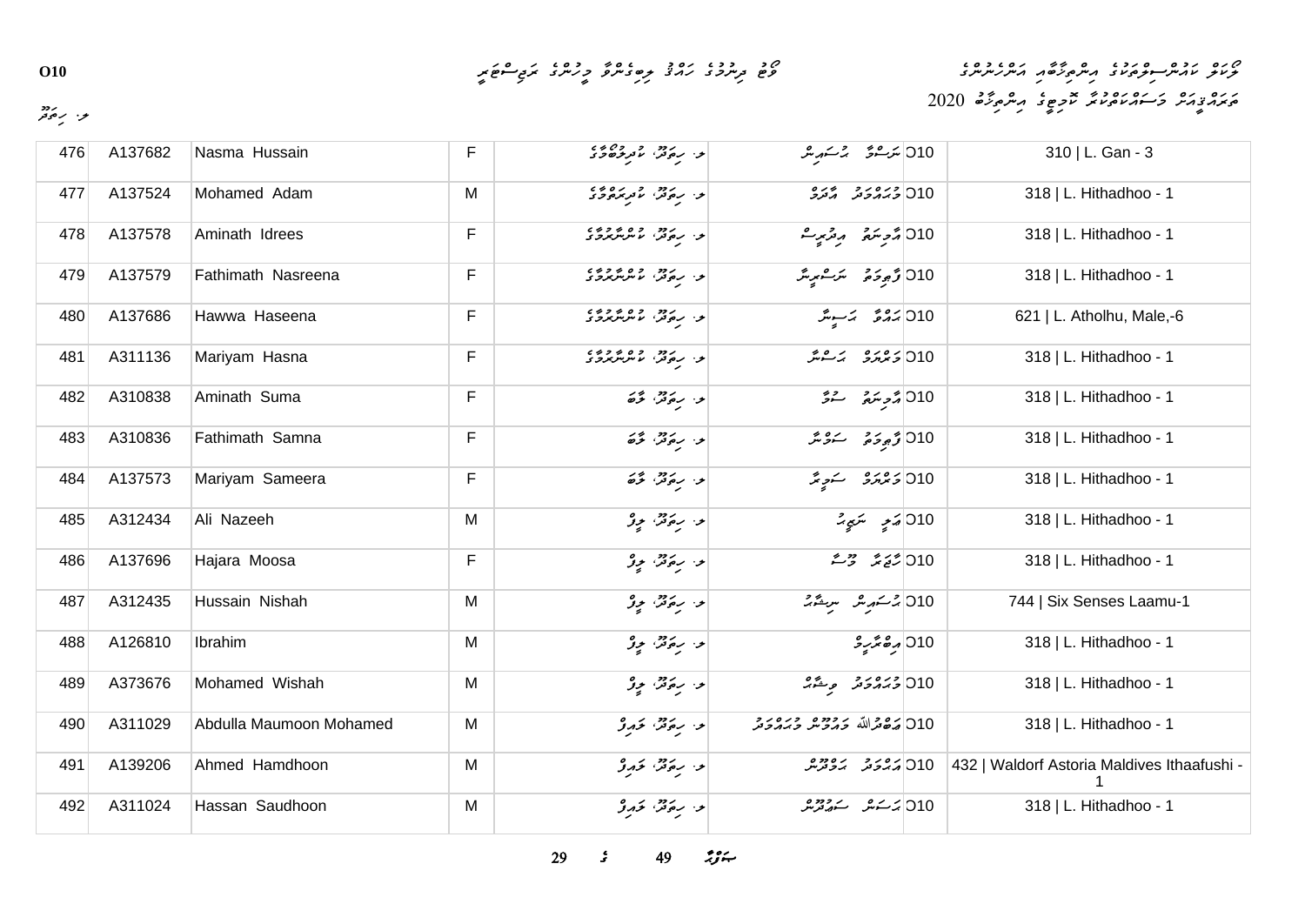*sCw7q7s5w7m< o<n9nOoAw7o< sCq;mAwBoEw7q<m; wBm;vB* م من المرة المرة المرة المرجع المراجع المراجع المراجع المراجع المراجع المراجع المراجع المراجع المراجع المراجع<br>مرين المراجع المراجع المرجع المراجع المراجع المراجع المراجع المراجع المراجع المراجع المراجع المراجع المراجع ال

| 493 | A137531 | Husna Hussain       | F           | و رِيَّ وَرِوْ                 | 010 يُرْسُعَدُ كَرْسَهِ عْرَ                    | 318   L. Hithadhoo - 1                   |
|-----|---------|---------------------|-------------|--------------------------------|-------------------------------------------------|------------------------------------------|
| 494 | A311038 | Ismail Shanoon      | M           | أوسي وتمريح وتمرقر             | 010 م <i>ې</i> شۇم <sub>ۇ</sub> بۇ شەھەر        | 318   L. Hithadhoo - 1                   |
| 495 | A119552 | Mohamed Ali         | M           | أوسيقحظ تحدق                   | 010 <i>ڈیز پڑتھ کی ج</i>                        | 318   L. Hithadhoo - 1                   |
| 496 | A137648 | Mohamed Ali         | M           | والمردون كرماه مالكريما        | 010 <i>  جُنگۇنىڭ م</i> َىچ                     | 318   L. Hithadhoo - 1                   |
| 497 | A137752 | Naila Solih         | F           | و رود وره وره مر               | 010 شەرىخە سەمرىر                               | 318   L. Hithadhoo - 1                   |
| 498 | A139198 | Fathimath Shifa     | $\mathsf F$ | والرود كهاء والمقامر           | 010 <i>وُّجِ حَمَّ</i> شِيوً                    | 318   L. Hithadhoo - 1                   |
| 499 | A097595 | Ibrahim Rasheed     | M           | و رەتر، ئورۇشى ئ               | 010 مەھ ئىر بۇ سىمىسى ئىر                       | 318   L. Hithadhoo - 1                   |
| 500 | A139116 | Ali Mohamed         | M           | و روده وود                     | 010 ك <sub>ى</sub> چە ئەتەر ئىككىنى بىر بىر كىل | 318   L. Hithadhoo - 1                   |
| 501 | A139124 | Fathimath Mohamed   | $\mathsf F$ | أوسية ولاثق وودة               | 010 <i>ۇ<sub>م</sub>ودۇ دېم</i> ۇمۇ             | 318   L. Hithadhoo - 1                   |
| 502 | A311275 | Hussain Rasheed     | M           | و روده وود                     | 010 پرستہر مگر میں مقبولاتی کی مقبولاتی ا       | 419   Paradise Island Resort and Spa - 1 |
| 503 | A311272 | Mariyam Yoosuf      | $\mathsf F$ | و روژه وود                     | 010 كەنگەر بۇرلىرۇ                              | 13   HA. Dhidhdhoo - 1                   |
| 504 | A139115 | Sanfa Mohamed       | $\mathsf F$ | و روده ووړ                     | 010 سىشدۇر قىيدۇر                               | 318   L. Hithadhoo - 1                   |
| 505 | A137619 | Zulaikha Idrees     | $\mathsf F$ | و روده وود                     | 010 ت <sub>ح</sub> تحدث مقبر مشروع              | 318   L. Hithadhoo - 1                   |
| 506 | A112826 | Ahmed Rasheed       | M           | د. ر <sub>ەۋ</sub> تى ئۇنىرىسى | 010 <i>كەندى كىل تىرىنى</i> دىگە                | 318   L. Hithadhoo - 1                   |
| 507 | A312303 | Aminath Sina        | $\mathsf F$ | و رەۋر بولەپ                   | 010 مَّرْمِتْهُ سِبْر                           | 621   L. Atholhu, Male,-6                |
| 508 | A312310 | Mohamed Siman       | M           | و. رەۋر، ئۇنگرىسو              | 010 <i>\$نەمى قىرى سىۋىتى</i>                   | 744   Six Senses Laamu-1                 |
| 509 | A137676 | Zulaikha Aboobakuru | F           | و ريږي بولمرب                  | 010 ىج ئەرب <sup>ى</sup> مەھەم ئىر              | 318   L. Hithadhoo - 1                   |

**30** *s* **49** *n***<sub>s</sub>***n*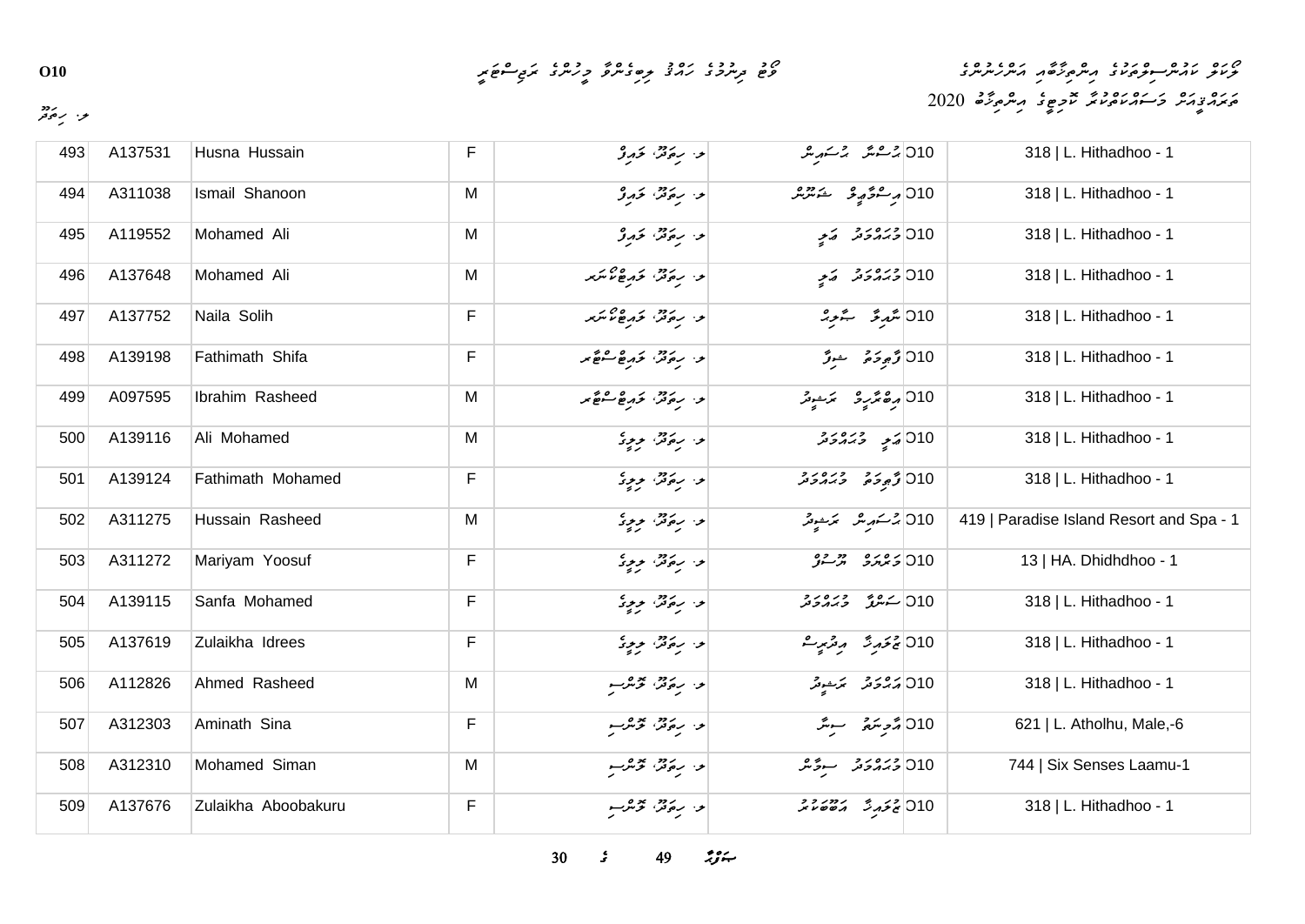*sCw7q7s5w7m< o<n9nOoAw7o< sCq;mAwBoEw7q<m; wBm;vB* م من المرة المرة المرة المرجع المراجع المراجع المراجع المراجع المراجع المراجع المراجع المراجع المراجع المراجع<br>مرين المراجع المراجع المرجع المراجع المراجع المراجع المراجع المراجع المراجع المراجع المراجع المراجع المراجع ال

| 510 | A310790 | Abdul Baaree        | M           | و. رود ووووی                                              | 010 كەھ قرى <i>ۋە ب</i> ر                            | 137   Lh. Naifaru - 2     |
|-----|---------|---------------------|-------------|-----------------------------------------------------------|------------------------------------------------------|---------------------------|
| 511 | A310794 | Abdulla Yaseen      | M           | والمردود الأوجاء والمحمدة                                 | 010 كەڭ قىراللە م <i>ەربى</i> گە                     | 621   L. Atholhu, Male,-6 |
| 512 | A087271 | Ahmed Zahir         | M           | و. رود ووووه                                              | 010 كەشەكە قىلى سىمبە                                | 318   L. Hithadhoo - 1    |
| 513 | A148704 | Aminath Ibrahim     | $\mathsf F$ | و. رود ووووه                                              | 010 مَّحِسَمَةَ مِنْ مِحْسَنِ مِنْ                   | 318   L. Hithadhoo - 1    |
| 514 | A137510 | Hawwa Zahira        | F           | و. رود ووووه                                              | 010 يَرْدُوَّ گَمَ رَبَّرُ                           | 318   L. Hithadhoo - 1    |
| 515 | A137509 | Yoosuf Abdul Rahman | M           | والمردود الأوجاء والمحمدة                                 |                                                      | 318   L. Hithadhoo - 1    |
| 516 | A313211 | Aishath Malaka      | F           |                                                           | 010 <i>مُ</i> مِي شَمَّة وَ وَعَ                     | 318   L. Hithadhoo - 1    |
| 517 | A313209 | Ali Ahmed           | M           | ر دو په ره دوه ده د د در<br>و ره تن و د سترمرد ترم مرده د | 010 <i>ھَجِ     مُكْ</i> حَ <sup>و</sup> َ           | 318   L. Hithadhoo - 1    |
| 518 | A139211 | Hussain Ahmed       | M           |                                                           | 010 يُرَسَمِهِ مَدْ دَمْهِ دَمْ                      | 318   L. Hithadhoo - 1    |
| 519 | A139243 | Mohamed Ahmed       | M           |                                                           | 010 دېم دېم د پروتر                                  | 318   L. Hithadhoo - 1    |
| 520 | A313212 | Mohamed Reehaan     | M           |                                                           | 010  <i>\$نە\$ى بەرد</i> ىر                          | 318   L. Hithadhoo - 1    |
| 521 | A137516 | Ali Azhary          | M           | و رود دور و                                               | 010 <i>ھَ جِه سَيِّ</i> رَ پرِ                       | 318   L. Hithadhoo - 1    |
| 522 | A137515 | Idrees Abdul Rahman | M           | و رکونز، وروس                                             | 010 موٽر پر مقدم مذهب شهر<br>010 موٽر پر مقدم مذہب ش | 318   L. Hithadhoo - 1    |
| 523 | A310830 | Naazumeena          | F           | و رکونل کردگر د                                           | 010 مَنْ چونْز                                       | 318   L. Hithadhoo - 1    |
| 524 | A113470 | Mohamed Ahmed       | M           | والمرود كالكرو                                            | 010 <i>ۋېزو دې پرونو</i>                             | 318   L. Hithadhoo - 1    |
| 525 | A311887 | Abdulla Shaim       | M           | و. رود در د و و و و                                       | 010 كەھەراللە مەمەر 2                                | 318   L. Hithadhoo - 1    |
| 526 | A126600 | Aboobakuru Hussain  | M           | وسردود ارداده ودا                                         | 010 كەھۋىر بەسكەر بىر                                | 744   Six Senses Laamu-1  |

**31** *s* **49** *nS*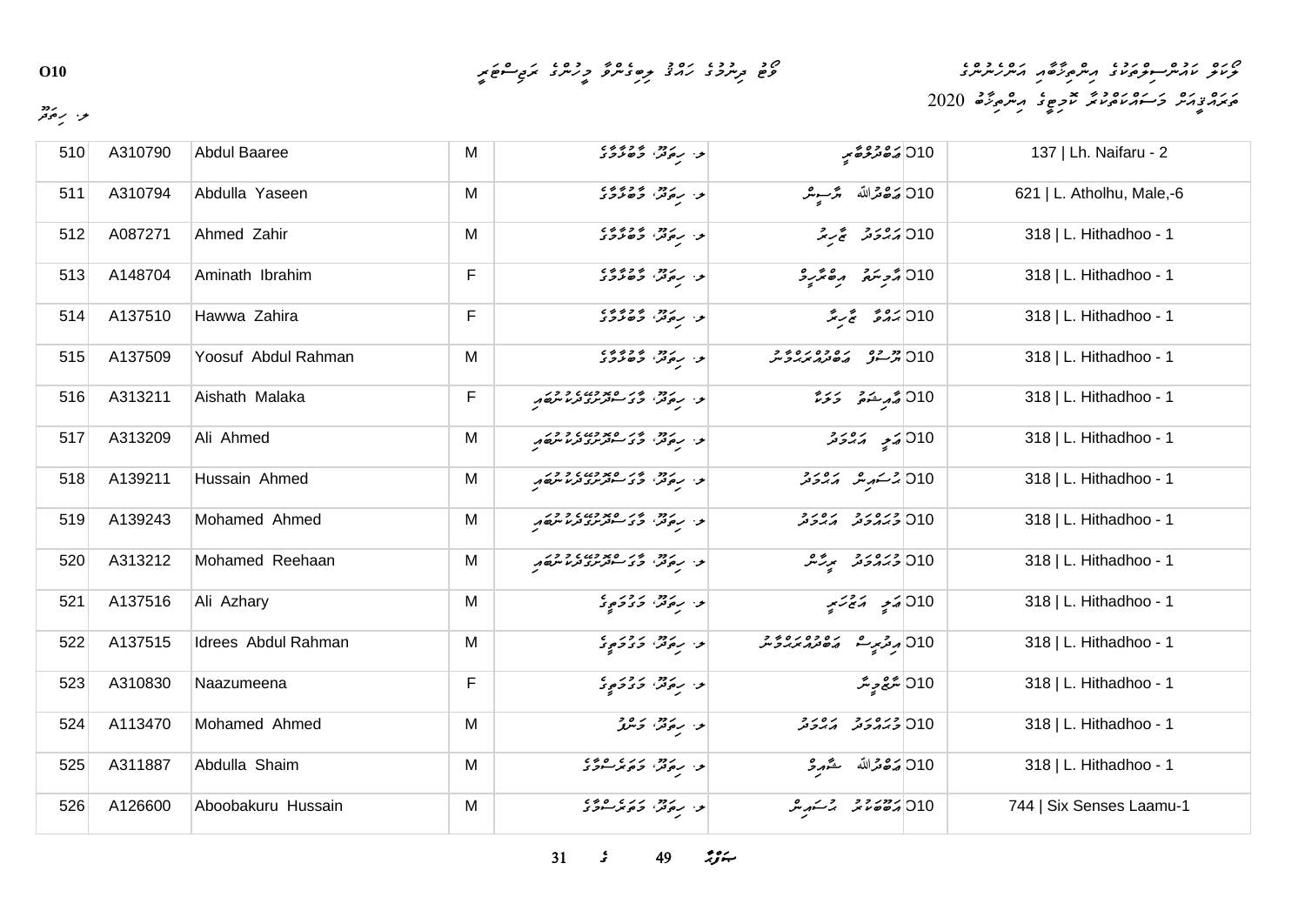*sCw7q7s5w7m< o<n9nOoAw7o< sCq;mAwBoEw7q<m; wBm;vB* م من المرة المرة المرة المرجع المراجع المراجع المراجع المراجع المراجع المراجع المراجع المراجع المراجع المراجع<br>مرين المراجع المراجع المرجع المراجع المراجع المراجع المراجع المراجع المراجع المراجع المراجع المراجع المراجع ال

| 527 | A137497 | Ahmed Hussain      | M            | و. رود در د و و د      | 010 كەبرى بىر بۇ سەر بىر                                                                                      | 318   L. Hithadhoo - 1    |
|-----|---------|--------------------|--------------|------------------------|---------------------------------------------------------------------------------------------------------------|---------------------------|
| 528 | A311886 | Ahmed Saif         | M            | وسردود درد د دوه       | 010 كەنزىق سەرى                                                                                               | 744   Six Senses Laamu-1  |
| 529 | A121366 | Aminath Shibana    | $\mathsf F$  | و. رود در د و و و و    | 010 مَّ حِبَّمَةٌ مُسَوَّمَّةٌ                                                                                | 318   L. Hithadhoo - 1    |
| 530 | A137645 | Hussain Yoosuf     | M            | والمردود الرادان والإن | 010 پرسٹمبر میں چینے تھی                                                                                      | 318   L. Hithadhoo - 1    |
| 531 | A311148 | Abdulla Affan      | M            | و رەپر ۋە بر           | 010 كەھىراللە كەرگە ئىر                                                                                       | 318   L. Hithadhoo - 1    |
| 532 | A137625 | Fathimath Faheema  | $\mathsf F$  | و رِيُوْرُ، وُيَ سِ    | 010 <i>وُّجِ حَمَّى وَرِحَ</i> ّ                                                                              | 318   L. Hithadhoo - 1    |
| 533 | A139215 | Mariyam Zoona      | $\mathsf{F}$ | و رِيُوتِرُ، وُيَ سِ   | 010 كەبىر بىر تەنگە                                                                                           | 318   L. Hithadhoo - 1    |
| 534 | A128787 | Yoosuf Ali         | M            | و روده دوسر            | 010 پڙھو پہ پہ                                                                                                | 318   L. Hithadhoo - 1    |
| 535 | A135362 | Hawwa Haseena      | $\mathsf F$  | و رِيَوْنَ وُوِسَ      | 010 يَرْدُوَّ - يَرْسِرْ بِلْ                                                                                 | 318   L. Hithadhoo - 1    |
| 536 | A137747 | Aboobakuru Idhuris | M            | و روده د پرو           | 010 كەن ئۇي ھەر بىر بىر يىلىن بىر ئىستىدىكە بىر ئىستان ئىستان ئىستان ئىستان ئىستان ئىستان ئىستان ئىستان ئىستا | 318   L. Hithadhoo - 1    |
| 537 | A139220 | Ahmed Nazim        | M            | و روَتْرُ، وِسَّنَّ    | 010 <i>كەندى كى</i> ر ئىگەنچە ئى                                                                              | 621   L. Atholhu, Male,-6 |
| 538 | A312774 | Aishath Naifa      | $\mathsf F$  | و روژه و شه            | 010 م <i>مَّدٍ شَرْقَ مَتَّمَدٍ رَ</i> ّ                                                                      | 318   L. Hithadhoo - 1    |
| 539 | A137746 | Ali Nafiz          | M            | و روَتْرُ، وِسَّنَّ    | 010 كەي شىرىتر                                                                                                | 621   L. Atholhu, Male,-6 |
| 540 | A312773 | Aminath Naisha     | $\mathsf{F}$ | و روده د پرو           | 010 مَّرْمِتَمَّدَ شَّدِيَّةَ                                                                                 | 161   K. Guraidhoo - 2    |
| 541 | A137748 | Fathimath Nasiha   | $\mathsf F$  | و رووش و سره           | 010 <i>ۋ<sub>ى</sub>وخۇ</i> مەسىبەتە                                                                          | 318   L. Hithadhoo - 1    |
| 542 | A312775 | Hussain Nafiu      | M            | و. رەۋر، دېگى          | 010 پرستمبر ش <i>ور</i> مج                                                                                    | 318   L. Hithadhoo - 1    |
| 543 | A104504 | Mohamed Aboobakur  | M            | و روده د شم            |                                                                                                               | 318   L. Hithadhoo - 1    |

**32** *s* **49** *n***<sub>s</sub>***n***<sub>s</sub>**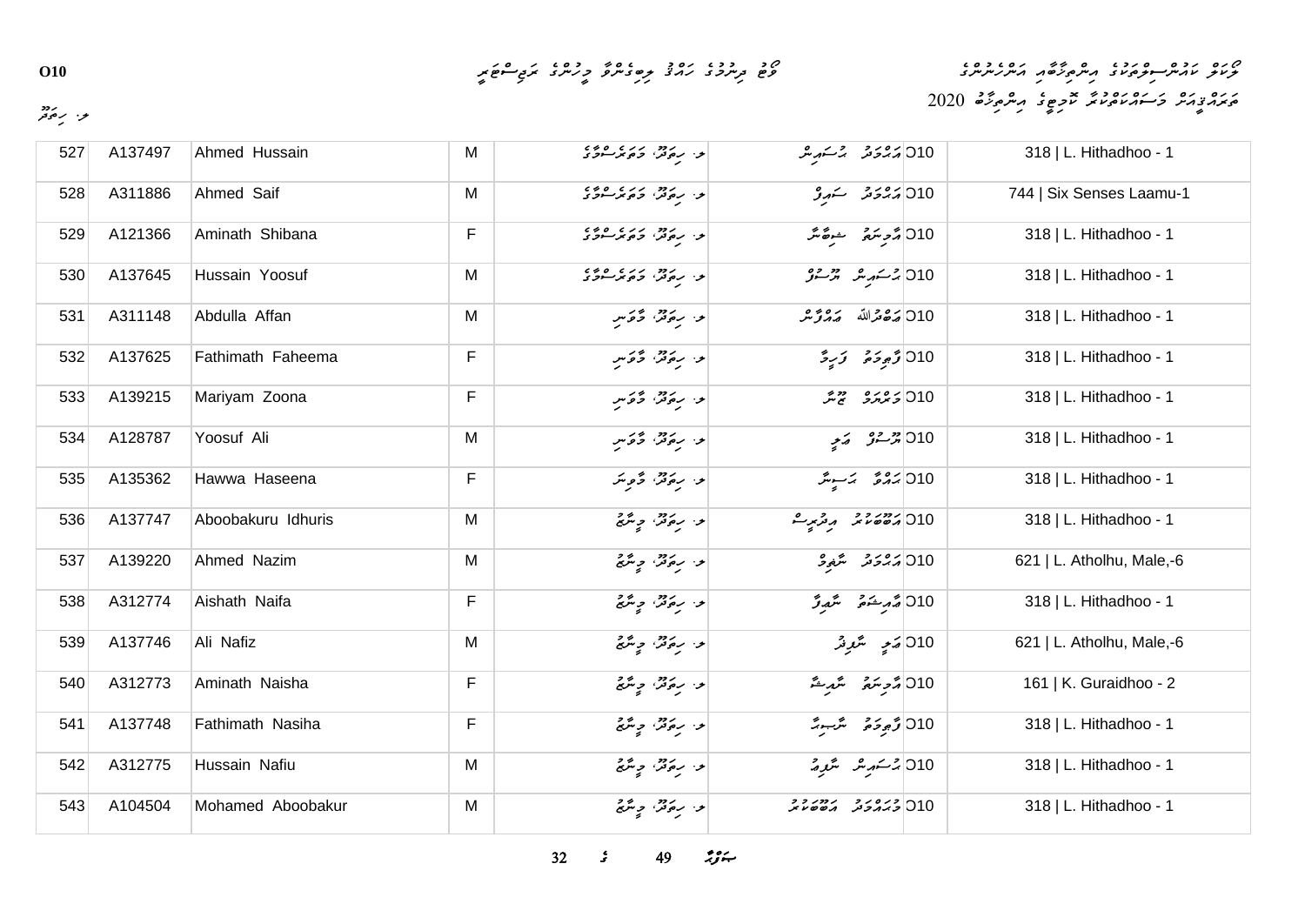*sCw7q7s5w7m< o<n9nOoAw7o< sCq;mAwBoEw7q<m; wBm;vB* م من المرة المرة المرة المرجع المراجع المراجع المراجع المراجع المراجع المراجع المراجع المراجع المراجع المراجع<br>مرين المراجع المراجع المرجع المراجع المراجع المراجع المراجع المراجع المراجع المراجع المراجع المراجع المراجع ال

| 544 | A312794 | <b>Ahmed Manaaf Mohamed</b> | M            | و رەتر، ۋىگ         | 010   كەشكە ئەشكە ئەشكە ئەشكە                   | 318   L. Hithadhoo - 1    |
|-----|---------|-----------------------------|--------------|---------------------|-------------------------------------------------|---------------------------|
| 545 | A074275 | Mohamed Abdul Rahman        | M            | ا د ریږده د تگ      | 010 <i>جەيگە ئەھمەر ئەھەتبەر ئە</i> گە          | 744   Six Senses Laamu-1  |
| 546 | A139185 | Mohamed Aboobakur           | M            | والمرموض وبوره      | 010 <i>לגהכת הססי</i> ת                         | 744   Six Senses Laamu-1  |
| 547 | A139238 | Aishath Abdul Rahman        | $\mathsf{F}$ | و. رەپر، دېرىگ      | 010 مەم شەق مەھ قىرە تىرىدى قىر                 | 318   L. Hithadhoo - 1    |
| 548 | A137732 | Arifa Idhrees               | F            | و ریږي و بروگ       | 010 ۾ سرڙ پر مرسمبر شه                          | 318   L. Hithadhoo - 1    |
| 549 | A312729 | Asifa Idrees                | $\mathsf F$  | و. رەتر، دېرىرگ     | 010 ۾ سوڙھ موٽرميڪ                              | 318   L. Hithadhoo - 1    |
| 550 | A151160 | Athifa Idrees               | F            | و ریون ویروگ        | 010 مَّ مِوَزَّ مِنْدَمِيْتْ                    | 621   L. Atholhu, Male,-6 |
| 551 | A146512 | Fathimath Idrees            | $\mathsf F$  | و. رەتر، دېروگ      | 010  وَّجوحَهُ فَسَرْمِيْتُ                     | 318   L. Hithadhoo - 1    |
| 552 | A139181 | Hafsa Idhrees               | F            | و. رەتر، دېرىر ھ    | 010 كەنۇبە ھەمپەسى                              | 318   L. Hithadhoo - 1    |
| 553 | A137657 | Fathimath Nazmeena          | $\mathsf{F}$ | و رکړونه وختره ده   | 010 <i>ۋې<sub>م</sub>وخىۋ</i> سى <i>غ د</i> ېتر | 621   L. Atholhu, Male,-6 |
| 554 | A139554 | Mariyam Aboobakuru          | $\mathsf F$  | و رود وسرور         | 010 كەبەر بەر يەر يەر                           | 318   L. Hithadhoo - 1    |
| 555 | A121828 | Ali Ahmed                   | M            | و رود ود            | 010 <i>ھَ جِه سَگر</i> مَّد                     | 318   L. Hithadhoo - 1    |
| 556 | A313435 | Mariyam Rukhushana          | $\mathsf F$  | ا د. رود دود.<br>ا  | 010 كەنگەنى بەر ئەشكە                           | 318   L. Hithadhoo - 1    |
| 557 | A137733 | Ahmed Areef                 | M            | و رووه ورو          | 010 <i>ټرچی ق</i> ری                            | 318   L. Hithadhoo - 1    |
| 558 | A312752 | Ahmed Jinaanu               | M            | و رِيَوْنُ وُمِرَدُ | 010   كەش <sup>ى</sup> ر قىمى ئەشرىكە           | 621   L. Atholhu, Male,-6 |
| 559 | A140401 | Aishath Nazima              | F            | و رکړي ورو          | 010 مەم ئىقىمە ئىتى <i>م</i> ىدۇ                | 621   L. Atholhu, Male,-6 |
| 560 | A312754 | Aishath Shahma              | F            | و ريځش و برو        | 010 <i>مُّەرِحْمَة حْدَرْدُ</i> ّ               | 318   L. Hithadhoo - 1    |

**33** *s* **49** *nS***<sub>i</sub>**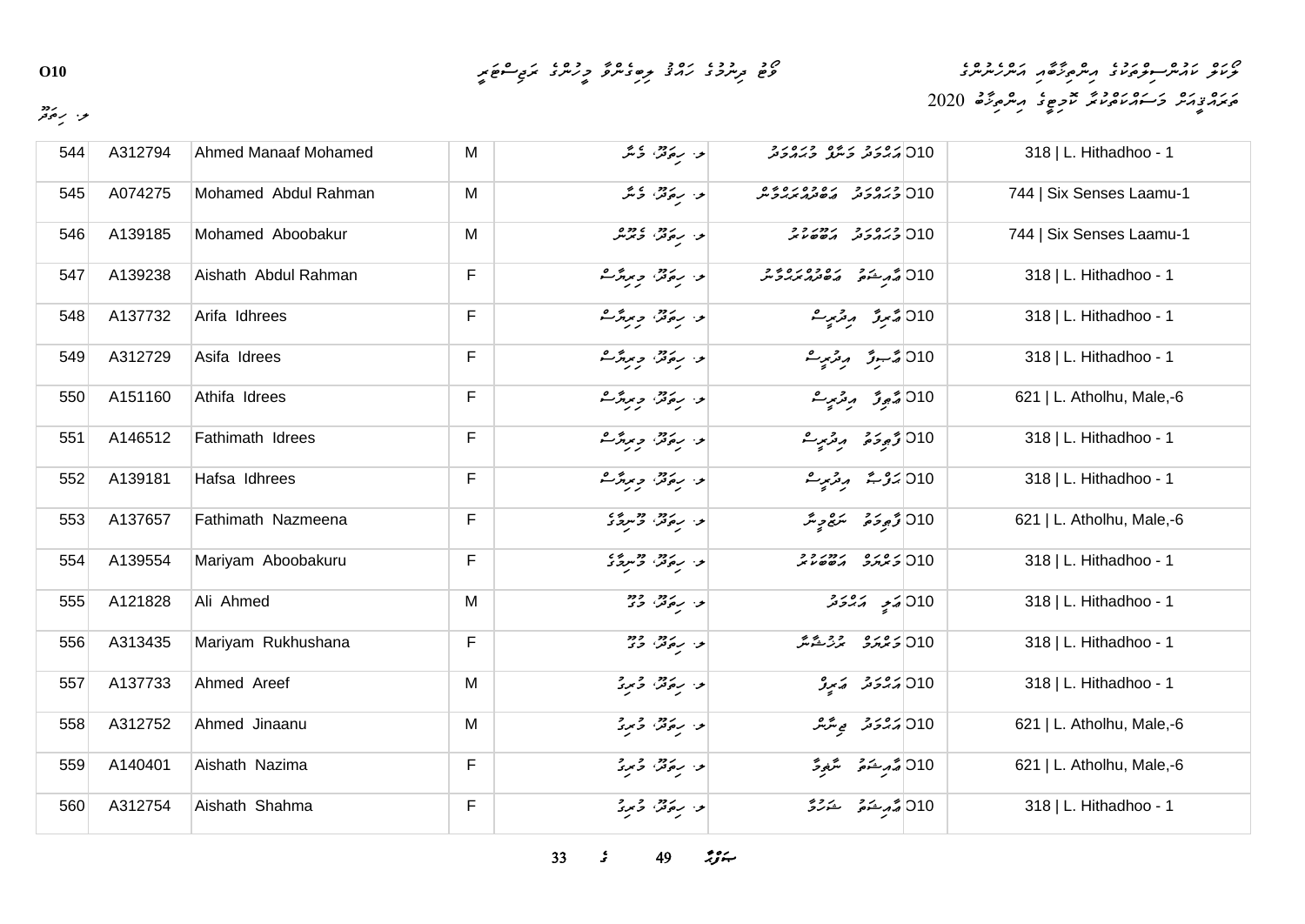*sCw7q7s5w7m< o<n9nOoAw7o< sCq;mAwBoEw7q<m; wBm;vB* م من المرة المرة المرة المرجع المراجع المراجع المراجع المراجع المراجع المراجع المراجع المراجع المراجع المراجع<br>مرين المراجع المراجع المرجع المراجع المراجع المراجع المراجع المراجع المراجع المراجع المراجع المراجع المراجع ال

| 561 | A116037 | Ali Mahir          | M           | و رِيَوْنُ وُمِرَدُ     | 010 كەي - دۇرىتر                              | 318   L. Hithadhoo - 1    |
|-----|---------|--------------------|-------------|-------------------------|-----------------------------------------------|---------------------------|
| 562 | A312750 | Aminath Moonisa    | $\mathsf F$ | والركوش ومرو            | 010 مَّ مِ سَمَّةٍ مَّ حَسِبٌ                 | 318   L. Hithadhoo - 1    |
| 563 | A137731 | Fathimath Samuna   | $\mathsf F$ | وا رِيَوْنُ وَمِرِيْ    | 010 <i>ؤ<sub>م</sub>ودَة</i> شۇن <i>ت</i> ر   | 318   L. Hithadhoo - 1    |
| 564 | A137730 | Mohamed Aboobakuru | M           | والرحاق وبرو            | 010 <i>לגתכת הסטית</i>                        | 318   L. Hithadhoo - 1    |
| 565 | A137728 | Wafiyya Zakariyya  | F           | وا رەۋش ۋىرو            | 010 <i>ھَ بِہ م</i> گھ پھو پھو گھ             | 318   L. Hithadhoo - 1    |
| 566 | A139125 | Ahmed Usaam        | M           | والمردوني الكرقرقر      | 010 كەندى قىر كەشكە                           | 744   Six Senses Laamu-1  |
| 567 | A313267 | Ali Asim           | M           | و رەپى شۆڭ ك            | 010 ھَءِ - ھُ-جو                              | 318   L. Hithadhoo - 1    |
| 568 | A139126 | Ibrahim Mohamed    | M           | ى رەق ئەدە              | 010 مەھەر بولى ئەمەدىر<br>010 مەھەربى         | 748   Rahaa Resort-1      |
| 569 | A126335 | Mohamed Idrees     | M           | ى رەق ئەدە              | 010  <i>\$ ئەۋۋىق مەنۇبىي</i> ش               | 318   L. Hithadhoo - 1    |
| 570 | A311250 | Ahmed Azumee       | M           | و رِيُوتُرُ مَرَكَزِيرُ | 010   كەش <sup>ى</sup> رىقى كەيئى <i>يى</i>   | 318   L. Hithadhoo - 1    |
| 571 | A137713 | Ali Moosa          | M           | و رەتى ئىۋرىژ           | 010 پر ژنگ                                    | 318   L. Hithadhoo - 1    |
| 572 | A312686 | Fathimath Aana     | F           | و رەۋش ئىرى بىر         | 010 <i>ؤُجِوحَةْ</i> مَمَّتَر                 | 318   L. Hithadhoo - 1    |
| 573 | A139142 | Moomina Mohamed    | $\mathsf F$ | و رەتۇ، ئىزىر           | 010 <i>ۇ<sub>م</sub>ۇم</i> ۇر ئ <i>ۇندۇند</i> | 318   L. Hithadhoo - 1    |
| 574 | A137675 | Abdulla Waheed     | M           | و رود رود کر            | 010 كەھ قراللە       كەبوقر                   | 744   Six Senses Laamu-1  |
| 575 | A137587 | Mariyam Zakariyya  | $\mathsf F$ | و. رەپى سەر دورە        | 010 كەنگەر ئەسىم ئەرەپ                        | 318   L. Hithadhoo - 1    |
| 576 | A136815 | Ahmed Ali          | M           | و رودو. روه             | 010 <i>ټرچي چې</i>                            | 621   L. Atholhu, Male,-6 |
| 577 | A137599 | Fathimath Ali      | $\mathsf F$ | و. رەتر، سرد ،          | 010 <i>وُجوحَۃ مَی</i> جِ                     | 318   L. Hithadhoo - 1    |

**34** *s* **49** *n***<sub>s</sub>***n***<sub>s</sub>**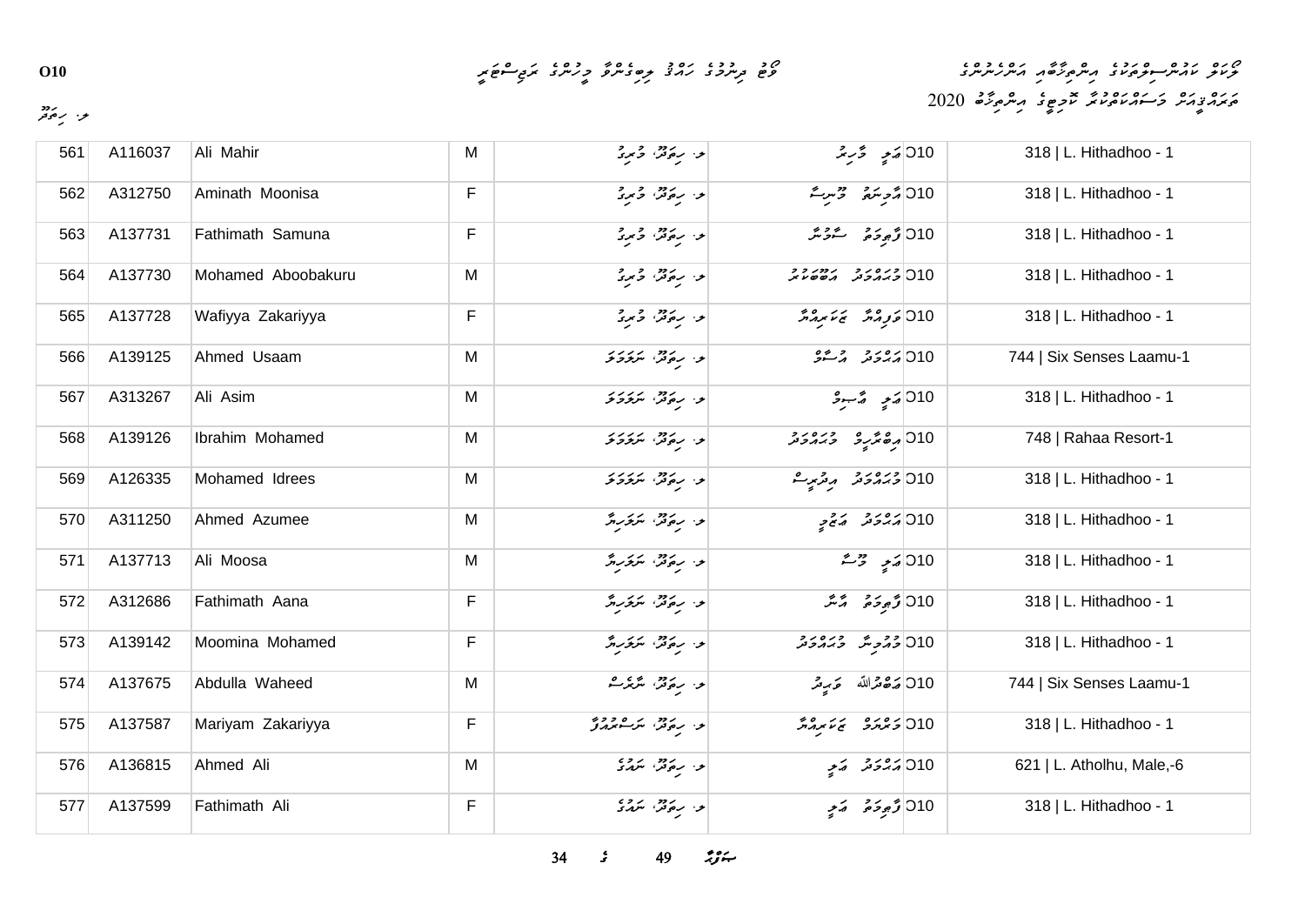*sCw7q7s5w7m< o<n9nOoAw7o< sCq;mAwBoEw7q<m; wBm;vB* م من المرة المرة المرة المرجع المراجع المراجع المراجع المراجع المراجع المراجع المراجع المراجع المراجع المراجع<br>مرين المراجع المراجع المرجع المراجع المراجع المراجع المراجع المراجع المراجع المراجع المراجع المراجع المراجع ال

| 578 | A137600 | Hawwa Ali                      | $\mathsf F$ | وسر رود روه     | 010 <i>ټرچ</i> کام                                 | 318   L. Hithadhoo - 1    |
|-----|---------|--------------------------------|-------------|-----------------|----------------------------------------------------|---------------------------|
| 579 | A348950 | Ibna Aboobakuru Mohamed Yoosuf | F           |                 |                                                    | 318   L. Hithadhoo - 1    |
| 580 | A137597 | Mariyam Adam                   | F           | و. رەۋش شرور    | 010 <i>5 پروژه پ</i> ېړ <i>و</i>                   | 318   L. Hithadhoo - 1    |
| 581 | A137706 | Aishath Nashfa                 | F           | د رېږدن سرور    | 010 <i>مُگهِ شکه تَ</i> سَرَسْتَرَگَ               | 318   L. Hithadhoo - 1    |
| 582 | A046800 | Aminath Humaida                | $\mathsf F$ | و. رەتر، سروي   | 010 مَّ حِسَمَ <sub>ّة م</sub> ُحَدِمَّد           | 318   L. Hithadhoo - 1    |
| 583 | A137019 | Ibrahim Gahuthaan              | M           | و روژه سروی     | 010 <i>م<sub>و</sub>ھ مگرچ</i> و تۆرگەنگر          | 744   Six Senses Laamu-1  |
| 584 | A139197 | Mariyam Leesha                 | F           | و رەپر سروپر    | 010  <i>5\$پرو چ</i> یڈ                            | 318   L. Hithadhoo - 1    |
| 585 | A139235 | Ahmed Idrees                   | M           | و رەپى سۆسىم    | 010  رَجْدَة مِعْ مِرْمِيْتْ                       | 318   L. Hithadhoo - 1    |
| 586 | A139236 | Fathimath Asima                | F           | و رەتر سرىرىد   | 010 <i>ؤُوِدَهْ پ</i> ُسِدُّ                       | 318   L. Hithadhoo - 1    |
| 587 | A313246 | Hawwa Safna                    | F           | و رەتر سركىرىگە | 010 ئەيۇ سۇرىگە                                    | 621   L. Atholhu, Male,-6 |
| 588 | A139233 | Idrees Mohamed                 | M           | و رەۋش سۆسىگە   | 010 م <i>ې</i> ترىپرىش ئ <i>ىز دى</i> رى           | 318   L. Hithadhoo - 1    |
| 589 | A313244 | Mariyam Mizna                  | F           | و رەتر سرگىرىم  | 010 ك <i>ىرىدۇ بەي ئ</i>                           | 621   L. Atholhu, Male,-6 |
| 590 | A313240 | Mohamed Jaavidh                | M           | و رەپى سۆسىدى   | 010 <i>\$نەچى قى قى</i> قى                         | 316   L. Fonadhoo - 3     |
| 591 | A139234 | Samiya Idrees                  | F           | و رەتر سركىرىگە | 010 ڪوپڙ پوشپيڪ                                    | 318   L. Hithadhoo - 1    |
| 592 | A313289 | Ahmed Fazeel                   | ${\sf M}$   | ىق بەردە سرىشىر | 010 كەندى قىمى تىلىمى ئىل                          | 59   Sh. Foakaidhoo - 1   |
| 593 | A313287 | Aishath Minna                  | F           | و. رەۋر، سرىشەر | 010 <i>۾ مرڪو جي مرينگ</i> ر                       | 318   L. Hithadhoo - 1    |
| 594 | A139179 | Fathimath Ameena               | F           | ى رەۋى سىشىر    | 010 <b>ز</b> َّمِوحَ <sup>مِ</sup> <i>مَ</i> حٍسَّ | 318   L. Hithadhoo - 1    |

**35** *s* **49** *n***<sub>s</sub>***n***<sub>s</sub>**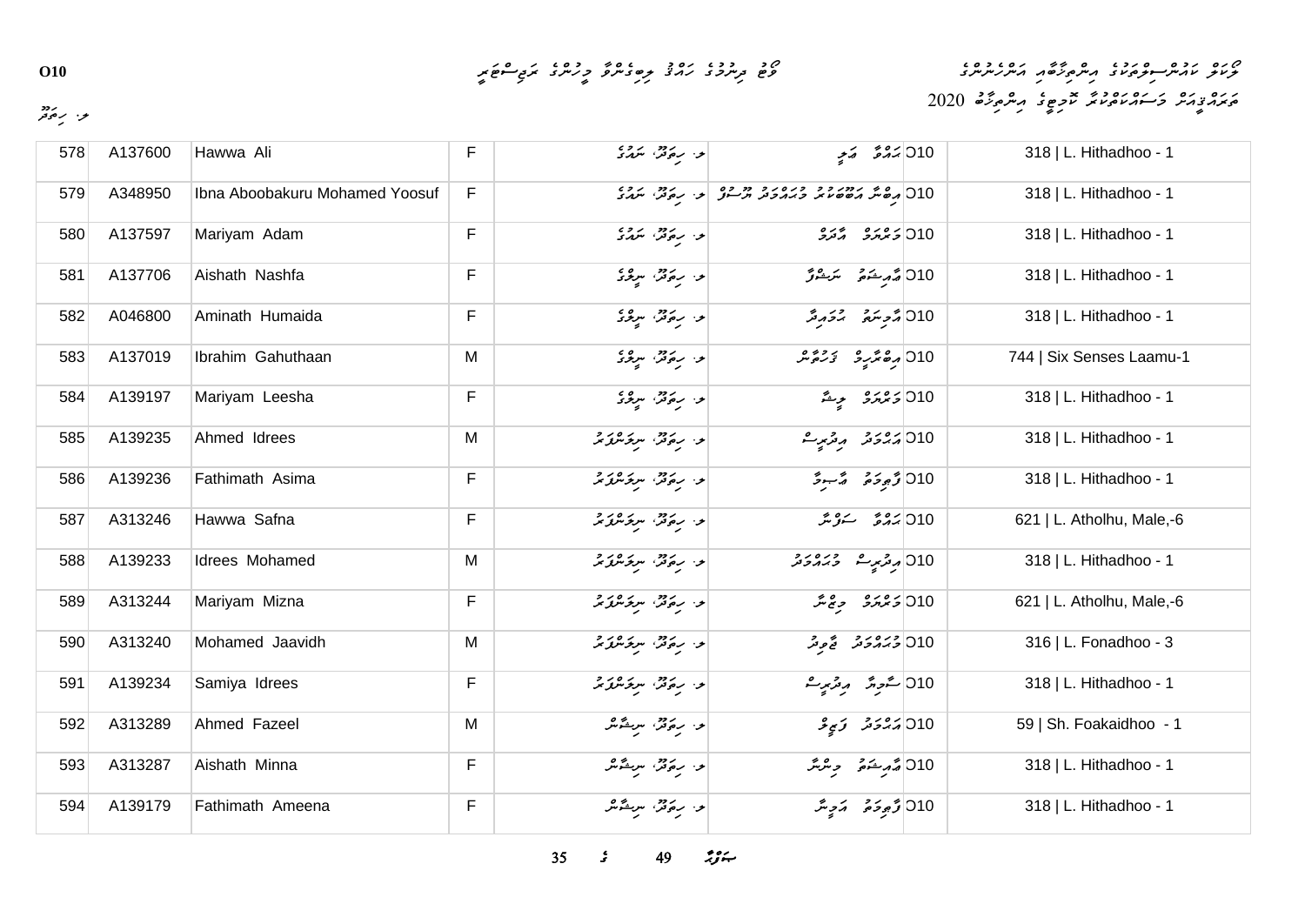*sCw7q7s5w7m< o<n9nOoAw7o< sCq;mAwBoEw7q<m; wBm;vB* م من المرة المرة المرة المرجع المراجع المراجع المراجع المراجع المراجع المراجع المراجع المراجع المراجع المراجع<br>مرين المراجع المراجع المرجع المراجع المراجع المراجع المراجع المراجع المراجع المراجع المراجع المراجع المراجع ال

| 595 | A139177 | Jauharee Idhrees  | M           | و. رەۋر، سرىشىر     | 010 <i>قەممىيەھىرىيى</i> شە                        | 318   L. Hithadhoo - 1 |
|-----|---------|-------------------|-------------|---------------------|----------------------------------------------------|------------------------|
| 596 | A139178 | Mariyam Ali       | F           | ى رەۋش سىشىگە       | 010 كىمىدۇ كەم                                     | 318   L. Hithadhoo - 1 |
| 597 | A313286 | Mumina Jauharee   | $\mathsf F$ | ى رەۋش سىشىگە       | 010 <i>ۇ<sub>م</sub>ۇم</i> ىر ق <sub>ە</sub> مەرىپ | 318   L. Hithadhoo - 1 |
| 598 | A043935 | Fathimath Waheeda | F           | ى رەۋش سرەڭ         | 010 <i>وُّجِ دَمَّة - وَب</i> ِيَّز                | 318   L. Hithadhoo - 1 |
| 599 | A137717 | Ali Yoosuf        | M           | و رکوش سرخ مرفر ده  | 010 کی پی چینے کی                                  | 318   L. Hithadhoo - 1 |
| 600 | A313433 | Ahmed Jailam      | M           | و روژه سرگ          | 010 <i>ټرېنځن</i> <sub>قم</sub> ر <i>ځ</i> و       | 318   L. Hithadhoo - 1 |
| 601 | A139131 | Fathimath Fasooha | F           | و روکر سرگر         | 010 رَّجِ دَمَ قَرَ بِيْنَهُ ۖ                     | 318   L. Hithadhoo - 1 |
| 602 | A137585 | Hussain Adam      | M           | و روکر سرگر         | 010 بڑے ہر شہ محمد محمد اللہ کا ا                  | 318   L. Hithadhoo - 1 |
| 603 | A139189 | Ibrahim Shamoon   | M           | و روژه سرگ          | 010 ب <i>رھ مگرچ</i> و ش <i>وده</i> ش              | 318   L. Hithadhoo - 1 |
| 604 | A137632 | Khadeeja Mohamed  | $\mathsf F$ | و روژه سرگ          | 010 كرس <sub>ي</sub> ق تحك <i>مركز م</i> ر         | 318   L. Hithadhoo - 1 |
| 605 | A115950 | Ali Rasheed       | M           | و. رەۋر، ئۇنگەنزى   | 010 کھ پر سرگھر                                    | 318   L. Hithadhoo - 1 |
| 606 | A139204 | Fathimath Nadhiya | F           | و. رەۋر، شرىگىبرىگە | 010 <i>وُّجِ دَمُ</i> مُّسْرِمٌ                    | 318   L. Hithadhoo - 1 |
| 607 | A123819 | Khadeeja Mohamed  | $\mathsf F$ | و رود شرور          | 010 كَتَعِيقٌ - <i>وْشُهُوَ</i> مُرْ               | 318   L. Hithadhoo - 1 |
| 608 | A139040 | Mohamed Yoosuf    | M           | و رود شرور          | 010 ج برج برج برجو                                 | 318   L. Hithadhoo - 1 |
| 609 | A137651 | Rasheed Mohamed   | M           | و ربوده میگروی      | 010 ىرىس <sub>ى</sub> تر <i>ئ5%ق</i> ر             | 318   L. Hithadhoo - 1 |
| 610 | A126582 | Zahir Mohamed     | M           | و ربوده مرتزوی      | 010 تج بەبمە ئەم ئەرەكتە                           | 318   L. Hithadhoo - 1 |
| 611 | A137604 | Aminath Jaufar    | F           | و رود. تروی         | 010 مَّ حِسَمَ مَعَ <i>مَدْنَ مَ</i>               | 318   L. Hithadhoo - 1 |

**36** *s* **49** *n***<sub>s</sub>***n***<sub>s</sub>**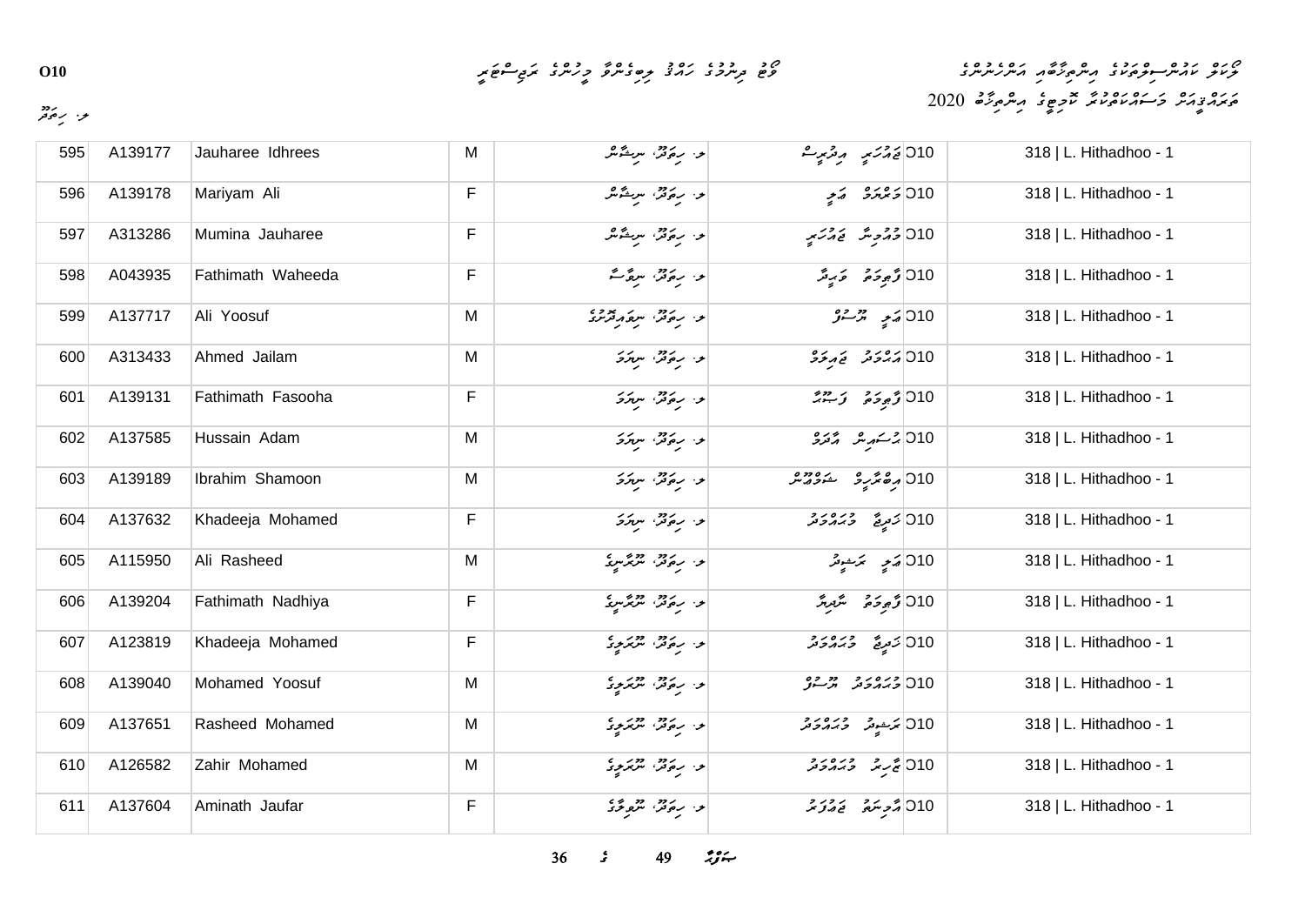*sCw7q7s5w7m< o<n9nOoAw7o< sCq;mAwBoEw7q<m; wBm;vB* م من المرة المرة المرة المرجع المراجع المراجع المراجع المراجع المراجع المراجع المراجع المراجع المراجع المراجع<br>مرين المراجع المراجع المرجع المراجع المراجع المراجع المراجع المراجع المراجع المراجع المراجع المراجع المراجع ال

| 612 | A139241 | Hussain Ibrahim         | M            | و رود. تروی                     |                                            | 318   L. Hithadhoo - 1       |
|-----|---------|-------------------------|--------------|---------------------------------|--------------------------------------------|------------------------------|
| 613 | A137605 | Mariyam Ibrahim         | F            | و رود برود و                    | 010 <i>كاندىكى بەھەتگى</i> ر ئا            | 318   L. Hithadhoo - 1       |
| 614 | A139141 | Shaaira                 | $\mathsf{F}$ | ا دا سرور می شد می شد.          | 010 شقەپتىر                                | 318   L. Hithadhoo - 1       |
| 615 | A120268 | Amir Mohamed            | M            | و. رِيوس م شكر مرور             | 010 م <i>مَّحِيمٌ حُمَدُوْمُرٌ</i>         | 318   L. Hithadhoo - 1       |
| 616 | A139133 | Aneef Mohamed           | M            | و. روده م شکره ده و             | 010 كەس <sub>ى</sub> ر ئەرگە ئەرگىتى       | 318   L. Hithadhoo - 1       |
| 617 | A136811 | Arif Mohamed            | M            | و. رەۋر، كەشكىرو ئ              | 010 مەيرى ئەيرە ئەرى                       | 690   Mirihi Island Resort-1 |
| 618 | A058906 | Aslam Mohamed           | M            | و. رەۋر، كەشكىرو ق              | 010 كەشكە ئەر ئەر ئەر                      | 318   L. Hithadhoo - 1       |
| 619 | A052047 | Hawwa Moosa             | $\mathsf F$  | و. رِهُ تِنْ مُرْ شَرْ شَرْوِ ؟ | $23$ $22$ $010$                            | 318   L. Hithadhoo - 1       |
| 620 | A311314 | Ahmed Saaid             | M            | وا روده کارونوی                 | 010 <i>مَدْدَمْدِ</i> مُسْمَ <i>دِ</i> مْر | 318   L. Hithadhoo - 1       |
| 621 | A135363 | Ibrahim Naseem          | M            | و رکړي کړو وي                   | 010 مەھمىر ئىس ئىسرى                       | 318   L. Hithadhoo - 1       |
| 622 | A137577 | Mariyam Idhrees         | $\mathsf F$  | و. رەتر، كەرەم                  | 010 5 يُرْيَرُوْ - بِرِيْرِيْتِ            | 318   L. Hithadhoo - 1       |
| 623 | A321784 | Saniyyath Abdul Rahman  | $\mathsf F$  |                                 | 010 كەسپەر مەھ ئەھ مەر مەر كە              | 318   L. Hithadhoo - 1       |
| 624 | A058363 | Abdul Hady Hussain      | M            | ى رەۋش تۇتۇپ                    | 010 كەھەترى <i>ۋىتى بى</i> شەر بىر         | 318   L. Hithadhoo - 1       |
| 625 | A312336 | Ali Faris Abdul Haadhee | M            | أوسرة فروع وتراه                | 010 كەي گەرىشە كەھەترى <i>گەرى</i>         | 744   Six Senses Laamu-1     |
| 626 | A137635 | Hawwa Mohamed           | $\mathsf F$  | د. رەۋش ك <sub>ە</sub> كەنت     | 010 <i>بَرْدُوَّ دُبَرْدُد</i> َرْ         | 318   L. Hithadhoo - 1       |
| 627 | A312338 | Ishra Abdul Hady        | $\mathsf F$  | ا د رېږمن کوټر ش                | 010 م ش <i>مگر م ھوگر گرگور</i><br>010 م   | 621   L. Atholhu, Male,-6    |
| 628 | A311054 | Ahmed Saam              | M            | و. رەۋر، ئۇشپەۋك                | 010 كەندى ئىس ئىسى                         | 318   L. Hithadhoo - 1       |

**37** *s* **49** *n***<sub>s</sub>***n***<sub>s</sub>**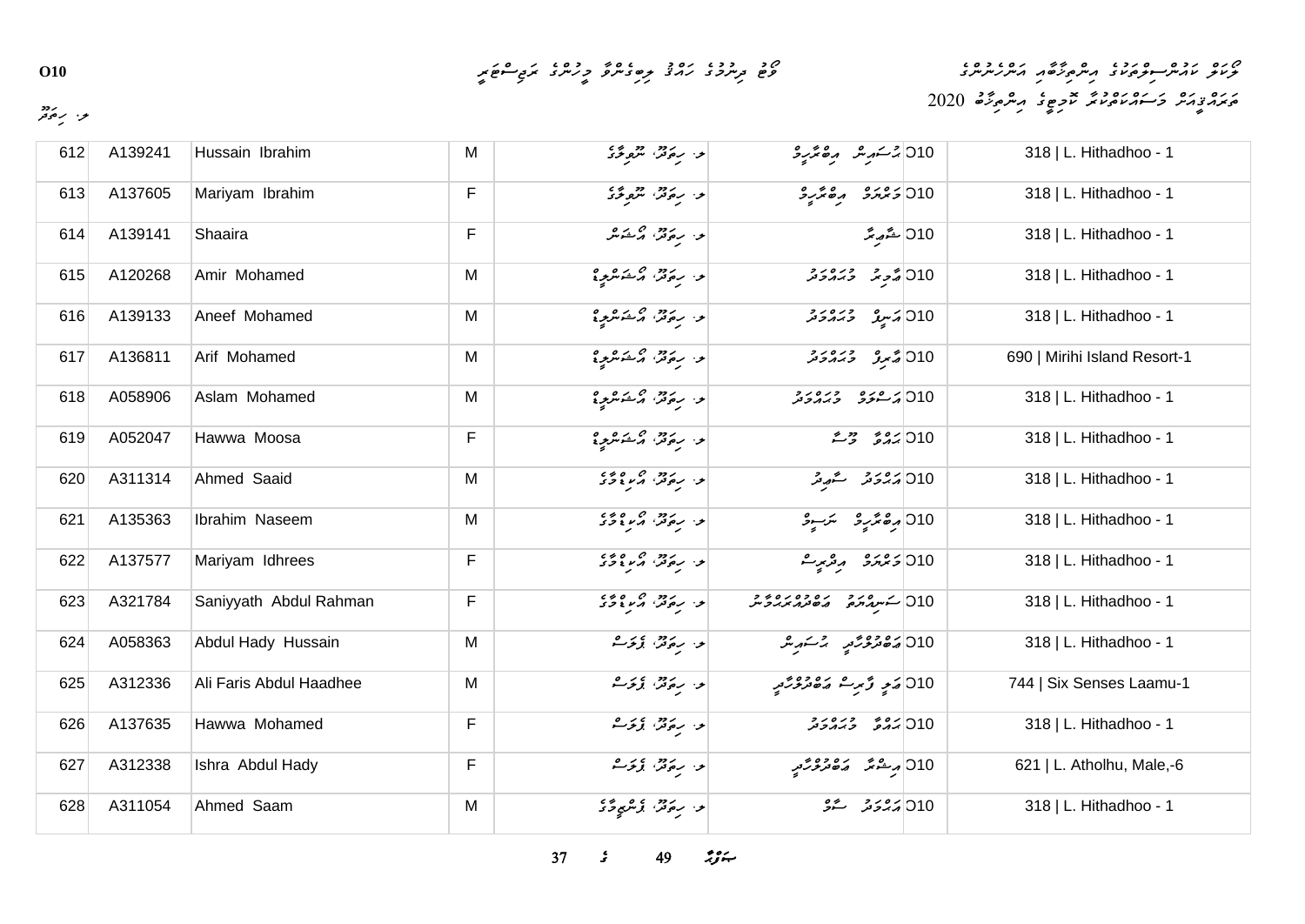*sCw7q7s5w7m< o<n9nOoAw7o< sCq;mAwBoEw7q<m; wBm;vB* م من المرة المرة المرة المرجع المراجع المراجع المراجع المراجع المراجع المراجع المراجع المراجع المراجع المراجع<br>مرين المراجع المراجع المرجع المراجع المراجع المراجع المراجع المراجع المراجع المراجع المراجع المراجع المراجع ال

| 629 | A137554 | Aishath Aboobakuru   | $\mathsf F$ | و رِيَوْنَ کِرْسُوِدُ کَ  | 010 مەم شەھ مەھەمدىن                        | 318   L. Hithadhoo - 1    |
|-----|---------|----------------------|-------------|---------------------------|---------------------------------------------|---------------------------|
| 630 | A311048 | Ali Rasheed          | M           | و روده، وگروگو            | 010 کھ پر مخرشومگر                          | 318   L. Hithadhoo - 1    |
| 631 | A137552 | Aminath Aboobakuru   | F           | و. رەۋر، زىرى ئ           | 010 أُمُّحِ سَمَّعَ مُقْصَّلَةٌ             | 318   L. Hithadhoo - 1    |
| 632 | A137469 | Fathimath Aboobakuru | F           | و. رەۋر، ئۇشجەد د         | $2222$ $25.20$                              | 317   L. Maamendhoo - 1   |
| 633 | A311049 | Hussain Najah        | M           | و رِيَوْنَ کَرِسْمِ وَ دَ | 010 پرستمبر مگر مگر تکری                    | 318   L. Hithadhoo - 1    |
| 634 | A137556 | Hussain Rasheed      | M           | و رِيَوْنَ کِرْسُوِدُ کَ  | 010 پرڪيريش پرَجونٽر                        | 318   L. Hithadhoo - 1    |
| 635 | A311056 | Ibrahim Raaif        | M           | و رِيَوْنَ کِرْسُوِدُ و   | 010 <sub>مو</sub> ڻ <i>مگهر ٿيو ٿا</i>      | 318   L. Hithadhoo - 1    |
| 636 | A139531 | Mariyam Moosa        | $\mathsf F$ | و. رەۋر، زېرې ۋې          | 010 كەنگەر تۇرىم                            | 318   L. Hithadhoo - 1    |
| 637 | A311052 | Mohamed Saam         | M           | و رِيَوْنَ کِرْسُوِدُ و   | 010 دېم دېمر کې شو                          | 318   L. Hithadhoo - 1    |
| 638 | A137551 | Zulaikha Aboobakuru  | F           | و روده، وعروف             | 010 يحوّر شهر مصنعة حميد                    | 318   L. Hithadhoo - 1    |
| 639 | A312926 | Ahmed Main Madhyh    | M           | والمرجوح وحراه            | 010 كەردى دۇر بىر كەيدۇ.                    | 318   L. Hithadhoo - 1    |
| 640 | A312919 | Aishath Nayaa        | $\mathsf F$ |                           | 010 <i>ھُ مِ</i> شَعْرِ مَسَمَّر            | 621   L. Atholhu, Male,-6 |
| 641 | A312928 | Mariyam Niusam       | $\mathsf F$ | و. رەپر، دورە             | 010 كەبرىز ئىرگە ئىر                        | 621   L. Atholhu, Male,-6 |
| 642 | A054552 | Mohamed Umar         | M           | والمرجع وجمره             | 010 كەبروگە ئەكەنگە                         | 318   L. Hithadhoo - 1    |
| 643 | A312924 | Mohamed Aiham Madhyh | M           | والمرجع ودره              | 010 <i>\$نەۋەقە مەبەن</i> \$ ك <i>ەب</i> ەر | 318   L. Hithadhoo - 1    |
| 644 | A137767 | Nahida Mohamed       | F           | والمرجوش بوسرو            | 010 مَّر <i>ْبِ</i> مَّر   دَيَرَ دَوَمَر   | 318   L. Hithadhoo - 1    |
| 645 | A136822 | Nasheed Mohamed      | M           | و ، رەۋر ، بۇ ئىرو        | 010 <i>سَرْجِيعْر - 3 مُكوكرة</i>           | 621   L. Atholhu, Male,-6 |

**38** *s* **49** *n***<sub>s</sub>***n***<sub>s</sub>**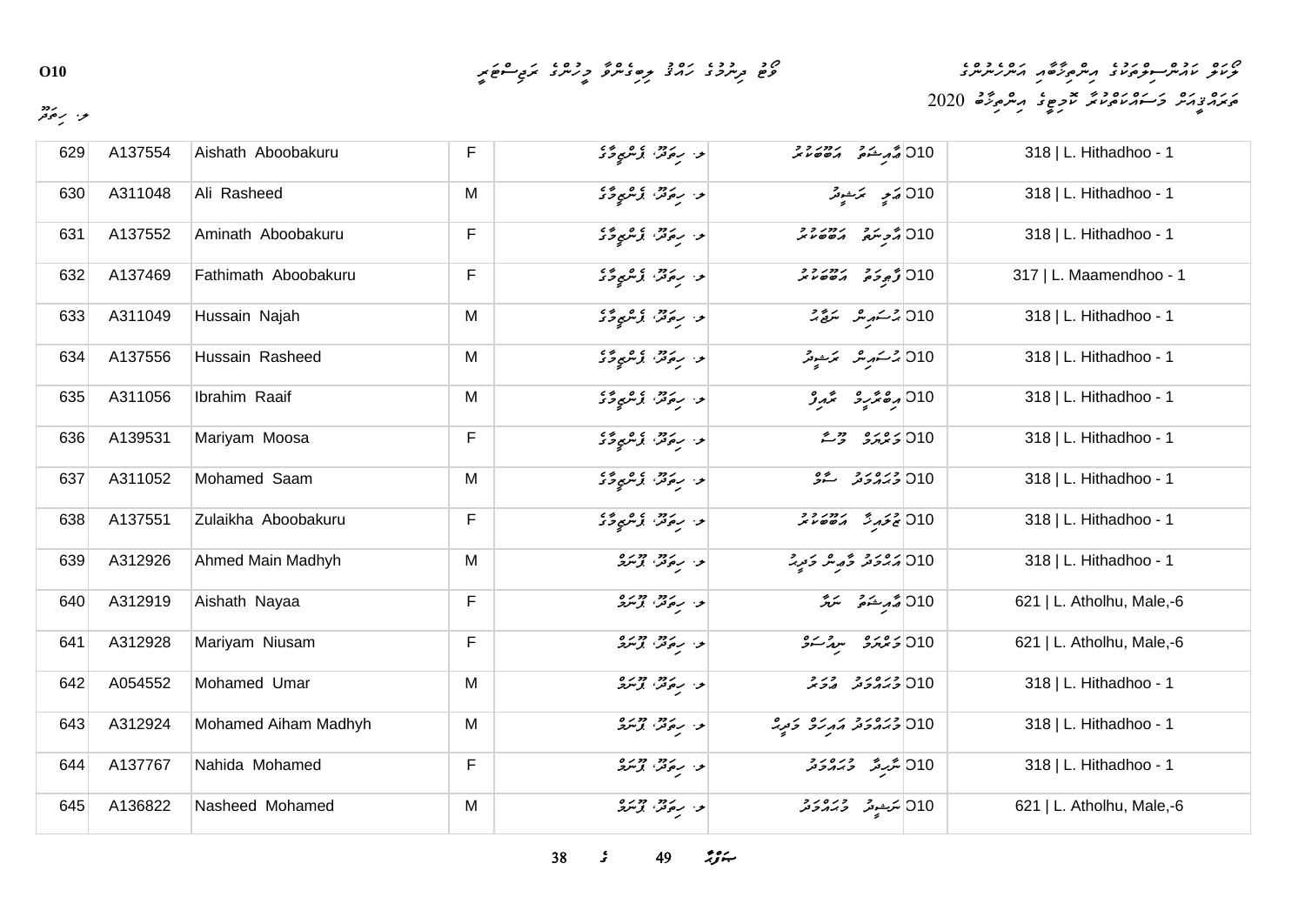*sCw7q7s5w7m< o<n9nOoAw7o< sCq;mAwBoEw7q<m; wBm;vB* م من المرة المرة المرة المرجع المراجع المراجع المراجع المراجع المراجع المراجع المراجع المراجع المراجع المراجع<br>مرين المراجع المراجع المرجع المراجع المراجع المراجع المراجع المراجع المراجع المراجع المراجع المراجع المراجع ال

| 646 | A137778 | Sanfa Gasim             | $\mathsf F$ | والمرجع وجمره    | 010 كەشق قۇسىۋ                         | 318   L. Hithadhoo - 1         |
|-----|---------|-------------------------|-------------|------------------|----------------------------------------|--------------------------------|
| 647 | A111572 | Ali Hussain             | M           | و رود ووو        | 010 کھ پر جر شہر شر                    | 318   L. Hithadhoo - 1         |
| 648 | A137662 | Fathimath Hussain       | $\mathsf F$ | و. رود ووه و     | 010 گەچ ئەھر بر شەر بىر                | 318   L. Hithadhoo - 1         |
| 649 | A137660 | Hawwa Ali               | F           | و رود ووه        | 010 <i>ټرنى خ</i> و                    | 318   L. Hithadhoo - 1         |
| 650 | A137668 | Hussain Yoosuf          | M           | والمردور بمرکوری | 010 ير شهر شر هز شور و                 | 318   L. Hithadhoo - 1         |
| 651 | A137661 | Ibrahim Shareef         | M           | و رود ووه        | 010 مەھ ئىر ئىسىمى ئىسىمى ئىستىدى كىل  | 318   L. Hithadhoo - 1         |
| 652 | A137505 | Abdul Rahman Aboobakuru | M           | و رود نه ده وی   | 010 - 22222 23222 2322                 | 318   L. Hithadhoo - 1         |
| 653 | A310778 | Hassan Nawwadh          | M           | و رکړو تره وگړي  | 010 ئەسەبىر بىر <i>ۇۋ</i> ر            | 744   Six Senses Laamu-1       |
| 654 | A310776 | Hussain Insad           | M           | و رکړو نره وگړي  | 010 پرستمبر مریٹر میں م                | 318   L. Hithadhoo - 1         |
| 655 | A080783 | Hussain Shareef         | M           | و رکړي تره وگړي  | 010 پرڪيريش ڪيور                       | 318   L. Hithadhoo - 1         |
| 656 | A310774 | Ibrahim Navaadh         | M           | و رکړو تره وگړي  | 010 م <i>وڭ ئۇچ</i> ئىرگە ئىر          | 318   L. Hithadhoo - 1         |
| 657 | A137506 | Khadeeja Aboobakuru     | F           | و رکړو تره وگړي  | 010 كَتَعِيقَ مَ <i>مُرَة مُدَ</i> مَر | 318   L. Hithadhoo - 1         |
| 658 | A139108 | Mohamed Naushad         | M           | و رکړي تره وگړي  | 010 <i>ۇنەم دۇرىتى ئىرى ئى</i> قىر     | 318   L. Hithadhoo - 1         |
| 659 | A000399 | Mohamed Shareef         | M           | و رکړو تره وگړي  | 010 <i>\$ ئەۋى قى</i> خىمب <i>وق</i>   | 560   Hulhumale', Ehenihen - 8 |
| 660 | A310781 | Mohamed Shavee          | M           | و رکړي تره وگړي  | 010 <i>\$ ئەممى قىلى ئى</i> گىمى       | 318   L. Hithadhoo - 1         |
| 661 | A137507 | Shameema Abdul Rahman   | F           | و رود نه ده وی   | 010 خوچ مەھەر <i>مەمەت</i>             | 318   L. Hithadhoo - 1         |
| 662 | A311270 | Aminath Sudha           | $\mathsf F$ | و روده نرشد      | 010 مُتَّحِسَمُ مَسْتَمَّ              | 318   L. Hithadhoo - 1         |

**39** *s* **49** *n***<sub>s</sub>***n***<sub>s</sub>**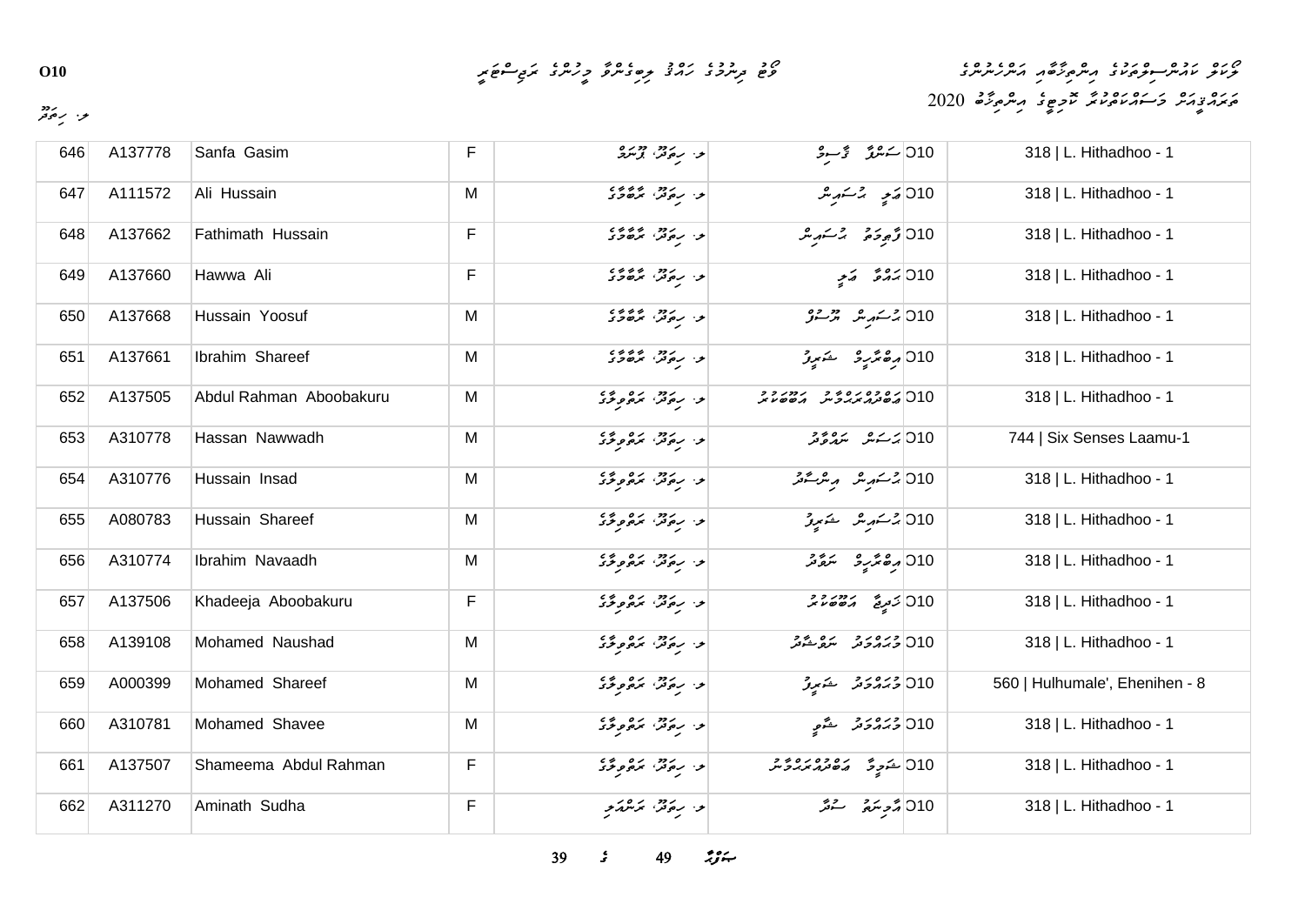*sCw7q7s5w7m< o<n9nOoAw7o< sCq;mAwBoEw7q<m; wBm;vB* م من المرة المرة المرة المرجع المراجع المراجع المراجع المراجع المراجع المراجع المراجع المراجع المراجع المراجع<br>مرين المراجع المراجع المرجع المراجع المراجع المراجع المراجع المراجع المراجع المراجع المراجع المراجع المراجع ال

| 663 | A311271 | Fathimath Shahudha    | $\mathsf F$ | و روژه تر شد و                 | 010 <i>ؤُ<sub>م</sub>ودَهْ</i> شَرْتَرٌ              | 318   L. Hithadhoo - 1    |
|-----|---------|-----------------------|-------------|--------------------------------|------------------------------------------------------|---------------------------|
| 664 | A139164 | Hussain Umar          | M           | وسرەقرى ئەشمەر                 | 010 يرىئەرىكە كەبچەتر                                | 318   L. Hithadhoo - 1    |
| 665 | A137671 | Mariyam Hussain       | $\mathsf F$ | و ريدون ټر شمخ                 | 010 كى ئەرىخ بىر شەر ش                               | 318   L. Hithadhoo - 1    |
| 666 | A137025 | Mohamed Hussain       | M           | و رەتر، ئەسلەر                 | 010 ۇ <i>تەۋى قىلىمى</i> ھ                           | 318   L. Hithadhoo - 1    |
| 667 | A139150 | Nafiz Hussain         | M           | وسر بروفر، تر شریر و           | 010 سُمَعِيش سُمْسَتِهِ شَرْ                         | 318   L. Hithadhoo - 1    |
| 668 | A137612 | Nahza Hussain         | $\mathsf F$ | و رِيَّ بَرْهُ بِرَهْرُمْ بِهِ | 010 ىترلىقى كەستەپەنلە                               | 318   L. Hithadhoo - 1    |
| 669 | A137576 | Siththi Abdul Rahmaan | F           | والمرجع تراوح                  | 010 مرمو مەھەرە بولۇم                                | 318   L. Hithadhoo - 1    |
| 670 | A096598 | Abdul Raheem Gasim    | M           | و. رەتر، برومام                | 010 <i>مَـُـھُمْدُمُّدَي</i> رِ مُنْ تَحْسِرُ مُ     | 318   L. Hithadhoo - 1    |
| 671 | A076191 | Aboobakuru Mohamed    | M           | و- رەۋش مرىترى                 | 010 كەن ئەن ئەيدە ئەرگىز                             | 318   L. Hithadhoo - 1    |
| 672 | A137785 | Aminath Shuhudhaa     | $\mathsf F$ | وسرەقرا برېترى                 | 010 <mark>م</mark> ُّر <i>ج مَنْع</i> ْرِ مُشْرَحْدٌ | 318   L. Hithadhoo - 1    |
| 673 | A313278 | Fahud Aboobakuru      | M           | و- رەۋر مرشى                   | $2222$ $225$ $010$                                   | 318   L. Hithadhoo - 1    |
| 674 | A313280 | Fahudhan Aboobakuru   | M           | و- بەۋتر، بېرىترچ              | 010 ئۇرتى <i>گەر مەھەمدى</i> ر                       | 318   L. Hithadhoo - 1    |
| 675 | A313276 | Fathimath Suneetha    | $\mathsf F$ | و- رەۋر مرشى                   | 010 رَّجِوحَة مَسْبِعَّ                              | 318   L. Hithadhoo - 1    |
| 676 | A137784 | Sanfa Idrees          | $\mathsf F$ | و- رەۋر مرشى                   | 010 سەنئەتق مەيترىپەيشە                              | 318   L. Hithadhoo - 1    |
| 677 | A341645 | Ahmed Fauzan          | M           | و. رەۋر، ئۇمرىش                | 010 كەبروتى ئە <i>مەنى بى</i> ر                      | 621   L. Atholhu, Male,-6 |
| 678 | A311118 | Aishath Shamla        | F           | د. سروژه، ترسرت                | 010 <i>جەم ھەم ئىمۇ</i> مۇ                           | 621   L. Atholhu, Male,-6 |
| 679 | A311117 | Aminath Shaalee       | F           | و ريږوژ، ټرمېرگ                | 010 مَّرِسَمَّ شَّى                                  | 621   L. Atholhu, Male,-6 |

*40 sC 49 nNw?mS*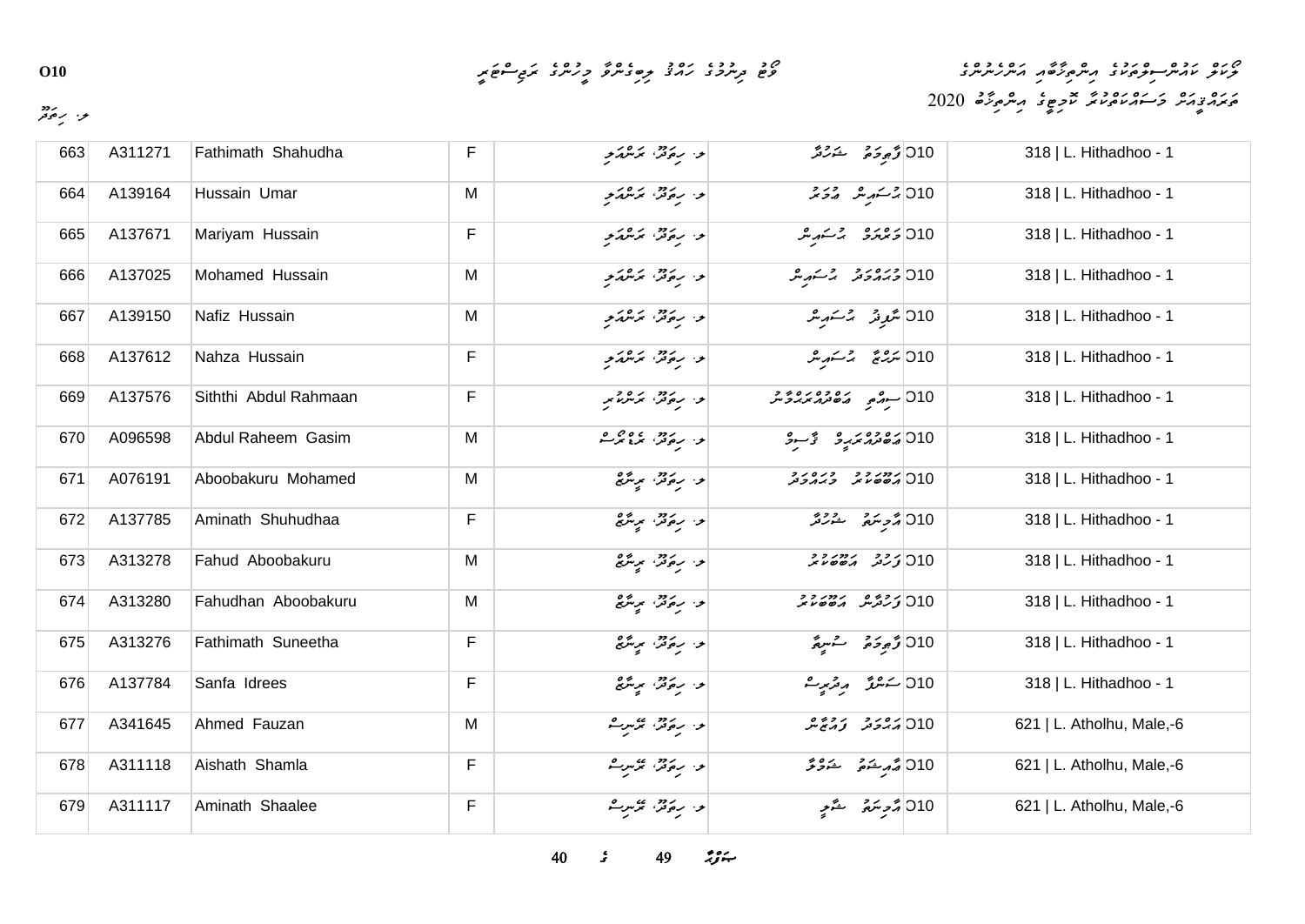*sCw7q7s5w7m< o<n9nOoAw7o< sCq;mAwBoEw7q<m; wBm;vB* م من المرة المرة المرة المرجع المراجع المراجع المراجع المراجع المراجع المراجع المراجع المراجع المراجع المراجع<br>مرين المراجع المراجع المرجع المراجع المراجع المراجع المراجع المراجع المراجع المراجع المراجع المراجع المراجع ال

| 680 | A311113 | Fathimath Abdul Rahman | F           | و ريږونه ټرمېرگ | 010 ژُمُوحَمْ مُصْرَمْ مُرْمَرْ مُرَ           | 621   L. Atholhu, Male,-6 |
|-----|---------|------------------------|-------------|-----------------|------------------------------------------------|---------------------------|
| 681 | A341646 | Mariyam Faraha         | F           | و. رەۋر، ئۇسرى  | 010 كەندىزى قەتىر                              | 621   L. Atholhu, Male,-6 |
| 682 | A139170 | Aboobakuru Mohamed     | M           | و ره تره بره و  | 010 كەن ئەن ئەيدە ئەر                          | 318   L. Hithadhoo - 1    |
| 683 | A313306 | Ahmed Afiu             | M           | و رەتر، برەتر   | 010   كەش <sup>ى</sup> رىقى ئ <sup>ە</sup> توپ | 318   L. Hithadhoo - 1    |
| 684 | A139098 | Aishath Moosa          | F           | و رەپر برۇم     | 010 مۇم شەقر قرمىگە                            | 318   L. Hithadhoo - 1    |
| 685 | A313303 | Ali Azim               | M           | و رەۋش برە بو   | 010 ھَءِ گَءِوُ                                | 621   L. Atholhu, Male,-6 |
| 686 | A313305 | Aminath Asna           | F           | و رەتر، برۇم    | 010 م <i>ۇجەتىھ مەشەم</i> گە                   | 318   L. Hithadhoo - 1    |
| 687 | A313304 | Fathimath Asfa         | F           | و رەپر برەپر    | 010 <i>وَّجِ حَقَّ مَ</i> شَرَّوَّ             | 318   L. Hithadhoo - 1    |
| 688 | A139099 | Ibrahim Anees          | M           | و ره تره بره و  | 010 <sub>مر</sub> ھ پڑر و سی پر سی             | 318   L. Hithadhoo - 1    |
| 689 | A312200 | Ahmed Rauf             | M           | و. رەۋر، بورگ   | 010 كەبۇر <i>قىرىقى</i> ئىس                    | 318   L. Hithadhoo - 1    |
| 690 | A139208 | Ali Mohamed            | M           | و. رەۋر، بورگ   | 010 <i>ھَ۔ جِنگون</i> گر                       | 318   L. Hithadhoo - 1    |
| 691 | A137687 | Khadheeja Abdul Rahman | $\mathsf F$ | و. رەۋر، بورگ   | 010 كرى <i>رى ھەمەمەرۋى</i> ر                  | 318   L. Hithadhoo - 1    |
| 692 | A312203 | Mohamed Rifau          | M           | و رودو برو      | 010 <i>\$ ئەممى كى</i> رگە                     | 318   L. Hithadhoo - 1    |
| 693 | A137777 | Aminath Hussain        | F           | و روده موجود    | 010  مەھرىتىھ - جەسكىرىش                       | 318   L. Hithadhoo - 1    |
| 694 | A140376 | Fathimath Lishama      | F           | و رکړو هو و     | 010 <i>وُّجِ دَءُ</i> مِشَرَّ                  | 621   L. Atholhu, Male,-6 |
| 695 | A311888 | Ali Ahzam              | M           | و رکړو وه د ل   | 010 <i>ھَ۔ ج</i> گھو                           | 318   L. Hithadhoo - 1    |
| 696 | A137689 | Aminath Abdul Rahman   | F           | و ريږده چوه پر  | 010 گەجەنىگە كەھەمدە بولىرىگە                  | 318   L. Hithadhoo - 1    |

*41 s* 49 *i*<sub>s</sub> $\approx$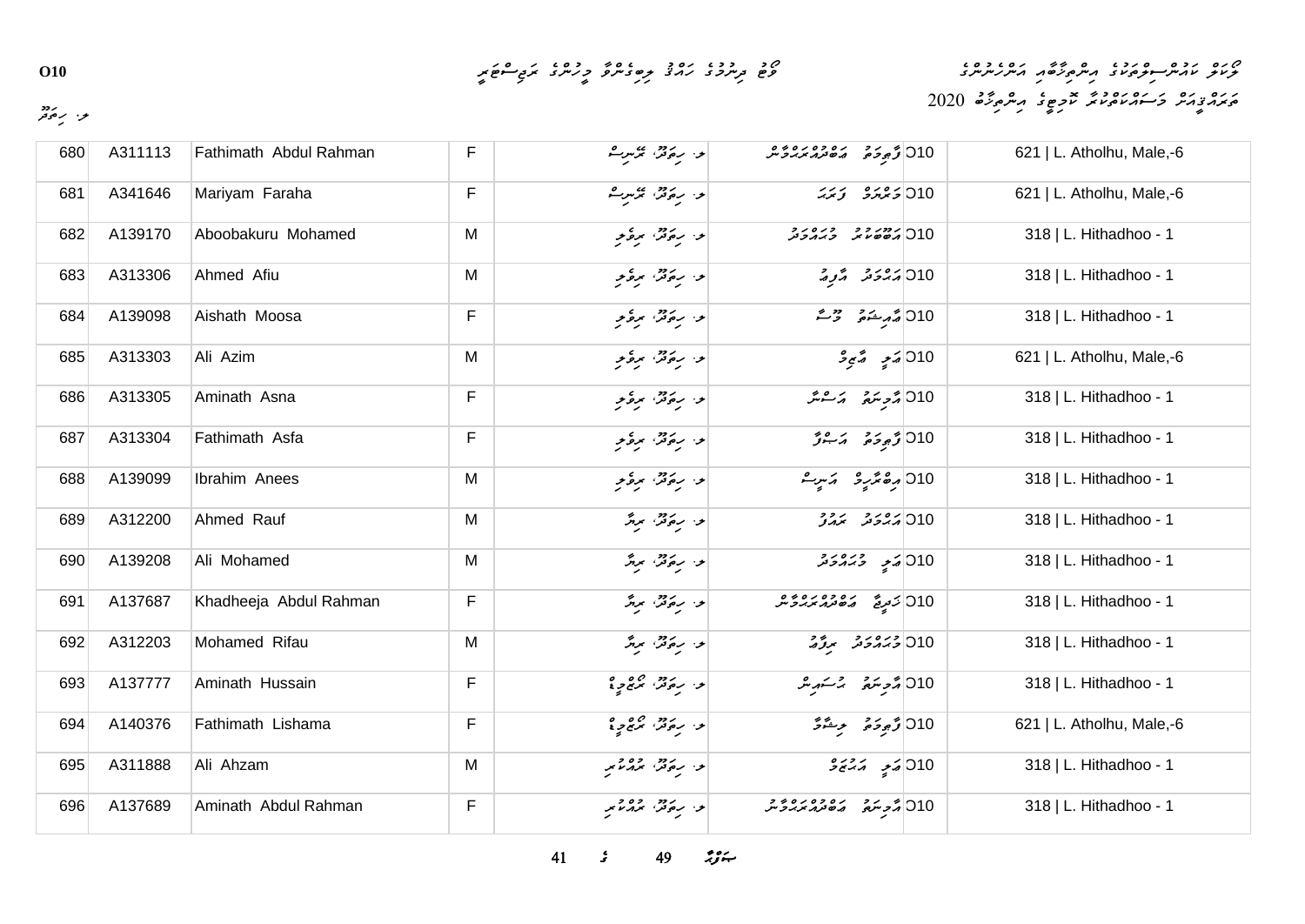*sCw7q7s5w7m< o<n9nOoAw7o< sCq;mAwBoEw7q<m; wBm;vB* م من المرة المرة المرة المرجع المراجع المراجع المراجع المراجع المراجع المراجع المراجع المراجع المراجع المراجع<br>مرين المراجع المراجع المرجع المراجع المراجع المراجع المراجع المراجع المراجع المراجع المراجع المراجع المراجع ال

| 697 | A070095 | Idrees Hussain       | M | و ریږو ده در                      | 010 م <i>ينٽرميڪ جيڪمپ</i> نگر                | 318   L. Hithadhoo - 1    |
|-----|---------|----------------------|---|-----------------------------------|-----------------------------------------------|---------------------------|
| 698 | A311890 | Mohamed Adhuham      | M | و ريږو ده د په                    | 010 <i>ڈیزون میں ت</i>                        | 318   L. Hithadhoo - 1    |
| 699 | A027677 | Ibrahim Abdul Rahman | M | كموسر ووالمحمد ووالمحمد المتحر    | 010 مەھەربىرى مەھ <i>ەرمەر ئە</i> ھ           | 318   L. Hithadhoo - 1    |
| 700 | A137517 | Ahmed Aboobakuru     | M | و. رەۋر، سەۋىشە                   |                                               | 318   L. Hithadhoo - 1    |
| 701 | A312697 | Ahmed Vishah         | M | ى رەۋش سەۋىتە                     | 010 <i>كەندى قى</i> ر مەش <i>ە</i> ر          | 621   L. Atholhu, Male,-6 |
| 702 | A312695 | Fathimath Shifza     | F | در ريږين سکو شک                   | 010 <i>وُّجِ حَقَّ</i> سُورُجَّ               | 318   L. Hithadhoo - 1    |
| 703 | A137768 | Hafsath Mohamed      | F | ى رەۋش سەۋىتە                     | 010 كۇبىق <i>دېرەدى</i> ر                     | 318   L. Hithadhoo - 1    |
| 704 | A313199 | Hussain Wishan       | M | و. رِيْنْ سَوْسُ                  | 010 پرڪريش <sub>عر</sub> ڪيش                  | 318   L. Hithadhoo - 1    |
| 705 | A137638 | Aboobakuru Ahmed     | M | والمرود كالمرور وداده             | $5.201$ $2.202$ $010$                         | 318   L. Hithadhoo - 1    |
| 706 | A137639 | Ahmed Naif           | M | و رود درون                        | 010 <i>ټرېزې ش</i> رتر                        | 318   L. Hithadhoo - 1    |
| 707 | A311878 | Ali Asfaru           | M | و روده کمسکوه در دوه              | 010 <i>ھ بو مشتر پر</i>                       | 318   L. Hithadhoo - 1    |
| 708 | A311880 | Aminath Suhaa        | F | و رود .<br>د روتر، کسیرتره برناوی | 010 مَّ مِسَعَمٍ مَسْتَرَ                     | 318   L. Hithadhoo - 1    |
| 709 | A139218 | Fathimath Saeeda     | F | و روده کمسکوه در دوه              | 010 <i>ؤج</i> وحَمْ سَم <i>وٍمَّدْ</i>        | 318   L. Hithadhoo - 1    |
| 710 | A311876 | Hassan Nathif        | M | و روده کمستره درووه               | 010 ئەسىھ ش <sub>ە</sub> ۋ                    | 318   L. Hithadhoo - 1    |
| 711 | A137640 | Hussain Nasif        | M | والمردون سكسرور رووا              | 010 پرستمبر عمد مگرسوژ                        | 318   L. Hithadhoo - 1    |
| 712 | A311873 | Ibrahim Nazif        | M | والمردون سكسرور رووا              | 010 مەھەمەر ئىسىمى ئىلغان بىر ئىسىمى <i>1</i> | 318   L. Hithadhoo - 1    |
| 713 | A312440 | Zahula Ali           | F | و رود درود.                       | 010 كى <i>3ىڭ ھې</i>                          | 318   L. Hithadhoo - 1    |

*42 s* 49 *i*<sub>S</sub> $\approx$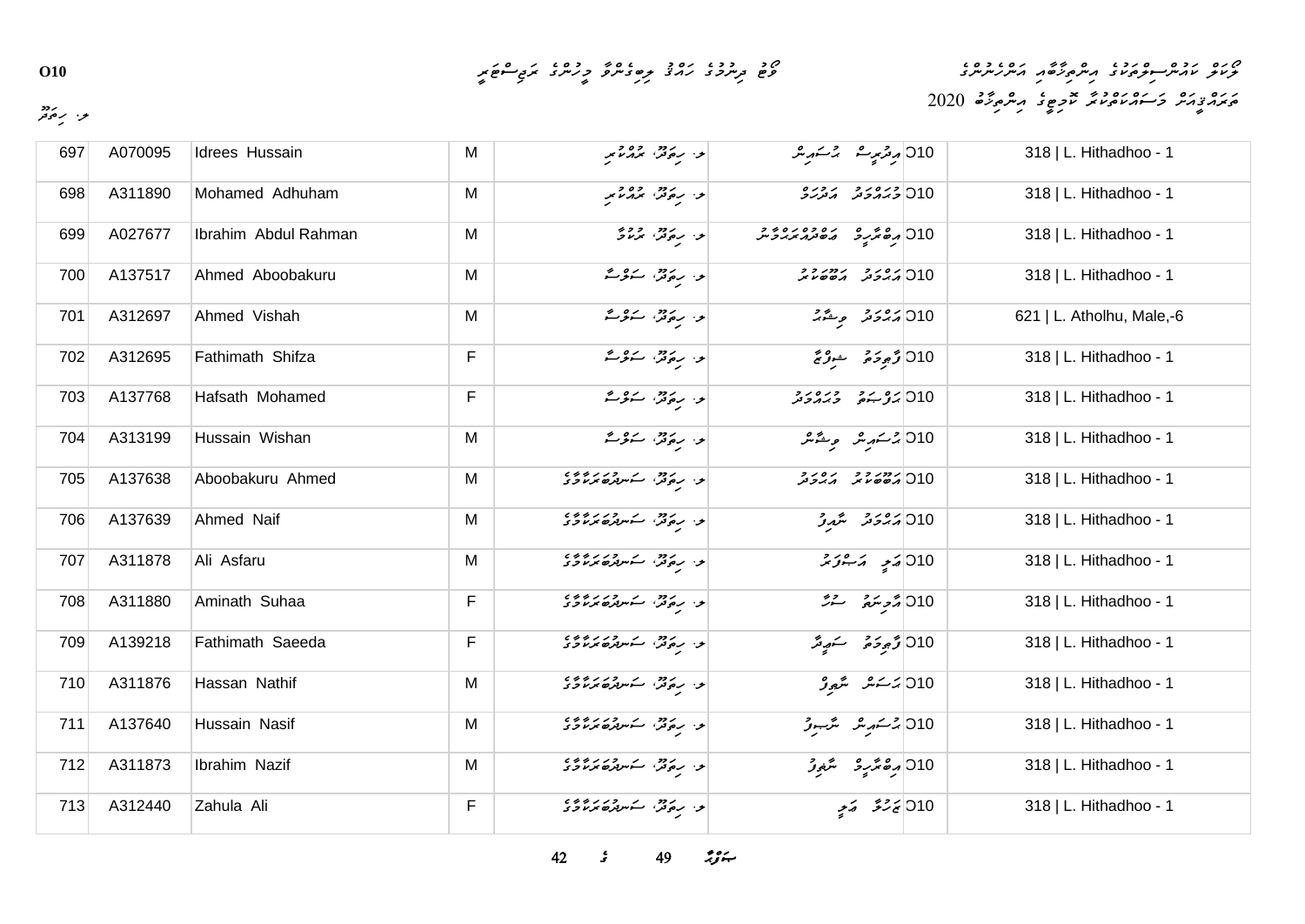*sCw7q7s5w7m< o<n9nOoAw7o< sCq;mAwBoEw7q<m; wBm;vB* م من المرة المرة المرة المرجع المراجع المراجع المراجع المراجع المراجع المراجع المراجع المراجع المراجع المراجع<br>مرين المراجع المراجع المرجع المراجع المراجع المراجع المراجع المراجع المراجع المراجع المراجع المراجع المراجع ال

| 714 | A139196 | Siuna Ali            | $\mathsf{F}$ | و. ر <sub>ەۋ</sub> تر، سەم <i>رىت</i> ەر | 010 سوټرننگر پر توپه                                                                                | 318   L. Hithadhoo - 1    |
|-----|---------|----------------------|--------------|------------------------------------------|-----------------------------------------------------------------------------------------------------|---------------------------|
| 715 | A128789 | Abdul Muhsin Ahmed   | M            | در رەۋش سوۋ                              | 010 كەھەر بۇ يەر كەردىر                                                                             | 318   L. Hithadhoo - 1    |
| 716 | A139184 | Ahmed Yoosuf         | M            | كوسي مركز والمحمد المحمد                 | 010 كەبرى قىر تەرجى                                                                                 | 318   L. Hithadhoo - 1    |
| 717 | A140383 | Hubaiba Ahmed        | $\mathsf F$  | كور رەۋى سوۋ                             | 010 ب <i>ڭغوڭ مەددىر</i>                                                                            | 318   L. Hithadhoo - 1    |
| 718 | A139552 | Idrees Ahmed         | M            | در روده سود                              | 010 موقد پرچم کا کار کارونکر                                                                        | 318   L. Hithadhoo - 1    |
| 719 | A137498 | Yoosuf Ahmed         | M            | ى رەۋش سوق                               | 010 ټر <i>پې</i> ړي ته کړې شر                                                                       | 318   L. Hithadhoo - 1    |
| 720 | A139113 | Hawwa Rizmeena       | F            | و رەتر، شەرەق                            | 010 <i>يَهُمُّ مِي جِي</i> مُّ                                                                      | 318   L. Hithadhoo - 1    |
| 721 | A136814 | Ibrahim Hussain      | M            | و رِيُوتر، ڪُٽروِتَر                     | 010 م <i>ەھتىپ</i> ۇ ج <i>ىسىمبى</i> ر                                                              | 744   Six Senses Laamu-1  |
| 722 | A311106 | Mohamed Haisham      | M            | أوس برود المستموج مح                     | 010 <i>ۇنزۇ<sub>م</sub>ۇ تەبىئى</i> ۋ                                                               | 621   L. Atholhu, Male,-6 |
| 723 | A139112 | Ramla Hussain        | $\mathsf{F}$ | و رِيُوتر، ڪُٽروِتَر                     | 010 تروٌو پر بر بر بر                                                                               | 318   L. Hithadhoo - 1    |
| 724 | A139101 | Abida Hussain        | $\mathsf F$  | و. رەۋر، برچ                             | 010 مٌ صِعَر كَمْ سَنَهْرِ مِيْر                                                                    | 318   L. Hithadhoo - 1    |
| 725 | A313363 | Aminath Balsam       | F            | د رمونژ، برخ                             | 010 مَّ حِسَمَ مَحْسَنَ مِ                                                                          | 318   L. Hithadhoo - 1    |
| 726 | A313360 | Aminath Khathma      | $\mathsf F$  | و. رەۋر، برچ                             | 010 مَّ حِسَمَّةَ حَمَّدَّ                                                                          | 318   L. Hithadhoo - 1    |
| 727 | A139158 | Hussain Shujau       | M            | د ره ده برج                              | 010 يُرْسَمَ مِيْنَ مِيْنَ مِيْنَ مِيْنَ مِيْنَ مِيْنَ مِيْنَ مِيْنَ مِيْنَ مِيْنَ مِيْنَ مِيْنَ مِ | 318   L. Hithadhoo - 1    |
| 728 | A077103 | Mohamed Gasim        | M            | و روده برځ                               | 010  <i>\$ئەممى قىسبى</i>                                                                           | 318   L. Hithadhoo - 1    |
| 729 | A139100 | Nazima Mohamed       | F            | لو. رەۋىر، بېرىقى                        | 010 مَّنْجِرَّ - دَيَرْدُدَتْر                                                                      | 318   L. Hithadhoo - 1    |
| 730 | A076072 | Abdul Raheem Hussain | M            | الوسيدة فرائض السوري                     | 010 كەھە <i>تەمكەب</i> و جەسكەبەر                                                                   | 318   L. Hithadhoo - 1    |

*43 s* 49 *i*<sub>s</sub> $\approx$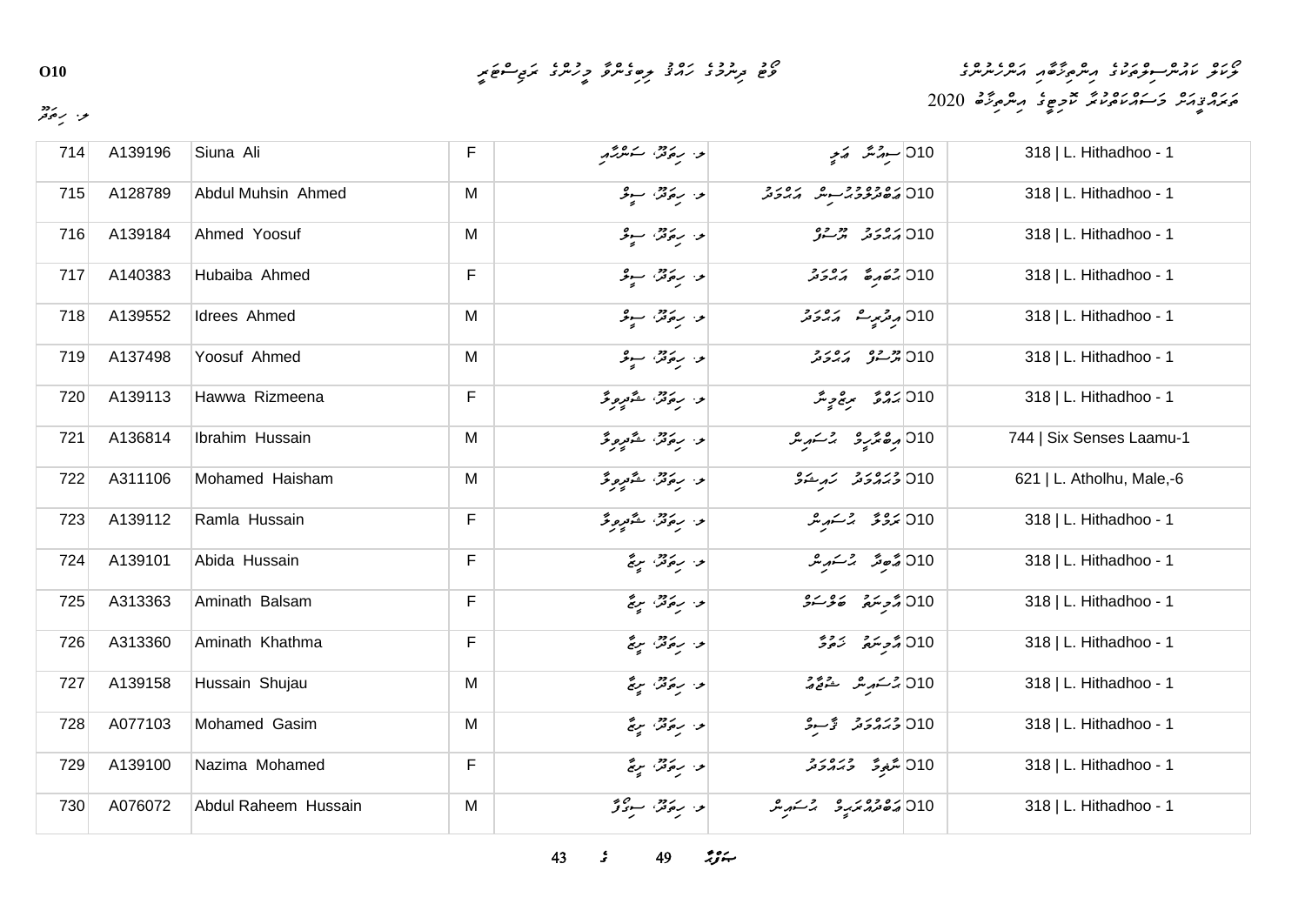*sCw7q7s5w7m< o<n9nOoAw7o< sCq;mAwBoEw7q<m; wBm;vB* م من المرة المرة المرة المرجع المراجع المراجع المراجع المراجع المراجع المراجع المراجع المراجع المراجع المراجع<br>مرين المراجع المراجع المرجع المراجع المراجع المراجع المراجع المراجع المراجع المراجع المراجع المراجع المراجع ال

| 731 | A139202 | Fathimath Furaiza   | F           | ا د روژه سود ژ       | 010 ۇمومۇم قۇتترىدىتى                       | 318   L. Hithadhoo - 1          |
|-----|---------|---------------------|-------------|----------------------|---------------------------------------------|---------------------------------|
| 732 | A137783 | Siththi Fulhu       | F           | ى رەۋش سىزۇ          | 010 سوچرىرى                                 | 318   L. Hithadhoo - 1          |
| 733 | A058408 | Ahmed Mohamed       | M           | و رەۋر، سائىردە بىر  | 010 كەبروتر بەيدە ئەر                       | 318   L. Hithadhoo - 1          |
| 734 | A310842 | Faathimath Thasneem | F           | و رەۋر، ئەشرىر مە    | 010 <i>وُّڄِ حَمَّى - مَ</i> حَسِيعُ        | 646   Amaya Kuda Rah Maldives-1 |
| 735 | A137750 | Mariyam Nahidha     | $\mathsf F$ | و رىردو ئەشكەر       | 010 كەندىرى ئىرىگە                          | 318   L. Hithadhoo - 1          |
| 736 | A312776 | Mohamed Thoseen     | M           | و رەۋر، شەھۇر ھ      | 010 <i>5،25 مى مەيدىل</i>                   | 621   L. Atholhu, Male,-6       |
| 737 | A310786 | Fathimath Juma      | F           | و رود عمره           | 010 <i>وُّجِ حَمَّ</i> گُمَحَّ              | 318   L. Hithadhoo - 1          |
| 738 | A137688 | Hawwa Abdul Rahman  | $\mathsf F$ | و. رود مشهوره        | 010 كەم مەمدىر بولۇش                        | 318   L. Hithadhoo - 1          |
| 739 | A137503 | Mohamed Hussain     | M           | و رود مشهده          | 010 <i>\$ئەۋەقى بى-مەيىل</i>                | 318   L. Hithadhoo - 1          |
| 740 | A310851 | Ali Nasheed         | M           | و. رەۋر، سەسەھرەتە   | ً010   رَمٍ سَرَش <sub>و</sub> رٌ           | 318   L. Hithadhoo - 1          |
| 741 | A137616 | Khadeeja Hussain    | $\mathsf F$ | ىن رەۋر، سىرسكىرى ئى | 010 كرس <sub>ي</sub> ق - جر <i>شهر بن</i> ر | 318   L. Hithadhoo - 1          |
| 742 | A137634 | Ahmed Irufan        | M           | و. رەتر، سەھەر       | 010 <i>ټرېنځن په پرو</i> گر                 | 318   L. Hithadhoo - 1          |
| 743 | A121365 | Ali Moosa           | M           | والردوا كالمهوفر     | 010 کی تخ جگ                                | 318   L. Hithadhoo - 1          |
| 744 | A139230 | Aminath Nisreen     | F           | و. رەتر، سەھەد       | 010 مٌوِسَمَة مِسِشْهِدٍ مَنْ               | 318   L. Hithadhoo - 1          |
| 745 | A124799 | Fathimath Sheereen  | F           | و. رەتر، سەھرەر      | 010 <i>وگ<sub>ي</sub>وخي شوم</i> پشر        | 318   L. Hithadhoo - 1          |
| 746 | A311282 | Hassan Imran        | M           | و رود عمله و         | 010 يَرْسَعْرُ - مِرْحَمْعْرُ               | 621   L. Atholhu, Male,-6       |
| 747 | A125440 | Hussain Shameem     | M           | و. رەتر، سەھەر       | 010 بڑے پر شہور کے مقام                     | 621   L. Atholhu, Male,-6       |

*44 sC 49 nNw?mS*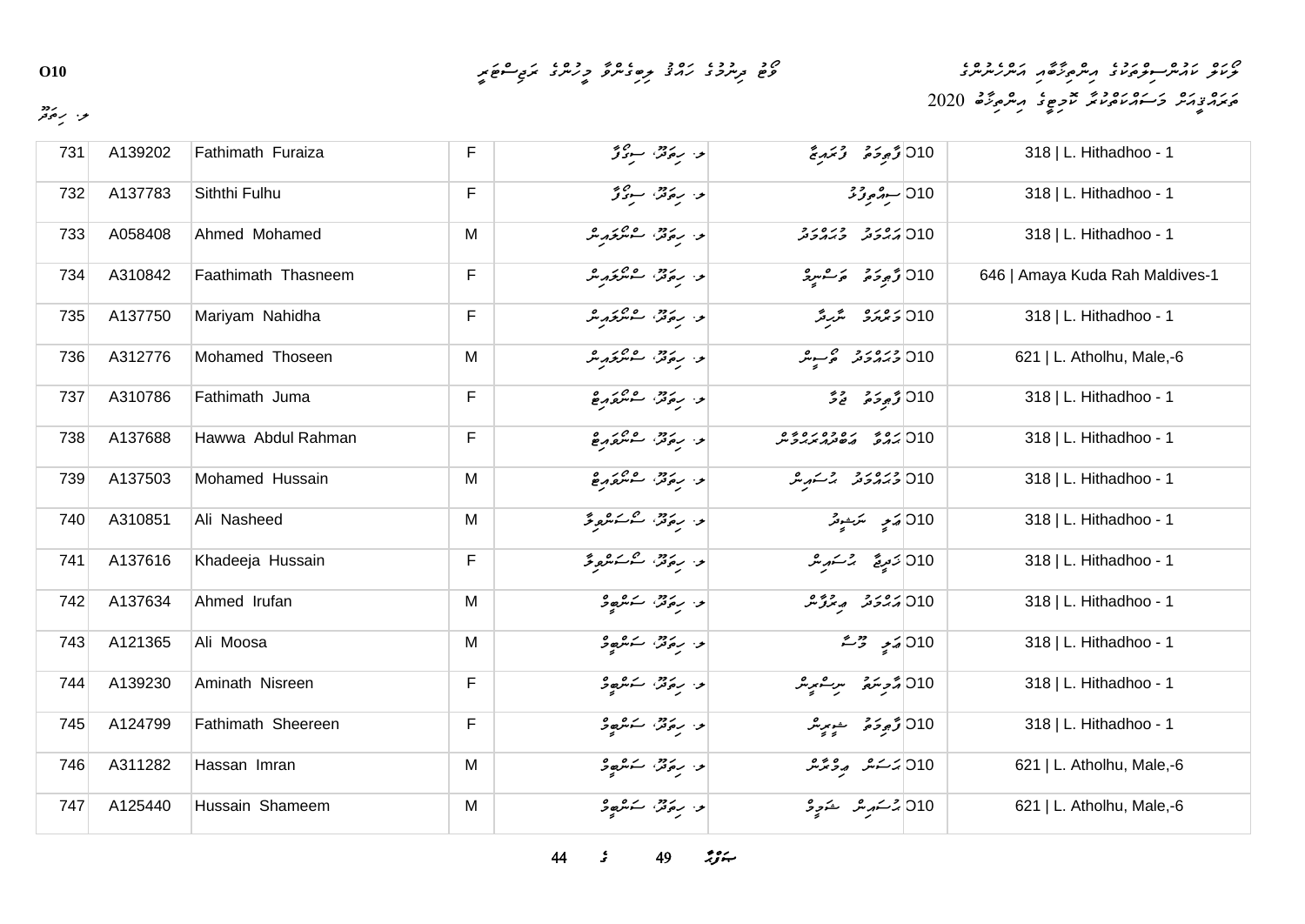*sCw7q7s5w7m< o<n9nOoAw7o< sCq;mAwBoEw7q<m; wBm;vB* م من المرة المرة المرة المرجع المراجع المراجع المراجع المراجع المراجع المراجع المراجع المراجع المراجع المراجع<br>مرين المراجع المراجع المرجع المراجع المراجع المراجع المراجع المراجع المراجع المراجع المراجع المراجع المراجع ال

| 748 | A137633 | Mariyam Mohamed        | $\mathsf F$  | و رود. سکروو         | 010 كەبەر بەر بەر بەر بەر بەر بەر بەر 19     | 318   L. Hithadhoo - 1   |
|-----|---------|------------------------|--------------|----------------------|----------------------------------------------|--------------------------|
| 749 | A136819 | Mohamed Farhad Ali     | M            | و. رەس سەھەد         | 010 دُبَرُهِ دَبَرَ وَبَرْرَتَهُ کَهُ یِهِ ۱ | 318   L. Hithadhoo - 1   |
| 750 | A137545 | Sakeena Ahmed          | $\mathsf{F}$ | و رەپى سەرەەبىر      | 010 سىرىتىر برىرى تىر                        | 318   L. Hithadhoo - 1   |
| 751 | A137727 | Abdulla Aboobakuru     | M            | و. رەتر، ئەرىروگە    | 010 مَ <b>ءْمَ</b> للَّهُ مَصْحَمَّعَمْ      | 318   L. Hithadhoo - 1   |
| 752 | A137609 | Khadeeja Abdulla       | F            | و. رە دە كە برىر مەد | 010 كتو <i>يعً ض</i> ۇقراللە                 | 318   L. Hithadhoo - 1   |
| 753 | A124007 | Ali Rasheed            | M            | و. روو. ء و          | 010 کی پر خونٹر                              | 318   L. Hithadhoo - 1   |
| 754 | A124809 | Aminath Shehenaz       | $\mathsf{F}$ | و. رەتر، ەۋ          | 010 م <i>ۇجەنىھ</i> شە <i>رىش</i> ى          | 318   L. Hithadhoo - 1   |
| 755 | A311921 | Ahmed Azhan            | M            | و رەپى موسىر         | 010 <i>ټرې تو</i> ټو <i>گن</i> ر             | 318   L. Hithadhoo - 1   |
| 756 | A102598 | Ali Aboobakuru         | M            | و رەتۇ، موسۇم        | 010 كەم بەر كەن ئە                           | 318   L. Hithadhoo - 1   |
| 757 | A311922 | Aminath Azuma          | $\mathsf F$  | و رەتۇ، موسۇم        | 010 مَّرِسَمَّۃ مَہَ جَ                      | 318   L. Hithadhoo - 1   |
| 758 | A137684 | Abdul Rahman Moosa     | M            | و رووز و بردد        | 010 <i>ړ ه ورو پرو څر</i> تخ مخه             | 318   L. Hithadhoo - 1   |
| 759 | A137683 | Ahmed Abdul Rahman     | M            | و روده و برد         | 010 كەبرى <i>كى ئەمۋە بەرە ۋى</i> ر          | 744   Six Senses Laamu-1 |
| 760 | A137690 | Mariyam Adam           | $\mathsf F$  | و رودو وردد          | 010 <i>5 پروژ گ<sup>ې</sup> دو</i>           | 318   L. Hithadhoo - 1   |
| 761 | A137691 | Mohamed Abdul Rahman   | M            | أوسي وترام وتنزله    | 010 <i>כנסיכת הסינה ביפת</i>                 | 318   L. Hithadhoo - 1   |
| 762 | A312201 | Raasiya Abdul Rahmaan  | $\mathsf F$  | و رووز و بردد        | 010 ترجيز مقصد مدومي                         | 318   L. Hithadhoo - 1   |
| 763 | A137692 | Rasheedha Abdul Rahman | $\mathsf{F}$ | ا دا ره ده موسر در   | 010 ترجوتر مەھ <i>ەممەۋى</i> ر               | 318   L. Hithadhoo - 1   |
| 764 | A137601 | Ahmed Moosa            | M            | و رود دورو           | 010 كەندى قۇرىتى بىر                         | 318   L. Hithadhoo - 1   |

*45 s* 49 *i*<sub>S</sub> $\approx$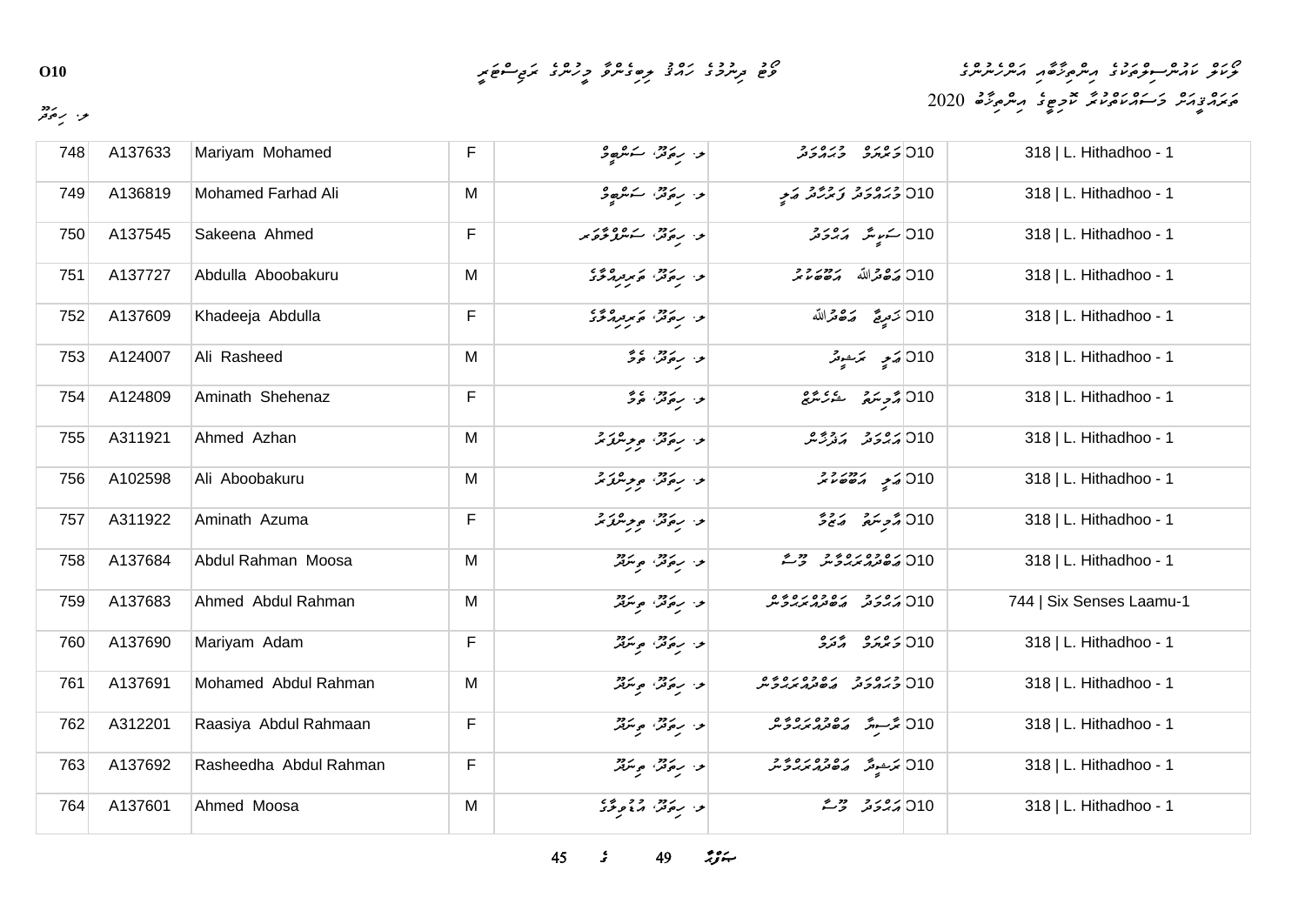*sCw7q7s5w7m< o<n9nOoAw7o< sCq;mAwBoEw7q<m; wBm;vB* م من المرة المرة المرة المرجع المراجع المراجع المراجع المراجع المراجع المراجع المراجع المراجع المراجع المراجع<br>مرين المراجع المراجع المرجع المراجع المراجع المراجع المراجع المراجع المراجع المراجع المراجع المراجع المراجع ال

| 765 | A311150 | Fathimath Saba           | $\mathsf F$  | و رود دوره                 | 010 <i>ؤ<sub>جو</sub>ح</i> ق جنھ                                                                                         | 335   GDh. Thinadhoo - 1                    |
|-----|---------|--------------------------|--------------|----------------------------|--------------------------------------------------------------------------------------------------------------------------|---------------------------------------------|
| 766 | A311151 | Hussain Samail           | M            | و رپوتر وو وي              | 010  پرستمبر بھ سندھ برقہ                                                                                                | 318   L. Hithadhoo - 1                      |
| 767 | A137594 | Mariyam Moosa            | F            | و رپوتر وو وي              | 010 كەنگەر تۇرىم                                                                                                         | 318   L. Hithadhoo - 1                      |
| 768 | A075400 | Ahmed Mohamed            | M            | وسيحقز المغرش              | 010 كەبرى قايدە ئەرەبىر                                                                                                  | 318   L. Hithadhoo - 1                      |
| 769 | A380324 | Mohamed Mahureen         | M            | والمنقوش المعرك            | 010  <i>3223\$رقى ئىمبارىتى</i>                                                                                          | 318   L. Hithadhoo - 1                      |
| 770 | A095498 | Abdulla Mohamed          | M            | و رکړه ده ده               | 010 مَەھْمَراللە ئەمەدىر                                                                                                 | 744   Six Senses Laamu-1                    |
| 771 | A310814 | Ahmed Amsad              | M            | و. رود دووه                | 010 كەبرى قىر كەن ئىكەنتىر                                                                                               | 432   Waldorf Astoria Maldives Ithaafushi - |
| 772 | A310816 | Ahmed Anaan              | M            | د رود دود.<br>د روتر، مومر | 010 كەبرى قىر كەشكىتى                                                                                                    | 318   L. Hithadhoo - 1                      |
| 773 | A137533 | Aminath Abdul Rahman     | F            | و رود دود                  | 010 مُر <sub>ح</sub> معرض معدم معرض محمد السير من المحمد المحمد المحمد السير من المحمد السير من المحمد المحمد المحمد الم | 318   L. Hithadhoo - 1                      |
| 774 | A310813 | Fathimath Humaira        | $\mathsf F$  | و رود دود                  | 010 <i>وُّجِ دَءُ ۾ رُ</i> بُوتُرُ                                                                                       | 318   L. Hithadhoo - 1                      |
| 775 | A137559 | Hawwa Rasheeda           | $\mathsf F$  | و رود دود                  | 010 كەۋى - تەخبەتر                                                                                                       | 318   L. Hithadhoo - 1                      |
| 776 | A137532 | Shamsunnisa Abdul Rahman | F            |                            |                                                                                                                          | 318   L. Hithadhoo - 1                      |
| 777 | A141071 | Aboobakuru Abdul Rahman  | M            | و رِيُوتر، وَّتِرِ         | 010 كەن ئەترىر كەن ئەمەر ئەترىسى بىر                                                                                     | 318   L. Hithadhoo - 1                      |
| 778 | A312766 | Ahmed Latheef            | M            | و روده وگړ                 | 010 <i>ټرې ترې توپو</i> ژ                                                                                                | 621   L. Atholhu, Male,-6                   |
| 779 | A150336 | Asma Aboobakuru          | $\mathsf{F}$ | و روده و پر                | $22222$ $227$                                                                                                            | 621   L. Atholhu, Male,-6                   |
| 780 | A141070 | Hawwa Mohamed            | $\mathsf F$  | و رِيُوتر، وَّتِرِ         | 010 ئەمۇس جەممەدىر                                                                                                       | 318   L. Hithadhoo - 1                      |
| 781 | A152572 | Khasma Aboobakuru        | F            | و رەۋش ۇىر                 | 2222 / 10                                                                                                                | 621   L. Atholhu, Male,-6                   |

**46** *s* **49** *n***<sub>3</sub>** *n*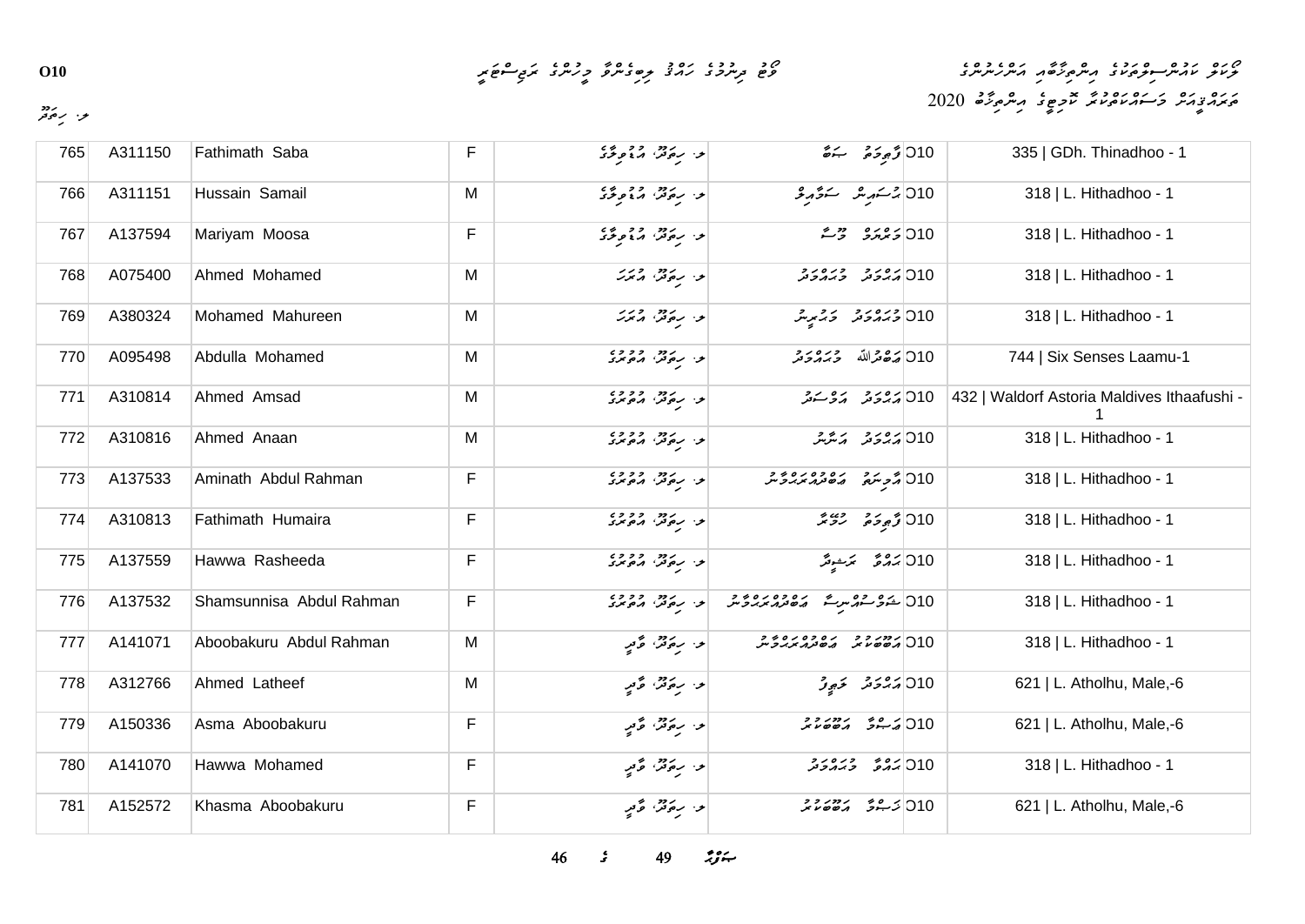*sCw7q7s5w7m< o<n9nOoAw7o< sCq;mAwBoEw7q<m; wBm;vB* م من المرة المرة المرة المرجع المراجع المراجع المراجع المراجع المراجع المراجع المراجع المراجع المراجع المراجع<br>مرين المراجع المراجع المرجع المراجع المراجع المراجع المراجع المراجع المراجع المراجع المراجع المراجع المراجع ال

| 782 | A099180 | Mohamed Latheef     | M            | و روده و و                           | 010 <i>\$نەمى قىرۇ</i>                | 318   L. Hithadhoo - 1    |
|-----|---------|---------------------|--------------|--------------------------------------|---------------------------------------|---------------------------|
| 783 | A277097 | Nasmaa Aboobakuru   | F            | و روده و د                           | 010 <del>م</del> تر شوتر مقصوم محمد   | 318   L. Hithadhoo - 1    |
| 784 | A311073 | Ahmed Idrees        | M            | و رود ورکور                          | 010 كەندى كەر مەرىپە شەرىپە بىر       | 318   L. Hithadhoo - 1    |
| 785 | A137624 | Aboobakuru Moosa    | M            | وسيخض ووه                            | 23.222/010                            | 318   L. Hithadhoo - 1    |
| 786 | A311287 | Ahmed Nabaah        | M            | و . رەپى . رو،<br>  و . رەپى . لاترى | 010 كەبرى ئەرگە ئىر                   | 744   Six Senses Laamu-1  |
| 787 | A139190 | Aishath Sadhuna     | $\mathsf F$  | وسيخض ووه                            | 010 مۇم ئىقمۇ سىمقىتىگە               | 237   AA. Rasdhoo - 2     |
| 788 | A311290 | Ali Misbaah         | M            | وسيخض تروي                           | 010 أرامي وبدعه.                      | 744   Six Senses Laamu-1  |
| 789 | A311291 | Aminath Jeena       | $\mathsf{F}$ | و روه روه                            | 010 <i>مُّ حِ سَع</i> ْرِ مِعِ مُّرَ  | 621   L. Atholhu, Male,-6 |
| 790 | A311285 | Hawwa Mizna         | $\mathsf F$  | وسيخض ووه                            | 010 ئەم <sup>م</sup> ۇ مەممىگە        | 318   L. Hithadhoo - 1    |
| 791 | A137615 | Hawwa Yoosuf        | $\mathsf{F}$ | ا د. روه د د د د                     | 010 بَرْدَةَ بِرْسَوْ                 | 318   L. Hithadhoo - 1    |
| 792 | A139132 | Hussain Sobah       | M            | وسيخض تروي                           | 010 يرڪبريش ڪوچيز                     | 318   L. Hithadhoo - 1    |
| 793 | A007702 | Yoosuf Moosa        | M            | وسمج وده دوه                         | $23$ $32$ $2010$                      | 318   L. Hithadhoo - 1    |
| 794 | A312185 | Aishath Naaima      | $\mathsf{F}$ | و روده ور                            | 010 م <i>ۇم شۇمۇ</i> س <i>ىگە</i> بىر | 318   L. Hithadhoo - 1    |
| 795 | A312184 | Ali Sisaan          | M            | و روده و پ                           | 010 کھیے سوشک                         | 621   L. Atholhu, Male,-6 |
| 796 | A311083 | Fathimath Nauma     | $\mathsf F$  | و روده ور                            | 010 <i>ؤُجِوَءُ - سَمُرُدُّ</i>       | 318   L. Hithadhoo - 1    |
| 797 | A079047 | Hashim Abdul Rahman | M            | وسيخ وهي الحامية                     | 010 ترجى ھە <i>مەمەترە تو</i> م       | 744   Six Senses Laamu-1  |
| 798 | A137569 | Naeema Ali          | F            | و رەۋر ئ                             | 010 <i>سَمِي حَ" مَ</i> حٍ            | 318   L. Hithadhoo - 1    |

*47 s* 49 *i*<sub>s</sub> $\approx$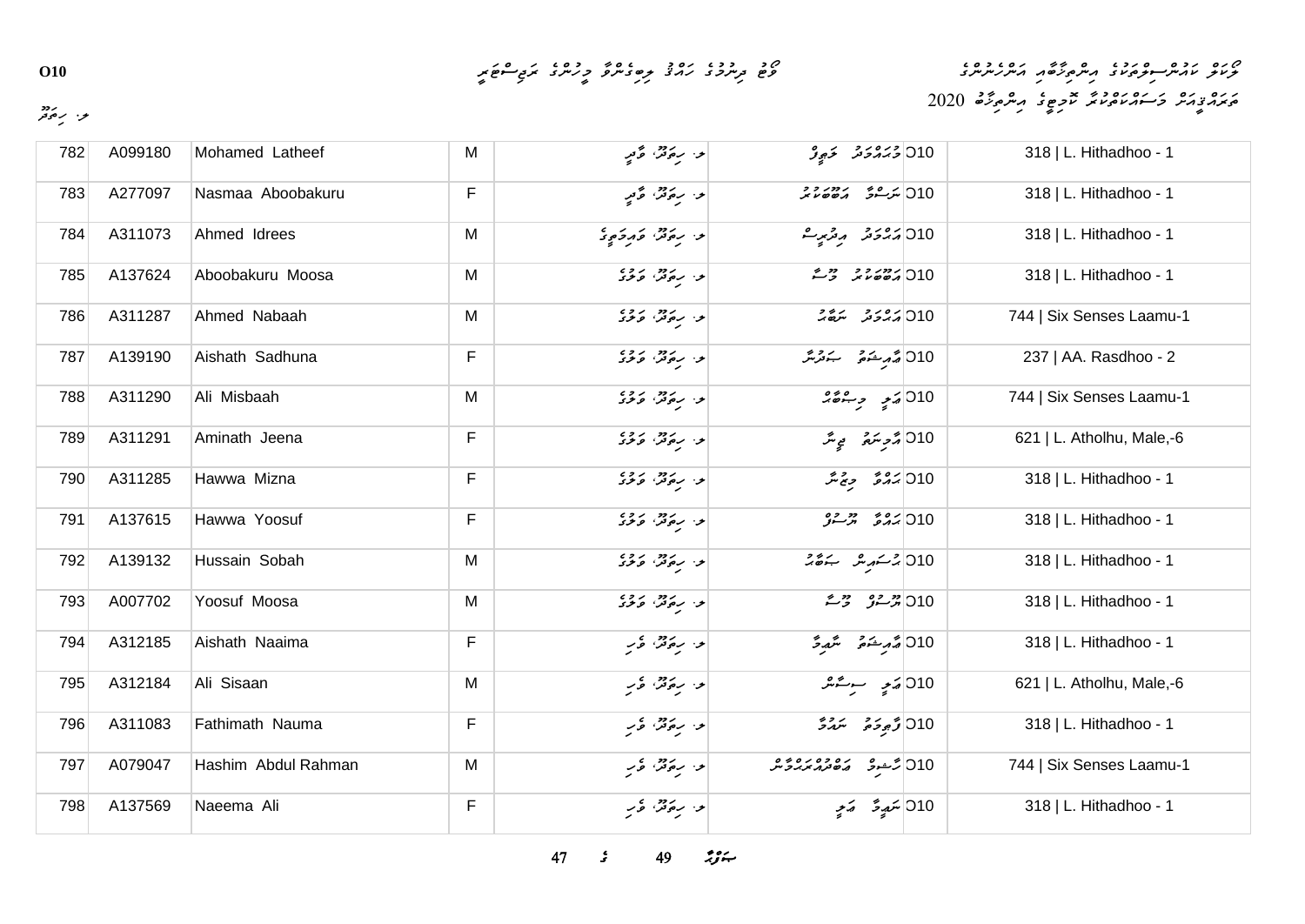*sCw7q7s5w7m< o<n9nOoAw7o< sCq;mAwBoEw7q<m; wBm;vB* م من المرة المرة المرة المرجع المراجع المراجع المراجع المراجع المراجع المراجع المراجع المراجع المراجع المراجع<br>مرين المراجع المراجع المرجع المراجع المراجع المراجع المراجع المراجع المراجع المراجع المراجع المراجع المراجع ال

| 799 | A139122 | Ahmed Anees        | M            | وا رەۋش ئۈمچە           | 010   كەشكە قىلى كەسپەتتىر             | 318   L. Hithadhoo - 1    |
|-----|---------|--------------------|--------------|-------------------------|----------------------------------------|---------------------------|
| 800 | A352840 | Aishath Saaniyaa   | F            | و رەۋە ئەدى             | 010 مۇمەيشقۇ سىسىتىگىر                 | 318   L. Hithadhoo - 1    |
| 801 | A139123 | Ali Nafees         | M            | و رِيَوَتْرُ، وَمِرِيَّ | 010 کی تر تریٹ                         | 318   L. Hithadhoo - 1    |
| 802 | A388579 | Aminath Saliya     | $\mathsf{F}$ | و رەۋش ئويى             | 010 مَّ حِبَّرَةٌ مُسَّعِيدٌ           | 318   L. Hithadhoo - 1    |
| 803 | A137502 | Hussain Aboobakuru | M            | و روژه وود              | 010 يُرسَمهِ مَدْ مَقْصَلَة مِرْ       | 318   L. Hithadhoo - 1    |
| 804 | A137501 | Mariyam Aboobakuru | $\mathsf F$  | وا رەۋش ئۈمچە           | $22222$ $2722$                         | 318   L. Hithadhoo - 1    |
| 805 | A135364 | Nadhiya Hussain    | F            | و رِيَوْنُ وَمِرِيْ     | 010 مگرمرنگ کے کشمیر مگر               | 621   L. Atholhu, Male,-6 |
| 806 | A137757 | Aboobakuru Mohamed | M            | والردوس وتختره          | $5,000$ $2,000$                        | 318   L. Hithadhoo - 1    |
| 807 | A137508 | Salma Abdul Rahman | F            | وسيطفئ وتخفره           | 010 كىۋۇ كەھ <i>ەر كەردى</i> گە        | 318   L. Hithadhoo - 1    |
| 808 | A111574 | Ahmed Mohamed      | M            | و رپۇش ھەترىرى          | 010 كەبرى قەرەر دىكەن                  | 744   Six Senses Laamu-1  |
| 809 | A137755 | Aishath Sadhna     | $\mathsf F$  | و رەۋى وىترىرگ          | 010 قەم يىشقى سىقتىگە                  | 318   L. Hithadhoo - 1    |
| 810 | A139221 | Ali Mohamed        | M            | و رەپر مەسكە            | 010 ك <sub>ەمچە</sub> ئ <i>ەندۇن</i> ر | 318   L. Hithadhoo - 1    |
| 811 | A232437 | Fathimath Unaizaa  | $\mathsf F$  | والرجع ويتربره          | 010 ز <sub>ىمبو</sub> رى ئەسىرىتى      | 318   L. Hithadhoo - 1    |
| 812 | A139223 | Fazna Mohamed      | $\mathsf F$  | والرجع ويتربره          | 010 كۇيجىتى ئەتەر ئەر                  | 318   L. Hithadhoo - 1    |
| 813 | A137754 | Mohamed Ali        | M            | والرجع ويتربره          | 010 <i>\$نەپمى قى</i> ر                | 318   L. Hithadhoo - 1    |
| 814 | A137756 | Sanfa Adam         | $\mathsf F$  | و رکوتر، ویتربر م       | 010 سەمىرسى ئەترى                      | 318   L. Hithadhoo - 1    |
| 815 | A139203 | Fazna Mohamed      | F            | والرحوش ويترو           | 010 كۇيجىتىر ئ <i>ۇنى</i> م <i>كەن</i> | 318   L. Hithadhoo - 1    |

**48** *s* **49** *n***<sub>s</sub>**: